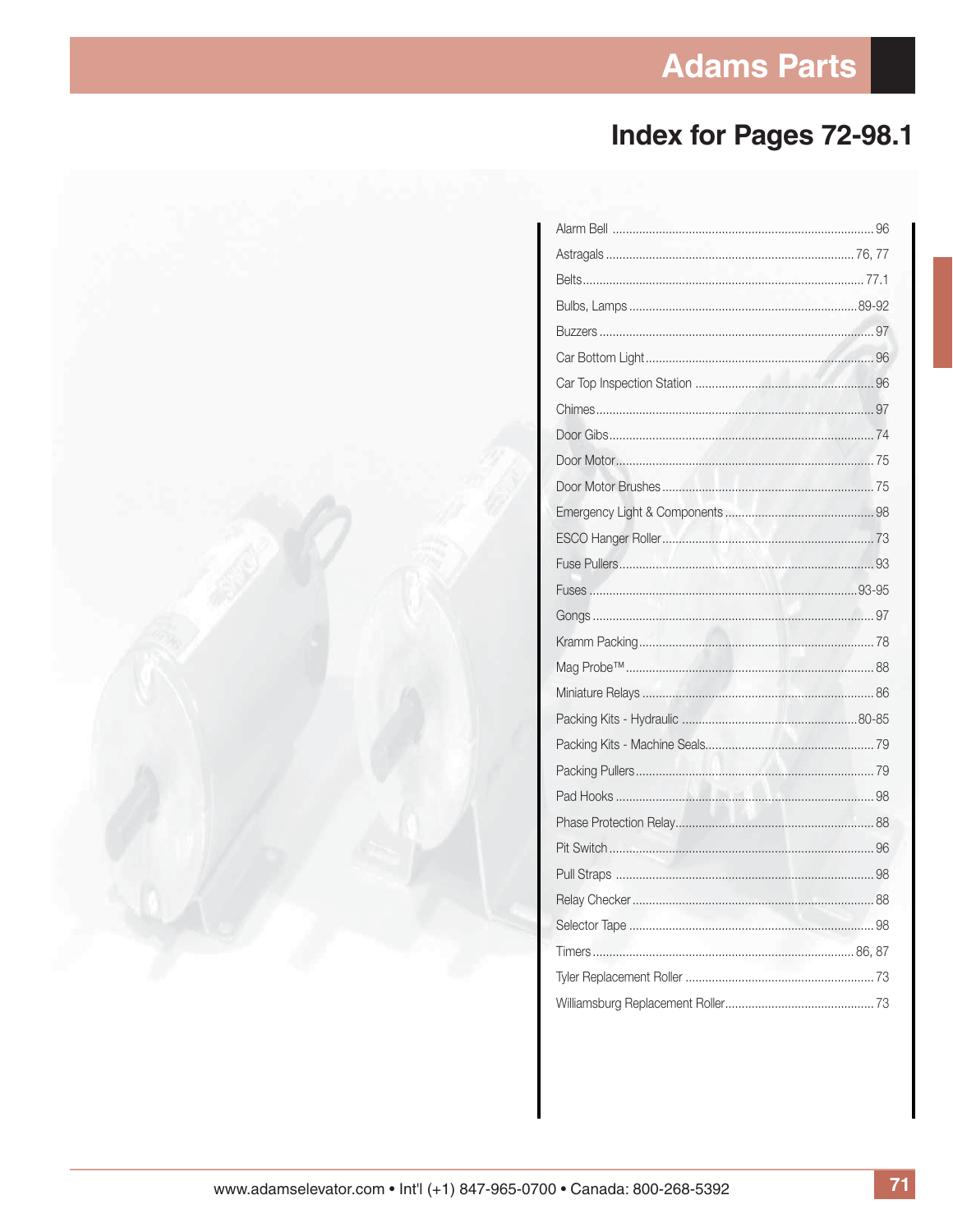# Universal Standard- and Heavy-Duty Spirators

True universal mounting format in two long-lasting models



**Choose from two models** of reel-type door closers with universal hub design.

**Adams' own heavy-duty spirator** comes complete with a heavy-duty rewind tension spring and heavy-duty cable terminal for use with heavy elevator doors.

**Our standard-duty spirator** works best with light- to middle-weight doors. Both models include retaining ring and nylon washer.

# RUBBER DOOR BUMPERS

**Economical way to silence closing elevator doors.** Self-adhesive bumper pads attach to door jamb, and stay put. They take the hit of noisy doors as they close, and deaden the sound. No more metal against metal.

**Sold in strips of 36 bumpers,** as shown in photo. Just peel off from the backing strip and press into place.

**A770. Rubber door bumpers,** self adhesive; 36/strip.

# TACHOMETER WHEEL

**A407S. Tachometer Wheel;** Machined Aluminum hub; 3.250" O.D.; 0.500" I.D.; Heavy-Duty Hard Poly Wheel.

**Our new square-peg mounting bracket** with "snake eyes" works with either model. This bracket also mounts spirators from other manufacturers.

**A831.** 5"-dia. heavy-duty spirator with heavy-duty rewind tension spring and cable terminal.

**A832.** 5"-dia. standard-duty spirator w/nylon runner.

**W832.** 6"-dia. standard-duty spirator w/nylon runner.

**A831B.** Mounting bracket for Adams and other spirators.



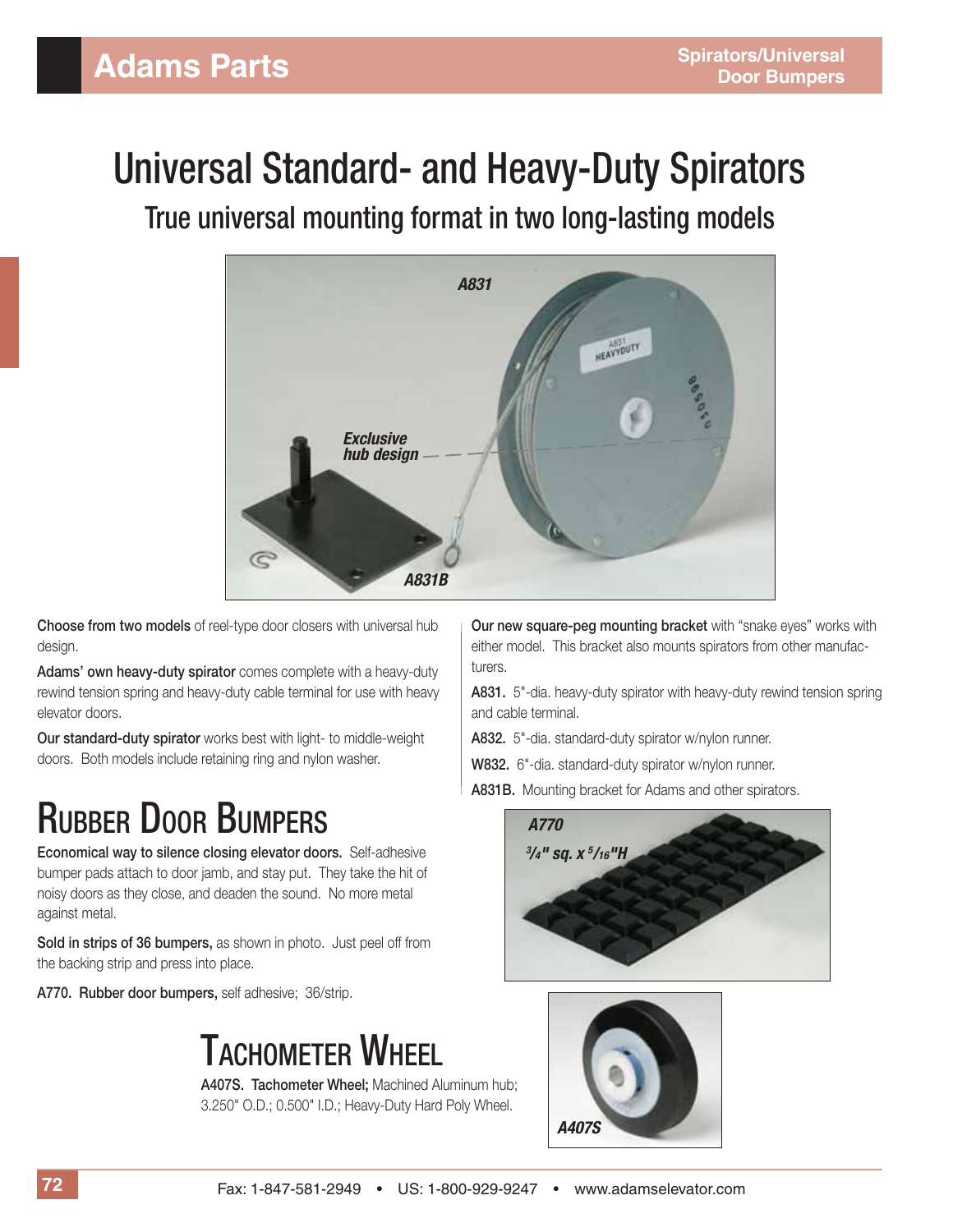# Replacement for Williamsburg & Tyler Door Hanger Rollers

**Adams is the leading manufacturer** of replacement polyurethane rollers – and when you examine the process we use to produce our rollers, we think you'll understand why.

**Consider our A401M** replacement door hanger roller. Its unique combination of superb materials and fine workmanship makes it the industry leader for long life and reliability. Install this roller, and you'll reduce the number of door - related call-backs while improving the performance of the elevator door installation.

**Precision-machined aluminum castings are** used for the hubs.

*A401M door hanger rollers are made with Adams' special Durabond polyurethane for smooth, quiet-running performance*

**Special low-friction Durabond™ polyurethane** goes into our smooth- and quiet-running tires. Durabond is as tough as any material now in use for door roller tires…and it features superior qualities that resist breaking, cracking, and wear

> **Special low-friction bearings** are used to make the A401M one of the true "easy riders."

**Tires are machined** after the bearings are installed. This ensures concentricity and promotes long life.

**One of the best buys in the industry:** that's our A401M hanger roller. Add to its features the personal service you expect from Adams — and our reputation for quality — and there's no reason to look anywhere else for replacement door hanger rollers.

#### **SPECIFICATIONS**

**Machined Hubs:** Material: Cast aluminum Dimensions:  $A401M = \frac{3}{4}W \times 3^{13}/32^{10}$ OD

Tire: Durabond<sup>™</sup> LF<sup>x70</sup> polyurethane, low-friction **Bearing:** Special low-friction type

#### ORDERING INFORMATION

**A401M.** Williamsburg door hanger roller (261-A1, old no. ER1),  $3/4"$  wide x  $3^{13}/32"$  dia.; eccentric axle is threaded  $1/2$ -20 UNF. Includes notched upthrust adjuster.

**A401XM.** Williamsburg door hanger roller, shown at right; same as **A401M,** *without* notched upthrust adjuster.

A405M. Tyler roller, shown at far right. Dimensions:  $3\frac{5}{16}$ "O.D. x  $\frac{3}{4}$ "W. Medium poly.

**A405MP.** Same as above but Hard poly.





### ESCO HANGER ROLLER AND ASSEMBLY

**Adams A406M and A406AM** door hanger rollers are one-to-one replacements for their ESCO counterparts.

**Roller is LFx70™ Low Friction** Durabond® polyurethane. LFx<sup>70</sup> is our super-hard poly, specially formulated for the low-friction requirements of door hanger rollers.

**A406M.** (Replaces ESCO part no. 3-018-037) Replacement door hanger roller assembly for ESCO; Includes bushing.  $11/16"$  wide x  $311/16"$ OD rim (31 /4" OD concave roller surface).

**A406AM.** (Replaces ESCO part no. 3-018-08) Same as A406M, but without bushing. ID is 0.6693" (17mm).



**Durabond**—Reg. TM Adams Elevator Equipment Company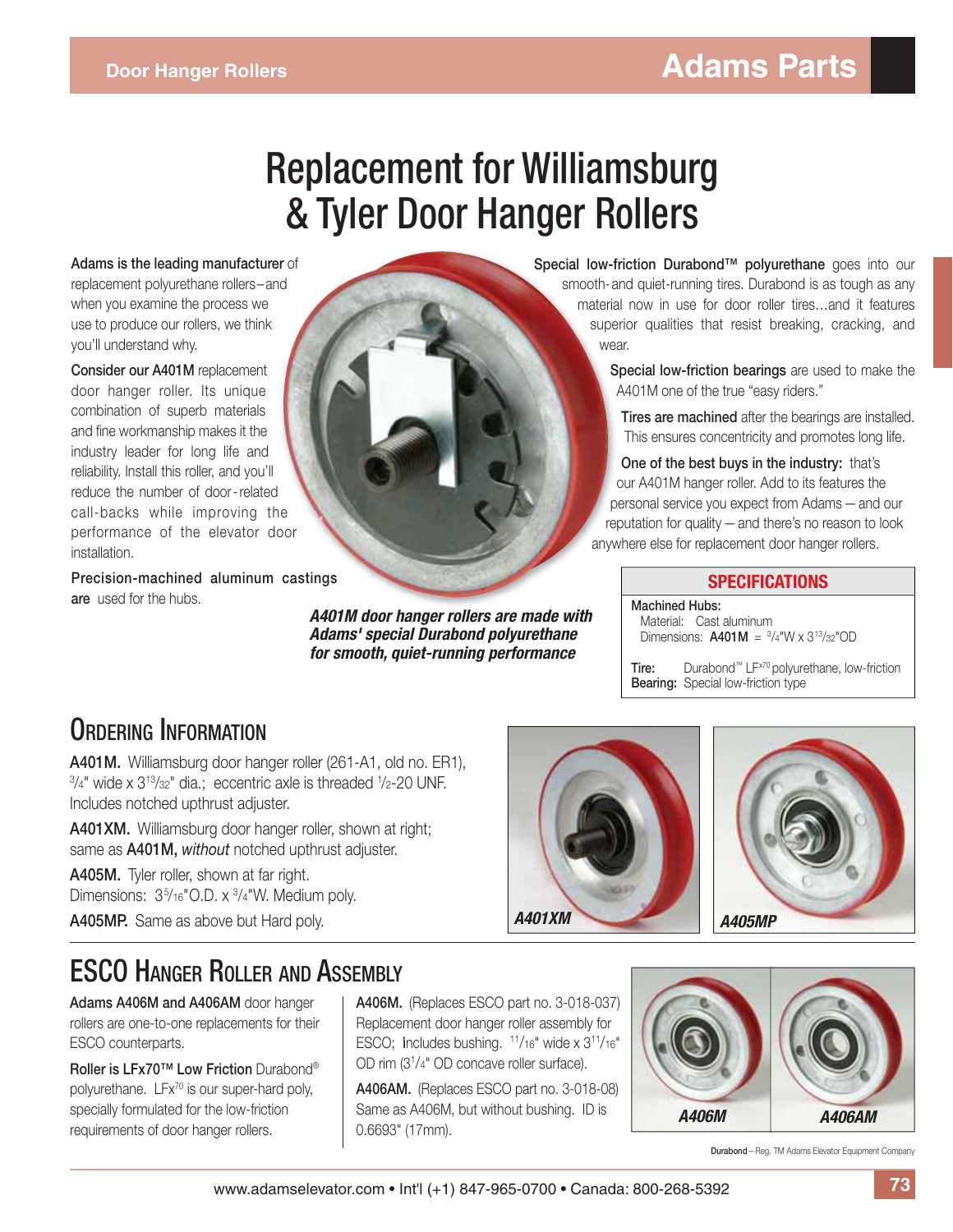# Patented Universal Door Gib Allows 18 Mounting Positions

#### CASH IN ON THESE IMPORTANT FEATURES:

- Adjusts in increments of 0.040" for tight tolerance over the life of the gib
- Buy in bulk paks for maximum savings
- Available in 4 popular guide widths:  $17/32$ " [blue],  $1/2$ " [white],  $15/32$ " green], and  $\frac{7}{16}$ " [red]
	- Includes two internal #10 Grade 5 SEMS screws, twice as strong as OEM-supplied Grade 2 screws
	- Low prices and sensational quantity discounts!
	- Design so revolutionary we had it patented!
	- Color-coded guides for easy identification

**With 12 unique clover-leaf holes,** our Universal Gib gives you 18 adjustable positions.

### IMPACT TESTED

**The impact testing done on this Universal Gib** consisted of 60 hits to a test door with an 80 lb. punching bag. The results: the rollers and door frame were destroyed...

*... BUT THE A908 DOOR GIB WAS NOT DAMAGED!*

| <b>UNIVERSAL GIB,</b><br><b>COMPLETE</b> |                |                       |       |
|------------------------------------------|----------------|-----------------------|-------|
|                                          | Adams part no. | Sill slot             |       |
| Each                                     | 100 Bulk Pack  | width                 | Color |
| <b>A908B</b>                             | A908B100       | $17/32$ "             | Blue  |
| A908W                                    | A908W100       | $1/2$ <sup>11</sup>   | White |
| A908G                                    | A908G100       | $15/32$ <sup>11</sup> | Green |
| <b>A908R</b>                             | A908R100       | $^{7}/_{16}$ "        | Red   |

### **STANDARD DUTY DOOR GIRS**

**A909A.** Nylon door gib *with #*<sup>1</sup> /4*-20 tapped mounting hole;* 3"L x <sup>1</sup>/2"W x <sup>9</sup>/16"H.

**A909B.** Nylon door gib *with #*<sup>1</sup> /4*-20 threaded steel insert;*  3"L x <sup>1</sup>/2"W x <sup>9</sup>/16"H.







*Select the pair of holes that best aligns the guide in the sill slot, and assemble as shown at left. Detailed instructions accompany each gib.*

| <b>NYLON GUIDE</b><br><b>FOR A908 GIBS</b>                       |                                                                             |  |  |  |
|------------------------------------------------------------------|-----------------------------------------------------------------------------|--|--|--|
| <b>Adams</b><br>Sill slot width<br>part no.                      |                                                                             |  |  |  |
| <b>A908BG</b><br><b>A908WG</b><br><b>A908GG</b><br><b>A908RG</b> | $17/32$ "<br>$1/2$ <sup>11</sup><br>$15/32$ <sup>11</sup><br>$^{7}/_{16}$ " |  |  |  |

#### **REPLACEMENT PARTS FOR A908 GIBS**

| Adams<br>part no.      | <b>Description</b>                                         |
|------------------------|------------------------------------------------------------|
| <b>A908C</b><br>A908S1 | Gib chassis only<br>#F screw, #10-32 $x^{1/2}$ ", 100/pkg. |
| A908S2                 | SEMS screw, #10-32 x 5/8", 100/pkg.                        |
| <b>A908N</b>           | Hex nut, #10-32, 100/pkg.                                  |



| <b>FIRE SAFETY DOOR STOPS</b> |                                |  |  |  |
|-------------------------------|--------------------------------|--|--|--|
| Adams part no.                | <b>Description</b>             |  |  |  |
| NY-949-K2                     | FIRE STOP DOOR GIB 3/4" OFFSET |  |  |  |
| <b>NY-949-K3</b>              | FIRE STOP DOOR GIB 7/8" OFFSET |  |  |  |
| <b>NY-949-K4</b>              | FIRE STOP DOOR GIB 1/4" OFFSET |  |  |  |
| NY-949-K5                     | FIRE STOP DOOR GIB 1" OFFSET   |  |  |  |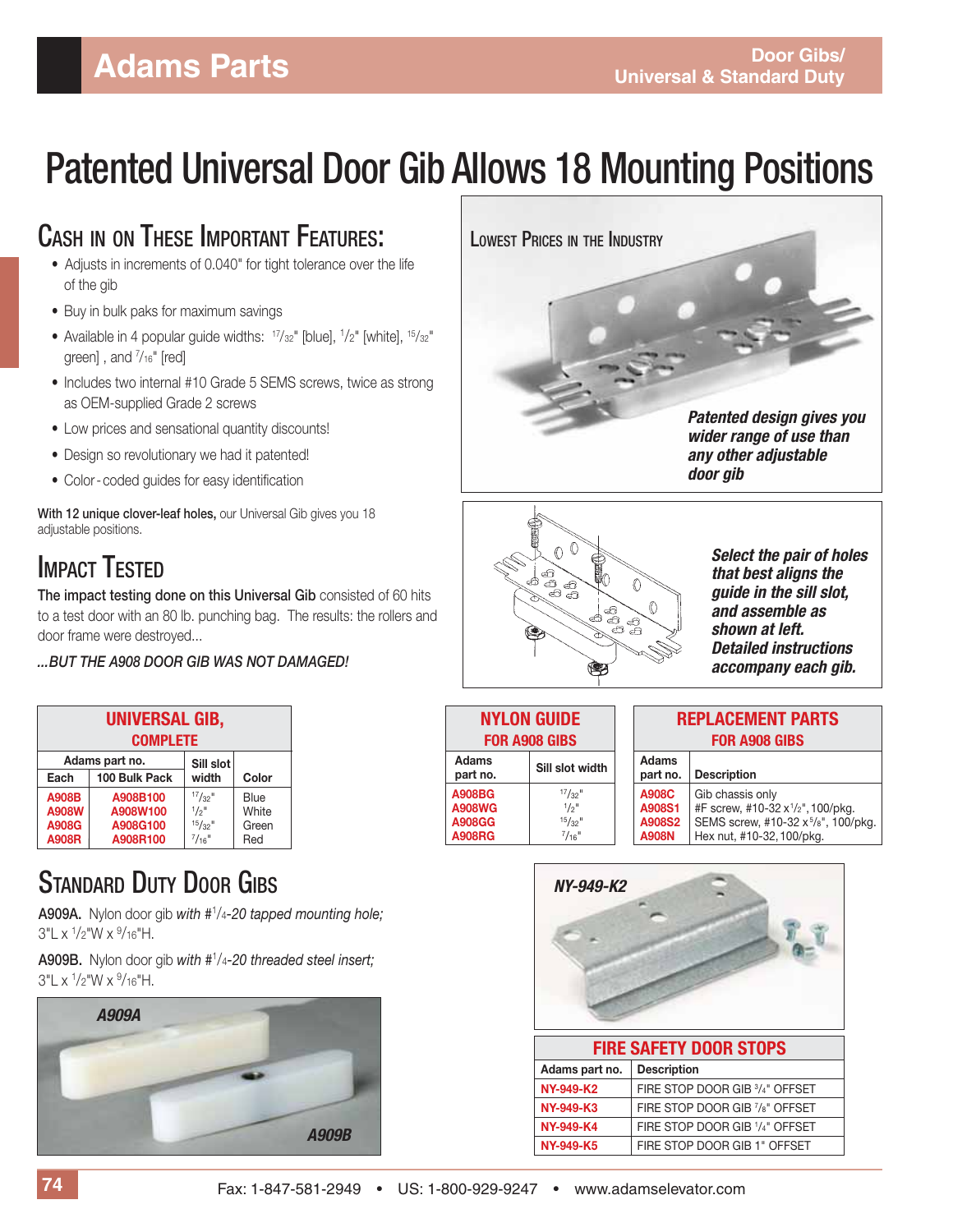# Replacements for Dover, MAC & GAL Door Motors



**Need a door operator motor in a hurry?** Adams can help. Our selection of 1 /6-hp door motors includes models for G.A.L., MAC, and Dover all IN STOCK, and all 100% interchangeable with OEM motors. **Our 1-to-1 replacement motors** install instantly on existing motor mounts; their shaft diameters are identical to the originals and Adams replacement door motors match the load characteristics of OEM motors you're servicing now.

| <b>DOOR MOTOR ORDERING INFORMATION</b> |               |           |             |               |             |                                  |                 |                     |
|----------------------------------------|---------------|-----------|-------------|---------------|-------------|----------------------------------|-----------------|---------------------|
| <b>Adams</b>                           |               | Operating |             | HP            | Body        |                                  | Body            |                     |
| part no.                               | Replaces      | voltage   | No-load rpm |               | Lenath      | Shaft                            | Diameter        | Shaft               |
| <b>M800A1</b>                          | <b>MAC</b>    | 24VDC     | 1140        | $\frac{1}{6}$ | $6^{7}/s$ " | 1 <sup>9</sup> /16 <sup>11</sup> | $3^{3}/_{16}$ " | $1/2$ <sup>11</sup> |
| <b>D800A</b> <sup>2</sup>              | Dover 9746602 | 230VDC    | 1140        | $\frac{1}{6}$ | $6^{7}/s$ " | 1 <sup>9</sup> /16 <sup>''</sup> | $3^{3}/_{16}$   | $1/2$ <sup>11</sup> |
| <b>G800B</b> <sup>3</sup>              | G.A.L.        | 230VDC    | 1150        | $\frac{1}{6}$ | $6^{7}/s$ " | 1 <sup>5</sup> /8"               | $4^{3}/_{16}$ " | $^{5}/\mathrm{g}$   |
| 9801704                                | Dover         | 115VDC    | 1140        | $\frac{1}{6}$ |             |                                  |                 |                     |

**Note: Something caused the last door motor to fail. Be sure to clear the existing fault before you put the new motor in service.**



Motors listed above are Adams Elevator Equipment Company's replacements for: Moline (IL) Accessories Corporation 1 /6-hp door motor. Dover Elevator Systems (Memphis, TN) 1 /6-hp door motor. G.A.L. Manufacturing Company (NYC) 1 /6-hp door motor. UL recognized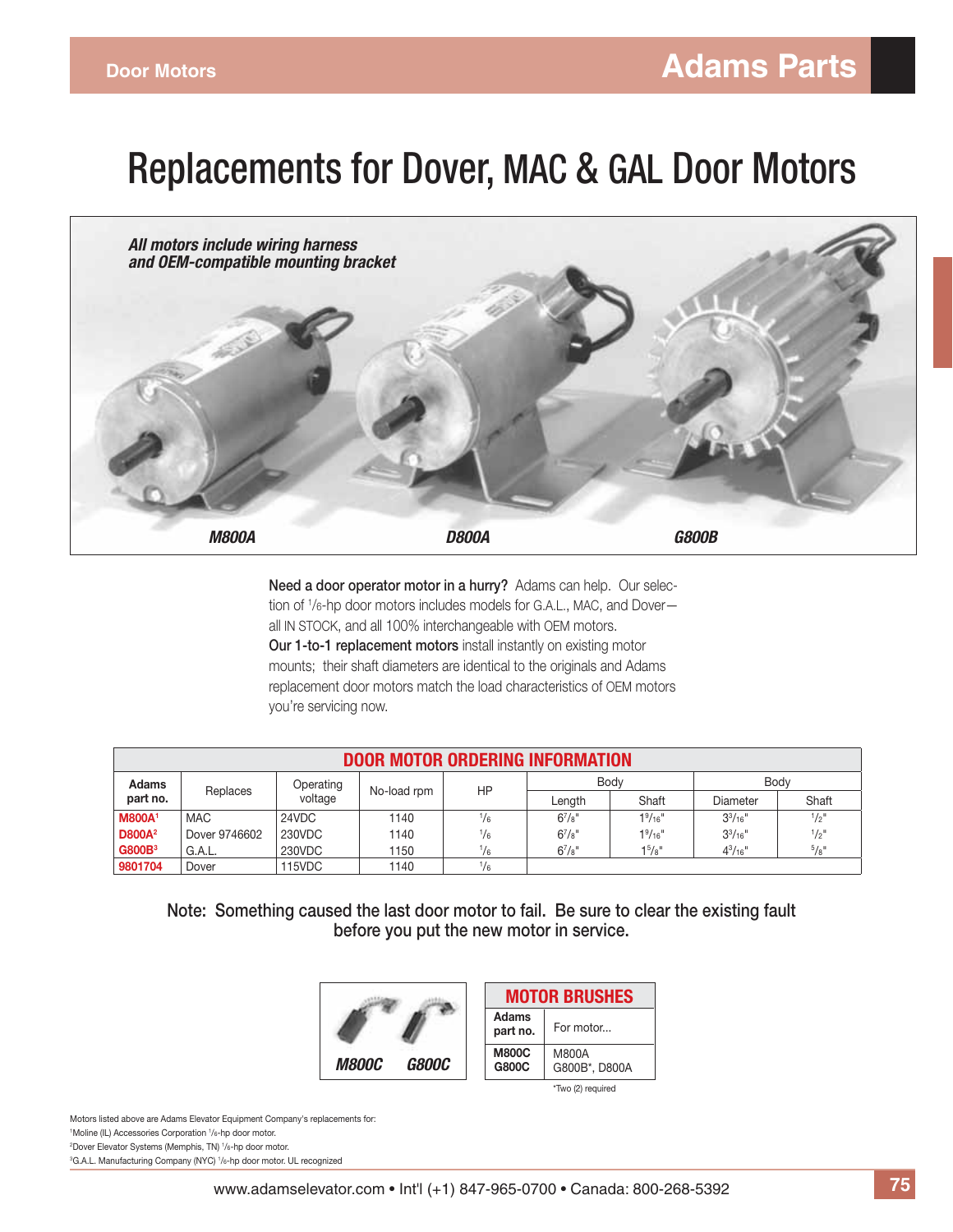# Flexible Black Rubber Astragals Seal Hoistway Doors

**Does the "slam-bam"** of closing elevator doors make riders in your service area jumpy? Does light flash in through the doors like a laser light show at every floor?

**The solution to these annoyances is** 

**astragals.** Astragals are full-length door edge devices that seal the hatchway door and silence much of the metal-to-metal closing noise.

**Made of flexible black rubber, astragals are** manufactured to fit specific models of hatchway door. They fit into machined grooves and slots

on the edge of the door, or they can be surfacemounted with adhesive for new installations.

**Adams offers 28 astragals** to replace Tyler, Dahlstrom, Otis, and Hauenstein & Burmeister models, including mating pairs and reversing models for side- or center-opening doors.

**Two astragals are required** for some installations. For center-opening doors, one astragal is installed on each door; for side-opening doors, attach one to the door and its mate to the jamb.

**Mating pairs are identified** in the table on the next page. Order one pair for each door. Reversing models are self-mating; install one upside down on mating door or jamb to form a tight seal when closed.

#### **Part numbers shown are for standard 8 - ft. lengths. Astragals cut to size easily at the job site.**

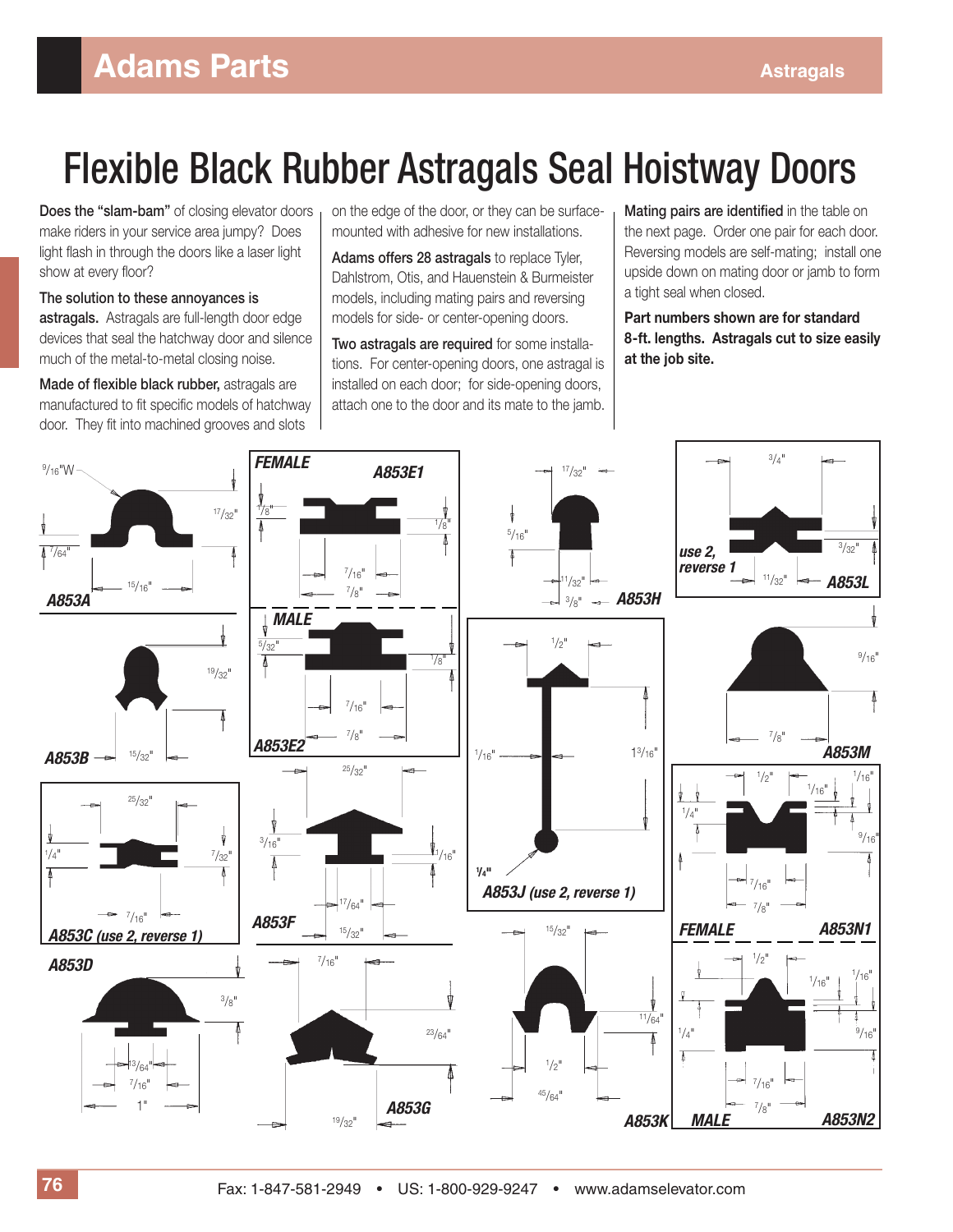#### **Astragals Adams Parts**

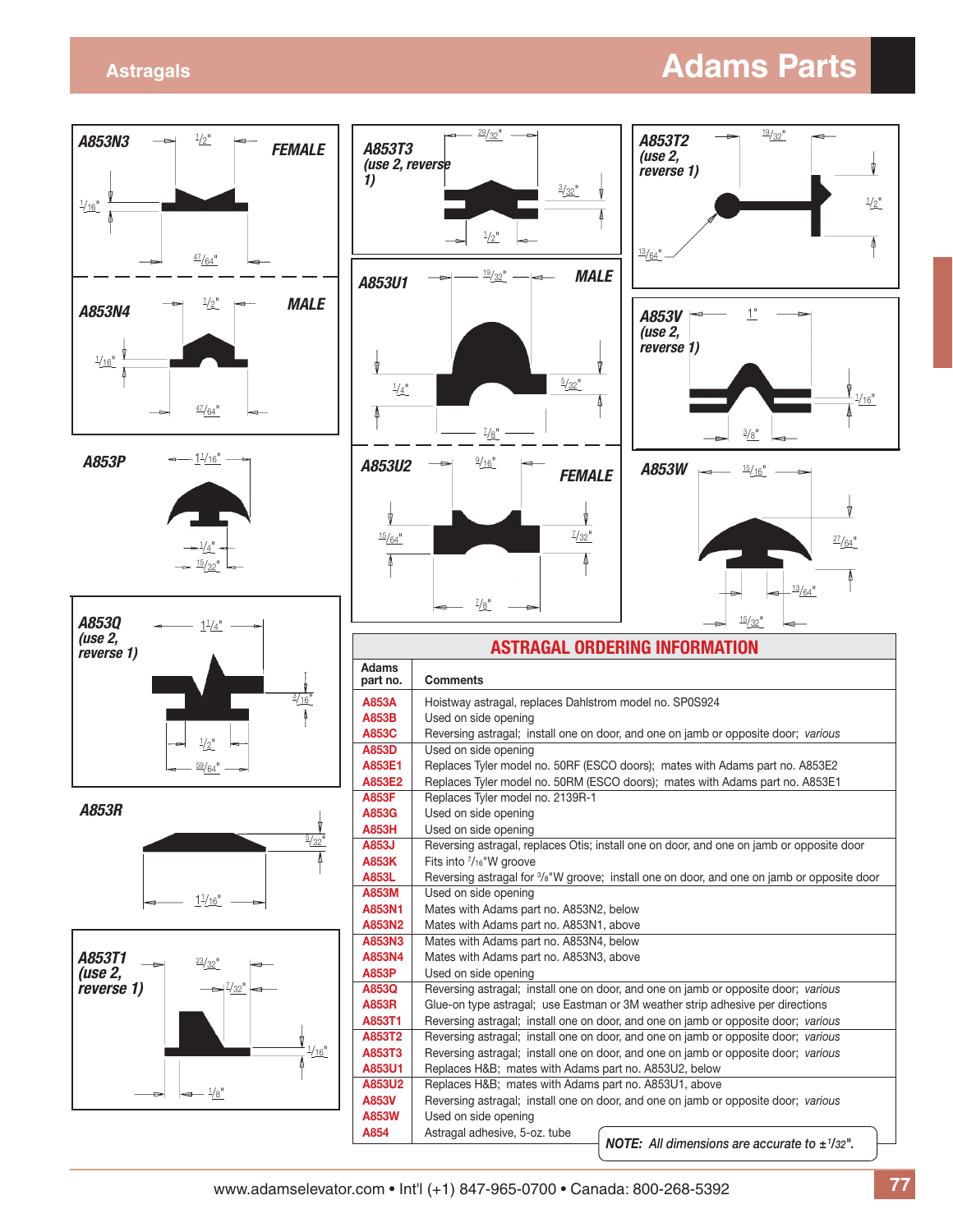| <b>BELTS (WITH CROSS REFERENCE NUMBERS)</b> |                                                            |            |            |            |           |           |                   |
|---------------------------------------------|------------------------------------------------------------|------------|------------|------------|-----------|-----------|-------------------|
| Adams part no.                              | Description                                                | Ref        | Ref        | Ref        | Ref       | Ref       | Ref               |
| 322C808H05                                  | 102L100 PULLEY 102T FOR.38PX1 T BELT, DM<br><b>REGULAT</b> | 102L100    |            |            |           |           |                   |
| 691B789H07                                  | 1700H100 TIMING BELT (MOD 100)                             | 1700H100   |            |            |           |           |                   |
| 148009                                      | 234AG TIMING BELT FOR SCHINDLER PULSE<br><b>GENERATR</b>   | 234AG      |            |            |           |           |                   |
| <b>SMH273916</b>                            | 235NV-BELT FOR HANDRAIL PRESSURE                           | 235NV      | 396NV      | SVH399026  |           |           |                   |
| 144A600H32                                  | 300L050 TIMING BELT                                        | 300L050    |            |            |           |           |                   |
| <b>HA-870-AE3</b>                           | 3L310 MONTGOMERY ESCALATOR BELT                            | 019501-108 | 3L310      |            |           |           |                   |
| <b>HA-870-AF8</b>                           | 3L460 V-BELT 3L X 46" LONG GOODYEAR                        | 3L460      |            |            |           |           |                   |
| <b>HA-870-CA6</b>                           | 3L630 V-BELT                                               | 3L630      |            |            |           |           |                   |
| <b>X40AS1H10</b>                            | 3V425 V-BELT 42.5"                                         | 3V425      |            |            |           |           |                   |
| 9772777                                     | 3V500 DOVER V-BELT                                         | 3V500      |            |            |           |           |                   |
| 3-40139-87                                  | 430J4 V-BELT HAUGHTON T1 DOOR OPERATOR                     | 48484      | 430J4      |            |           |           |                   |
| <b>GL-870-A</b>                             | 4L440V-BELT 44" (15Y05)                                    | 2440       | 4L440      | A42        | GBLT-1    | GL-100-B1 | <b>HWBL-0001N</b> |
| 5207D42H46                                  | 4L550 V-BELT (QKS14/15 DOOR OPERATOR)                      | 4L550      | MC-870-A   |            |           |           |                   |
| 5207D42H47                                  | 4L680 V-BELT SET (2 BELTS)(EZ DOOR OPER)                   | 4L680      | MC-870-B   | US19501022 |           |           |                   |
| 3-40133-54                                  | 530J6 V-BELT POLY HAUGHTON T1 DOOR OPERATOR                | 530J6      | 550J6      |            |           |           |                   |
| HA-870-Z1                                   | 5L450 V-BELT 21/32" TOP WIDTH 3/8"T 45"CIRCUM              | 5L450      |            |            |           |           |                   |
| <b>HA-870-T</b>                             | 5L710 BELT B68 GOODYEAR                                    | 5L710      |            |            |           |           |                   |
| <b>HA-870-P6</b>                            | 5V560 V-BELT                                               | 5V560      |            |            |           |           |                   |
| 5VX690                                      | 5VX690 V-BELT 69 IN                                        | 2L427      |            |            |           |           |                   |
| <b>HA-870-AF7</b>                           | 5VX710 V-BELT (1 PC = 1 BELT)                              | 5VX710     |            |            |           |           |                   |
| 5VX850                                      | 5VX850 V-Belt 85 IN                                        | 2L437      |            |            |           |           |                   |
| 569A957H07                                  | 615L10 POLY V-BELT                                         | 695L10     |            |            |           |           |                   |
| 569A957H05                                  | 615L10 V-BELT POLY DAYCO                                   | 18-0733    | 615L10     |            |           |           |                   |
| 322C808H01                                  | 68L100 PULLEY 68T FOR .38PX1.00W T BELT                    | 68L100     |            |            |           |           |                   |
| 569A957H04                                  | 725L20 V-BELT POLY DAYCO                                   | 18-0732    | 725L20     |            |           |           |                   |
| 691B789H05                                  | <b>BELT TIMING BELT</b>                                    | 1400H100WZ |            |            |           |           |                   |
| 693B415H02                                  | BELT FOR QKS-16 DOOR OPERATOR                              | 340J/7     |            |            |           |           |                   |
| 693B415H01                                  | BELT RIB-TYPE FOR QKS 16 DOOR OPER                         | 330J/7     | 5278       |            |           |           |                   |
| <b>US518993</b>                             | BELT, HANDRAIL DRIVE O&K                                   | 518993     | DEE1562402 | US518993   |           |           |                   |
| <b>HA-870-Z2</b>                            | BELT.COG.2525MM 5MM PITCH CONCORD ELEV                     | 103564     | 2525-5M-15 |            |           |           |                   |
| 93885-001                                   | BELT, TIMING MICROVEE HR DRIVE KONE E5000                  | 93885-001  | 69303-001  | US69303001 |           |           |                   |
| <b>SF-870-D</b>                             | DC1411 V-BELT, AX-28 OPERATOR                              | DC1411     |            |            |           |           |                   |
| <b>GOA717A1</b>                             | DRIVE BELT HANDRAIL OTIS 506 ESCALATOR                     | GOA717A1   |            |            |           |           |                   |
| <b>GO260R2</b>                              | OTIS, POLY V-BELT, ESCALATOR                               | GO260R2    |            |            |           |           |                   |
| <b>V717AAA1</b>                             | POLY V-BELT FOR J ESCALATOR                                | POV717AAA1 |            |            |           |           |                   |
| EE-870-L                                    | V DRIVE BELT / 1 BELT                                      | HC-3V 630  |            |            |           |           |                   |
| <b>HA-870-Y9</b>                            | V-BELT 3/8" X 42.5" NOTCHED                                | 1420       | 2179       | 2498       | HA-870-R6 | 3VX425    |                   |
| 9870180                                     | V-BELT 42" X 3/8" FOR DOVER DC68 OPERATOR                  | 9870180    |            |            |           |           |                   |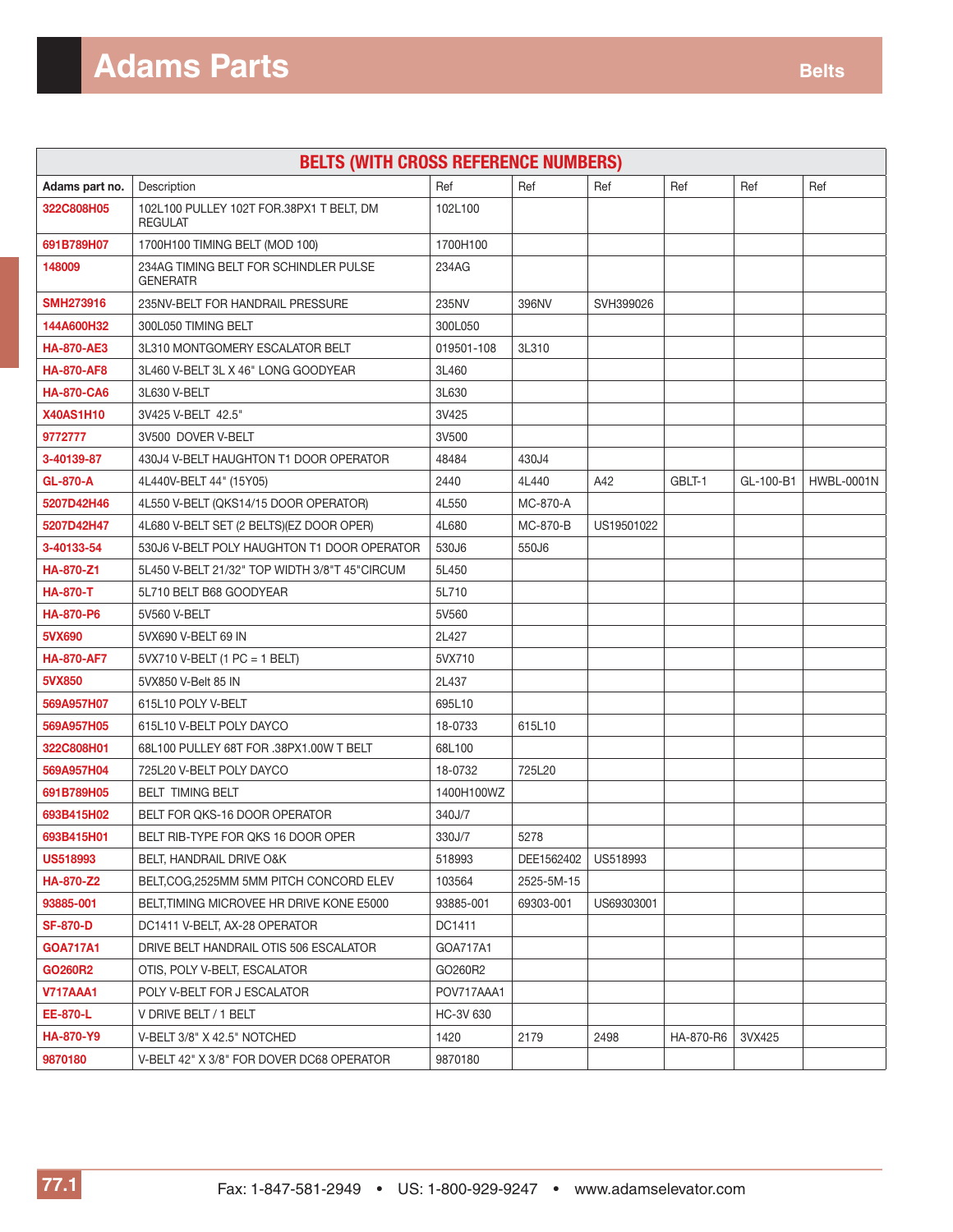# Replacement Packing for Dozens of Elevator Models

#### THE BEST "PRESSURE-BALANCED" PACKING

**All packing featured on the following pages** is top-grade "Pressure-Balanced" packing. Adams packing works well in all elevators. . . and you'll notice the greatest improvement in elevators with rough start-up.

**Adams packing can reduce break-away friction** up to 35%. Adams packing also reduces running friction and seal-related noises in all elevators, increasing the life of the seal.

#### BEARING RINGS AND PACKING KITS

**Starting on the next page, you'll find** general-purpose packing and Packing Kits. The description for each kit gives the following helpful information:

- Original manufacturer's name and model numbers
- List of kit contents
- Easy-reference ordering table
- Piston diameter
- Schematic diagram

**Bearing rings are not always necessary.** But when they are, you'll find bearing rings listed in each manufacturer's section. This information is provided for each type:

- Easy-to-use ordering table
- Bearing ring dimensions
- Piston diameter
- Schematic diagram

#### DIAGRAMS SHOW EACH COMPONENT

**Helpful drawings** of each OEM packing stack and bearing ring eliminate guesswork when ordering a replacement.

**Dimensions are given for each component.** This section has been designed to help you

|   | save time                                                     |
|---|---------------------------------------------------------------|
| ٤ | and labor by<br>ordering the<br>right part<br>the first time. |
|   |                                                               |



DIAMETER TAPE MEASURE **A560D.** Measures diameter in centimeters and inches. "Must have" for every toolbox.

#### GLOSSARY OF PACKING TERMS

**Seal** - A rubber and/or fibrous washer-like ring used to keep hydraulic oil from escaping out of the cylinder head as the piston moves up and down. Seals are generally used in combination with other packing elements (described below). Seals are also known by the names "glands" and "gland rings."

**Wiper** — The top-most element in a packing set. The wiper keeps dirt from entering the closed system of hydro fluid by "wiping" the piston clean as it moves up and down through the packing box at the top of the cylinder.

**Lantern ring** — Used between two seals to collect excess hydraulic oil and allow it to be forced out of the cylinder head. This oil run-off can then be fed by hose or pipe directly back into the oil tank or into a pit can for recycling later.

**Bearing ring**—Heavy-duty packing element (usually at the top or bottom of the packing box) that keeps the piston centered in the box opening.

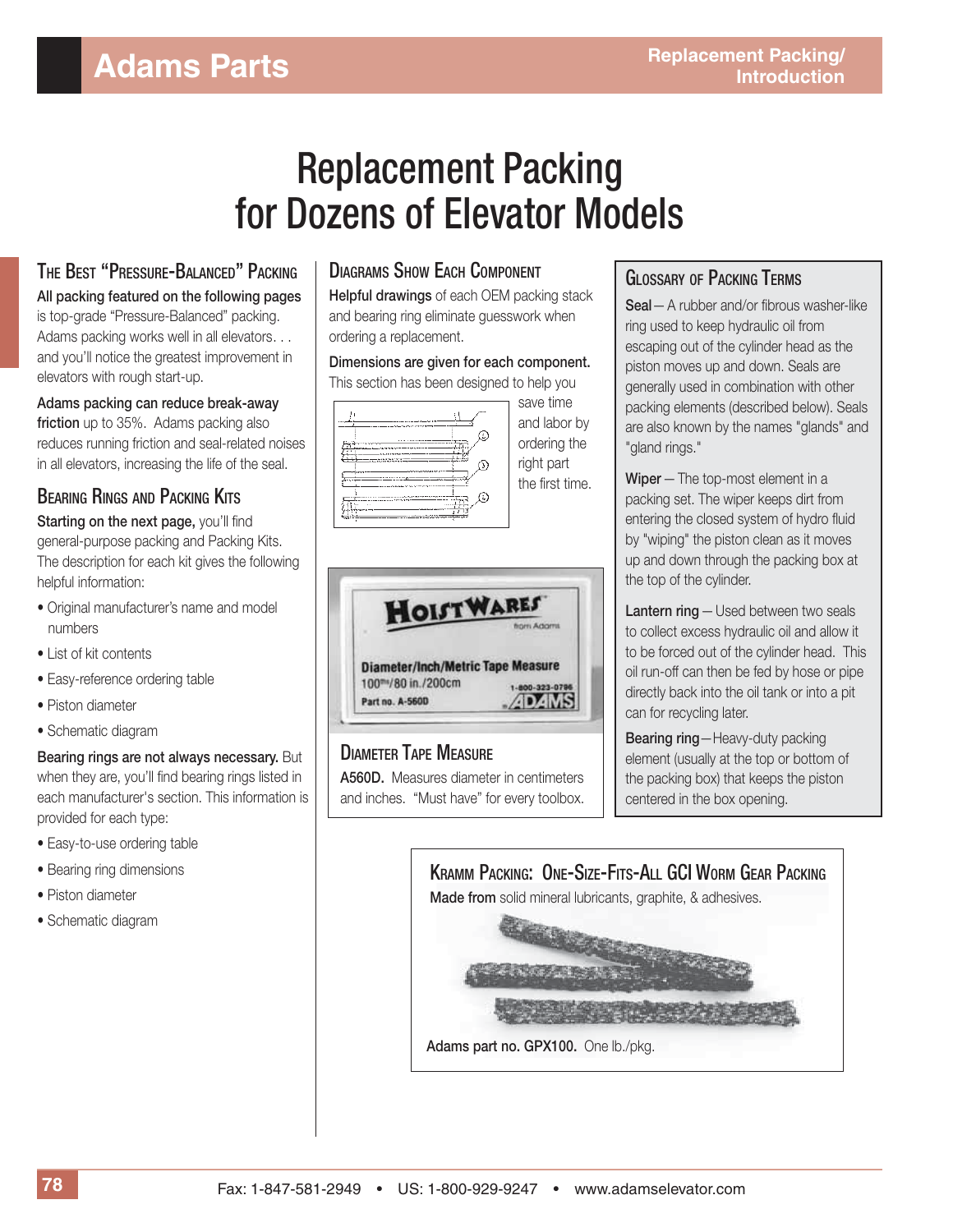### PACKING KITS AND COMPONENTS FIT 17 JACK DIAMETERS

**Seals (gland rings)** are "Pressure-Balanced" type. They form a tight seal even without firm compression. These seals are recommended for applications from 0-1500 psi. All seals are <sup>5</sup>/8" thick.

**One or two seals** form a positive seal under all conditions. Check the application for the number of seals required. When using two seals, sandwich an oil-return lantern ring between the seals. Additional lantern rings can be ordered separately.

**Use Adams economical general purpose packing** any time you can match the packing jack diameter to the hydro being serviced, and when the height of the packing stack completely fills the packing box (or if you plan to fill any gaps with another packing material).

Refer to the ordering table below to find part numbers for the diameters of the jack and packing box you are servicing. Remember, don't get caught short; if you're not sure what part is causing the leak, order the entire kit...*you'll be glad you did!* 

*table below; some are shown in photo at right. Ask NOTE: Packing is available for jack diameters as narrow as 3" and as wide as 17 <sup>7</sup> /8". Standard sizes are listed in the table below; some are shown in photo at right.*

|                   | Eduli Audilis pauking set contains. |             |
|-------------------|-------------------------------------|-------------|
|                   |                                     |             |
| one (1) laterning | one (1) wiper and clips             | gland seals |

**Each Adams packing set contains:**



*Packing components are available from stock for jack diameters from 4" up to 10 <sup>5</sup> /8"*

| <b>PACKING KITS &amp; COMPONENTS</b> |                         |                         |                               |                         |                |
|--------------------------------------|-------------------------|-------------------------|-------------------------------|-------------------------|----------------|
|                                      |                         |                         | P/N's for Separate Components |                         |                |
| Jack<br>diameter                     | Packing box<br>diameter | Complete<br>packing set | Seal<br>(gland ring)          | Wiper ring<br>(& clips) | Lantern ring   |
| 4"                                   | 5"                      | GP4000                  | <b>GP4000G</b>                | <b>GP4000W</b>          | <b>GP4000L</b> |
| $4^{3}/8$ "                          | $5\frac{3}{8}$ "        | <b>GP4375</b>           | <b>GP4375G</b>                | <b>GP4375W</b>          | <b>GP4375L</b> |
| $4^{1}/2$ "                          | $5^{1}/2$ "             | GP4500                  | <b>GP4500G</b>                | <b>GP4500W</b>          | <b>GP4500L</b> |
| 5"                                   | 6"                      | GP5000                  | <b>GP5000G</b>                | <b>GP5000W</b>          | <b>GP5000L</b> |
| $5^{1}/4$ "                          | $6^{1}/4$ "             | GP5250                  | <b>GP5250G</b>                | <b>GP5250W</b>          | <b>GP5250L</b> |
| $5\frac{3}{8}$ "                     | $6^{3}/s$ "             | GP5375                  | <b>GP5375G</b>                | <b>GP5375W</b>          | <b>GP5375L</b> |
| $5^{7}/_{16}$ "                      | $6^{7}/_{16}$ "         | GP5437                  | <b>GP5437G</b>                | <b>GP5437W</b>          | <b>GP5437L</b> |
| $5^{1}/2$ "                          | $6^{1}/2$ "             | <b>GP5500</b>           | <b>GP5500G</b>                | <b>GP5500W</b>          | <b>GP5500L</b> |
| $5^{3}/4$ "                          | $6^{3}/4"$              | <b>GP5750</b>           | <b>GP5750G</b>                | <b>GP5750W</b>          | <b>GP5750L</b> |
| 6"                                   | 7"                      | GP6000                  | <b>GP6000G</b>                | <b>GP6000W</b>          | <b>GP6000L</b> |
| $6^{1/2}$                            | $7^{1/2}$               | GP6500                  | <b>GP6500G</b>                | <b>GP6500W</b>          | <b>GP6500L</b> |
| 7"                                   | 8"                      | <b>GP7000</b>           | <b>GP7000G</b>                | <b>GP7000W</b>          | <b>GP7000L</b> |
| $7^{1/2}$ "                          | $8^{1}/2$ "             | <b>GP7500</b>           | <b>GP7500G</b>                | <b>GP7500W</b>          | <b>GP7500L</b> |
| 8"                                   | g"                      | <b>GP8000</b>           | <b>GP8000G</b>                | <b>GP8000W</b>          | <b>GP8000L</b> |
| $8^{1/2}$ "                          | $9^{1/2}$ "             | GP8500                  | <b>GP8500G</b>                | <b>GP8500W</b>          | <b>GP8500L</b> |
| $9^{1/2}$ "                          | $10^{1/2}$ "            | GP9500                  | <b>GP9500G</b>                | <b>GP9500W</b>          | <b>GP9500L</b> |
| $10^{5}/s$ "                         | $11^{5}/s$ "            | GP10625                 | GP10625G                      | GP10625W                | GP10625L       |



simplify the tough job of removing and replacing worn hydraulic packing elements.

**Screwdriver-type handles, flexible stems, and** threaded ends for reaching and grabbing in tight places at almost any angle.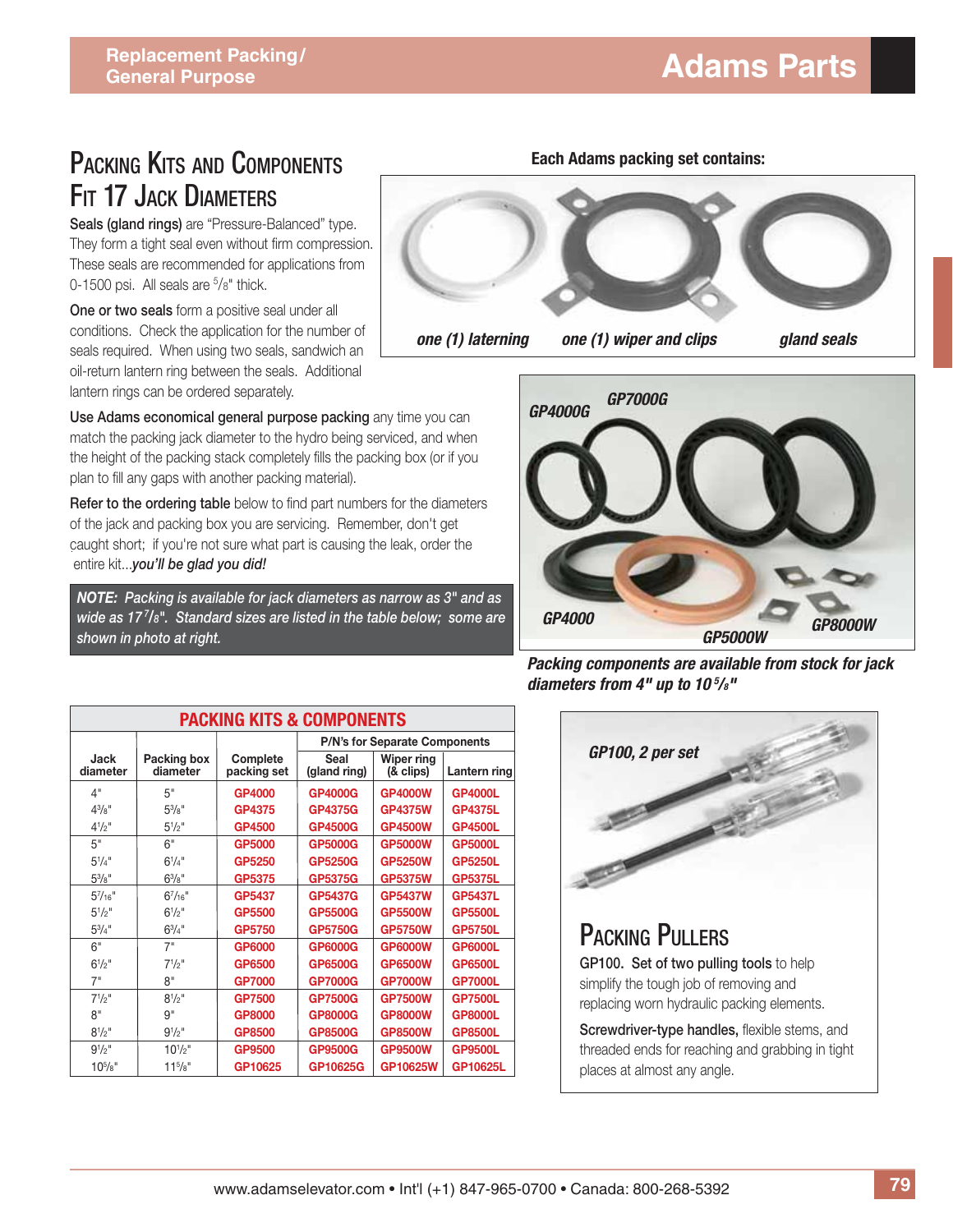#### AMCO/WHITE EVANS **HYDRAULIC PACKING KITS**

**Each hydraulic packing kit** for AMCO/White Evans consists of:

- Two (2) seals
- One (1) wiper

|                          | <b>AMCO/WHITE EVANS</b> |                |  |  |  |
|--------------------------|-------------------------|----------------|--|--|--|
| <b>Adams</b><br>part no. | Piston<br>Description   | Bearing<br>No. |  |  |  |
| <b>GK03500WE</b>         | $3^{1/2}$               | GB03500B6      |  |  |  |
| <b>GK04000WE</b>         | 4"                      | GB04000B6      |  |  |  |
| <b>GK04375WE</b>         | $4^{3}/8$ <sup>11</sup> | GB04375B6      |  |  |  |
| <b>GK04500WE</b>         | $4\frac{1}{2}$          | GB04500B6      |  |  |  |
| <b>GK05000WE</b>         | 5"                      | GB05000B6      |  |  |  |
| <b>GK05375WE</b>         | $5^{3}/8"$              | GB05375B6      |  |  |  |
| <b>GK05437WE</b>         | $5^{7}/16"$             | GB05437B6      |  |  |  |
| <b>GK05500WE</b>         | $5\frac{1}{2}$          | GB05500B6      |  |  |  |
| <b>GK06000WE</b>         | 6"                      | GB06000B6      |  |  |  |
| <b>GK06500WE</b>         | $6\frac{1}{2}$          | GB06500B6      |  |  |  |
| <b>GK07500WE</b>         | $7^{1/2}$               | GB07500B6      |  |  |  |
| <b>GK08500WE</b>         | $8^{1/2}$               | GB08500B6      |  |  |  |
| <b>GK09500WE</b>         | $9^{1/2}$               | GB09500B6      |  |  |  |
| <b>GK10625WE</b>         | $10^{5}/s$ "            | GB10625B6      |  |  |  |
| <b>GK12625WE</b>         | $12^{5}/8"$             | GB12625B6      |  |  |  |

d wiper *Piston*   $Q$ , Social *diameter* **3 Bennet** ⊕ Œ, serence ........ alanyan terli ത an manang meng Ω,

\*Bearing rings are not included with these kits; they must be ordered separately. The B6-series rings are combination lantern/bearing rings; see Bearing Rings in "Other Manufacturers" section of this catalog.

| <b>CANTON</b>     |                           |  |  |  |  |
|-------------------|---------------------------|--|--|--|--|
| Adams<br>part no. | Piston<br>diameter        |  |  |  |  |
| TX-904-N4         | $3\frac{1}{2}$            |  |  |  |  |
| TX-904-P3         | 7"                        |  |  |  |  |
| G0-904-M7         | $7^{1/2}$ "               |  |  |  |  |
| TX-904-R2         | $10^{1/2}$                |  |  |  |  |
| <b>TX-904-X3</b>  | $3^{1/2}$ " x $5^{1/2}$ " |  |  |  |  |
|                   |                           |  |  |  |  |

 $79/16"$ 

 $8\%$ 16"

 $9^9/16"$ 

 $GK08562A$ 

GK12687A

**GK09562A** 9<sup>9</sup>/16"<br>**GK10687A** 10<sup>11</sup>/16"

#### BORE-MAX HYDRAULIC PACKING KITS

**Each hydraulic packing kit** for Bore-Max consists of:

• Two (2) seals

• One (1) wiper

| <b>BORE-MAX</b>   |                           |                        |  |
|-------------------|---------------------------|------------------------|--|
| Adams<br>part no. | <b>Piston</b><br>diameter | <b>Bearing</b><br>no.* |  |
| <b>GK04375B</b>   | $4^{3}/8"$                | GB04375B25             |  |
| <b>GK05000B</b>   | 5"                        | GB05000B25             |  |
| <b>GK05500B</b>   | $5^{1}/2$ "               | GB05500B25             |  |
| <b>GK06000B</b>   | հ"                        | GB06000B25             |  |
| <b>GK06500B</b>   | $6^{1/2}$                 | GB06500B25             |  |
| <b>GK07000B</b>   | 7"                        | GB07000B25             |  |
| <b>GK07500B</b>   | $7^{1/2}$ "               | GB07500B25             |  |
| <b>GK08500B</b>   | $8^{1}/2$ "               | GB08500B25             |  |

\*Bearing rings are not included with these kits; they must be ordered separately. See Bearing rings, in "Other Manufacturers" section of this catalog.



## **ARMOR HYDRAULIC PACKING KITS**

**Each hydraulic packing kit**

for Armor consists of: • One (1) seal • One (1) wiper **ARMOR Adams** Piston Adams Piston **Piston**<br>
part no. diameter part no. diameter **part no. diameter part no. diameter GK04000A** 4" **GK07562A**<br>**GK04250A** 41/4" **GK08562A GK04250A** 4<sup>1</sup>/<sub>4</sub>"<br>**GK04437A** 4<sup>7</sup>/<sub>16</sub>" **GK04437A** 4<sup>7</sup><br>**GK05000A** 5" **GK05000A** 5" **GK10687A** 10<sup>11</sup>/16"<br>**GK05500A** 5<sup>1</sup>/<sub>2</sub>" **GK12687A** 12<sup>11</sup>/16"

 $GK05500A$ 

 $GK06562A$ 

- 
- One (1) O-ring



 $6\frac{9}{16}$ "



|                          | <b>CEMCO</b>              |                        |
|--------------------------|---------------------------|------------------------|
| <b>Adams</b><br>part no. | <b>Piston</b><br>diameter | <b>Bearing</b><br>no.* |
| <b>GK03500C</b>          | $3^{1/2}$                 | GB03500B8              |
| <b>GK03750C</b>          | $3^{3}/4"$                | GB03750B8              |
| <b>GK04000C</b>          | 4"                        | GB04000B8              |
| <b>GK04375C</b>          | $4^{3}/8"$                | GB04375B8              |
| <b>GK04437C</b>          | $4^{7}/_{16}$ "           | <b>GB04437B8</b>       |
| <b>GK04500C</b>          | $4^{1}/2$ "               | GB04500B8              |
| <b>GK05000C</b>          | 5"                        | GB05000B8              |
| <b>GK05437C</b>          | $5^{7}/_{16}$ "           | GB05437B8              |
| <b>GK05500C</b>          | $5^{1}/2"$                | GB05500B8              |
| <b>GK06000C</b>          | 6"                        | GB06000B8              |
| GK06500C                 | $6^{1/2}$ "               | GB06500B8              |
| <b>GK07000C</b>          | 7"                        | <b>GB07000B8</b>       |
| <b>GK07500C</b>          | $7^{1}/2"$                | <b>GB07500B8</b>       |
| <b>GK08000C</b>          | 8"                        | GB08000B8              |
| <b>GK08500C</b>          | $8^{1/2}$ "               | <b>GB08500B8</b>       |
| <b>GK09000C</b>          | <b>g</b> "                | GB09000B8              |
| <b>GK09500C</b>          | $9^{1/2}$ "               | GB09500B8              |
| GK10000C                 | 10"                       | GB10000B8              |
| <b>GK10500C</b>          | $10^{1}/2"$               | GB10500B8              |
| GK10625C                 | $10^{5}/\mathrm{s}$ "     | GB10625B8              |
| <b>GK12500C</b>          | $12^{1/5}$                | GB12500B8              |
| GK12625C                 | $12^{5}/s$ "              | GB12625B8              |

\*Bearing rings are not included with these kits; they must be ordered separately. See Bearing rings, in "Other Manufacturers" section of this catalog.

CEMCO (CORBETT)

## **HYDRAULIC** PACKING **KITS**

**Each hydraulic packing kit** for

- CEMCO consists of:
- Two (2) seals
- One (1) wiper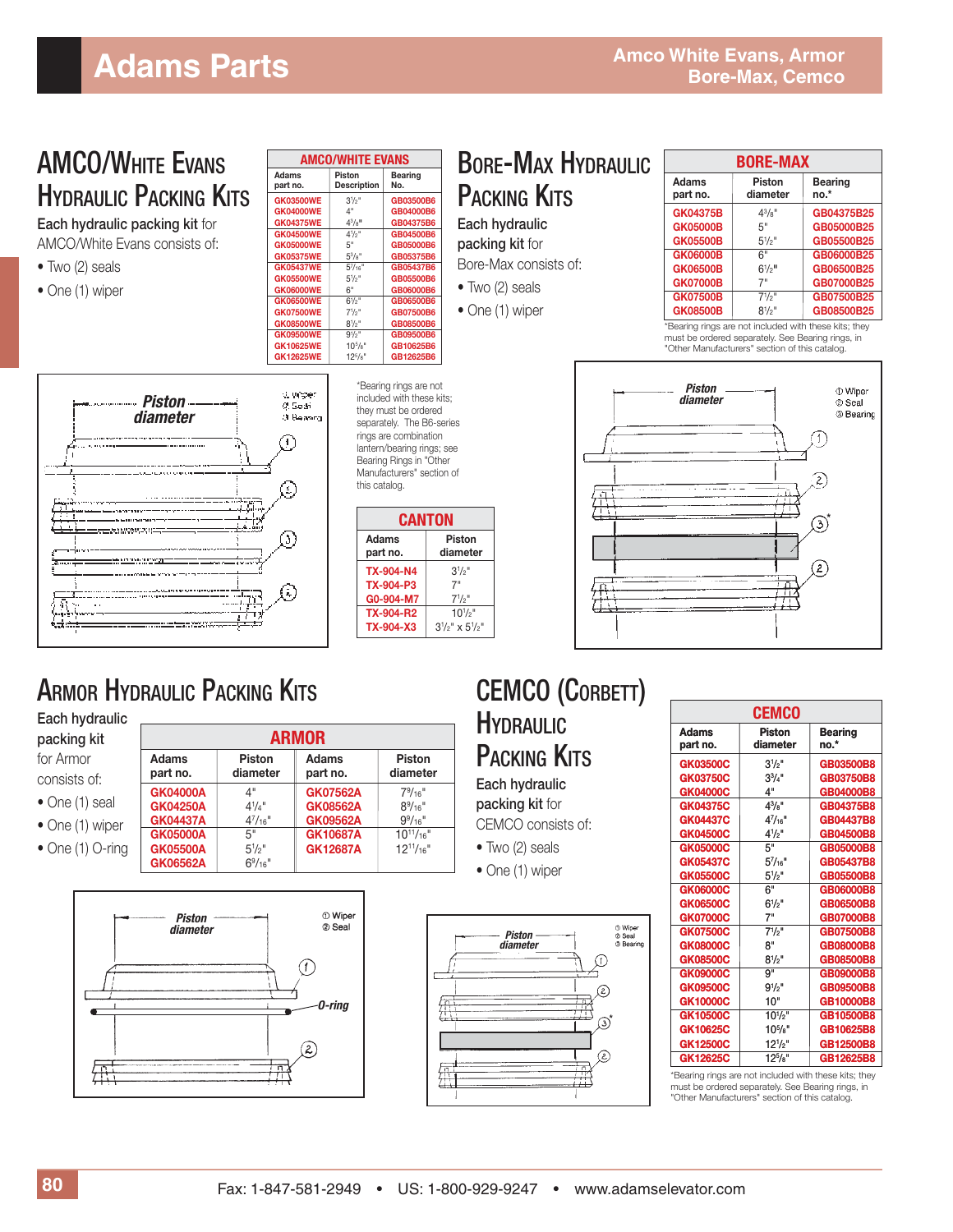| <b>DOVER HYDRAULIC</b>                                                                                              |                          |                                                                                                                                                                                                                                            |                                                                                                                                                       |                                                                                                 | <b>DOVER 3-S STACK PACKING FOR IVO INVERTED</b>                                                        |                                          |                           |                    |                          |                                                                                       |
|---------------------------------------------------------------------------------------------------------------------|--------------------------|--------------------------------------------------------------------------------------------------------------------------------------------------------------------------------------------------------------------------------------------|-------------------------------------------------------------------------------------------------------------------------------------------------------|-------------------------------------------------------------------------------------------------|--------------------------------------------------------------------------------------------------------|------------------------------------------|---------------------------|--------------------|--------------------------|---------------------------------------------------------------------------------------|
|                                                                                                                     |                          | <b>DOVER</b>                                                                                                                                                                                                                               |                                                                                                                                                       |                                                                                                 |                                                                                                        |                                          |                           |                    |                          |                                                                                       |
| <b>PACKING KITS</b>                                                                                                 |                          | <b>Adams</b><br>part no.                                                                                                                                                                                                                   | <b>Piston</b><br>diameter                                                                                                                             |                                                                                                 | <b>HYDRO HYDRAULIC</b>                                                                                 |                                          |                           |                    |                          |                                                                                       |
| Each hydraulic packing<br>kit for Dover consists of:<br>• One (1) seal<br>• One (1) wiper<br>• One (1) lantern ring |                          | <b>GK04375D</b><br><b>GK05437D</b><br><b>GK06500D</b><br><b>GK07500D</b><br><b>GK08500D</b><br><b>GK09500D</b><br>GK10625D<br>GK12625D*<br><b>GK03875DS</b><br>*Available on special order only; please allow<br>three weeks for delivery. | $4^{3}/_{8}$<br>$5^{7}/_{16}$ "<br>$6^{1}/2$ <sup>11</sup><br>$7^{1}/2$ "<br>$8^{1}/2$ "<br>$9^{1/2}$ "<br>$10^{5}/s$ "<br>$12^{5}/s$ "<br>$3^{7}/8"$ | <b>PACKING KIT</b><br>consists of:<br>• One (1) wiper<br>• Three (3) lantern<br>rings (gaskets) | Our hydraulic packing kit for<br>Dover 3-S Stack Packing<br>• Three (3) seals, split                   | $\left( \mathsf{2}\right)$<br>(z)<br>(z) |                           | Piston<br>diameter |                          | <b>1</b> Wiper<br>2 Seal<br>3 Gasket                                                  |
|                                                                                                                     | Piston<br>diameter       |                                                                                                                                                                                                                                            | <b>1</b> Wiper<br>© Seal<br>3 Lanterr                                                                                                                 |                                                                                                 | <b>DOVER 3-S STACK</b><br><b>PACKING</b>                                                               |                                          |                           |                    |                          |                                                                                       |
|                                                                                                                     |                          |                                                                                                                                                                                                                                            |                                                                                                                                                       | <b>Adams</b>                                                                                    | <b>Piston</b>                                                                                          |                                          |                           | <b>DP5100</b>      |                          |                                                                                       |
|                                                                                                                     |                          |                                                                                                                                                                                                                                            |                                                                                                                                                       | part no.<br><b>GK03875DSP</b>                                                                   | diameter<br>$3^{7}/8"$                                                                                 |                                          |                           |                    |                          |                                                                                       |
| T<br>ĠΥ                                                                                                             |                          |                                                                                                                                                                                                                                            |                                                                                                                                                       | ● One (1) seal (Rotoseal) <sup>™</sup><br>• One (1) wiper                                       | <b>HYDRAULIC PACKING KITS</b><br>Each hydraulic packing kit for<br>Dover 3S, 4S, 5S, & 6S consists of: |                                          |                           |                    |                          | <b>DP3000</b>                                                                         |
| <b>DOVER 3-S SOLID SEAL</b>                                                                                         |                          |                                                                                                                                                                                                                                            |                                                                                                                                                       |                                                                                                 | Piston<br>diameter                                                                                     |                                          |                           |                    | <b>HYDRAULIC PACKING</b> |                                                                                       |
| <b>HYDRAULIC PACKING KIT</b>                                                                                        |                          |                                                                                                                                                                                                                                            |                                                                                                                                                       |                                                                                                 |                                                                                                        | <b>1</b> Wiper<br>2 Seal                 |                           |                    |                          | The seals and wipers listed below are                                                 |
| Our hydraulic packing kit for Dover 3-S Solid<br>Seal consists of:                                                  |                          |                                                                                                                                                                                                                                            |                                                                                                                                                       |                                                                                                 |                                                                                                        |                                          | packing.                  |                    |                          | top-grade Adams "pressure-balanced"                                                   |
| • One (1) seal                                                                                                      |                          | <b>DOVER 3-S SOLID SEAL</b>                                                                                                                                                                                                                |                                                                                                                                                       |                                                                                                 |                                                                                                        |                                          |                           |                    |                          | Our packing works well in all eleva-                                                  |
| • One (1) wiper                                                                                                     | <b>Adams</b><br>part no. | Piston<br>diameter                                                                                                                                                                                                                         |                                                                                                                                                       |                                                                                                 |                                                                                                        | Q)                                       |                           |                    |                          | torsbut you'll notice the greatest im-<br>provement in elevators with rough start-up. |
|                                                                                                                     | <b>GK03875DS</b>         | $3^{7}/8"$                                                                                                                                                                                                                                 |                                                                                                                                                       |                                                                                                 |                                                                                                        |                                          |                           |                    |                          | This packing can reduce break-away<br>friction up to 35%. It also minimizes run-      |
|                                                                                                                     |                          |                                                                                                                                                                                                                                            |                                                                                                                                                       |                                                                                                 |                                                                                                        |                                          |                           |                    |                          | ning friction and seal-related noises in all                                          |
|                                                                                                                     | Piston                   |                                                                                                                                                                                                                                            |                                                                                                                                                       |                                                                                                 | DOVER 3S, 4S, 5S, & 6S                                                                                 |                                          |                           |                    |                          | elevators, increasing the life of the seal.                                           |
|                                                                                                                     | diameter                 |                                                                                                                                                                                                                                            | <b>1</b> Wiper<br>2 Seal                                                                                                                              | Adams<br>part no.                                                                               | <b>Piston</b><br>diameter                                                                              |                                          | Adams                     |                    | Piston                   | <b>Replaces Dover</b>                                                                 |
|                                                                                                                     |                          |                                                                                                                                                                                                                                            |                                                                                                                                                       | <b>GK04375DR</b>                                                                                | $4^{3}/8"$                                                                                             |                                          | part no.<br><b>DP3000</b> | Type<br>Seal       | diameter<br>$3^{1}/2$ "  | part nos.<br>9787239, 28723                                                           |
|                                                                                                                     |                          |                                                                                                                                                                                                                                            |                                                                                                                                                       | <b>GK05437DR</b><br><b>GK06500DR</b>                                                            | $5^{7}/16"$<br>$6^{1}/2$ "                                                                             |                                          | <b>DP3100</b>             | Wiper              | $3^{1}/2$ "              | 9730349, 77034                                                                        |
|                                                                                                                     |                          |                                                                                                                                                                                                                                            |                                                                                                                                                       | Rotoseal-Reg TM Dover Elevator Company                                                          |                                                                                                        |                                          | <b>DP4000</b>             | Seal               | $4^{3}/8"$               | 9787240, JB-221-1                                                                     |

**DP4000** | Seal | 4<sup>3</sup> /8" 9787240, JB-221-1 **DP4100** Wiper  $4^{3}/8"$ /8" 9705272, JB-219-3 **DP5000** Seal  $5^{7}/16^{10}$ <br>**DP5100** Wiper  $5^{7}/16^{10}$ 9787252, JC-221-1 **DP5100** Wiper 5<sup>7</sup>/16"<br> **DP6000** Seal 6<sup>1</sup>/2" 9705442, JC-219-3 **DP6000** 9787264, JD221-1 **DP6100** Wiper  $6^{1}/2$ " 9705612, JD219-3

 $\circledR$ 

 $\overline{\mathbb{R}}$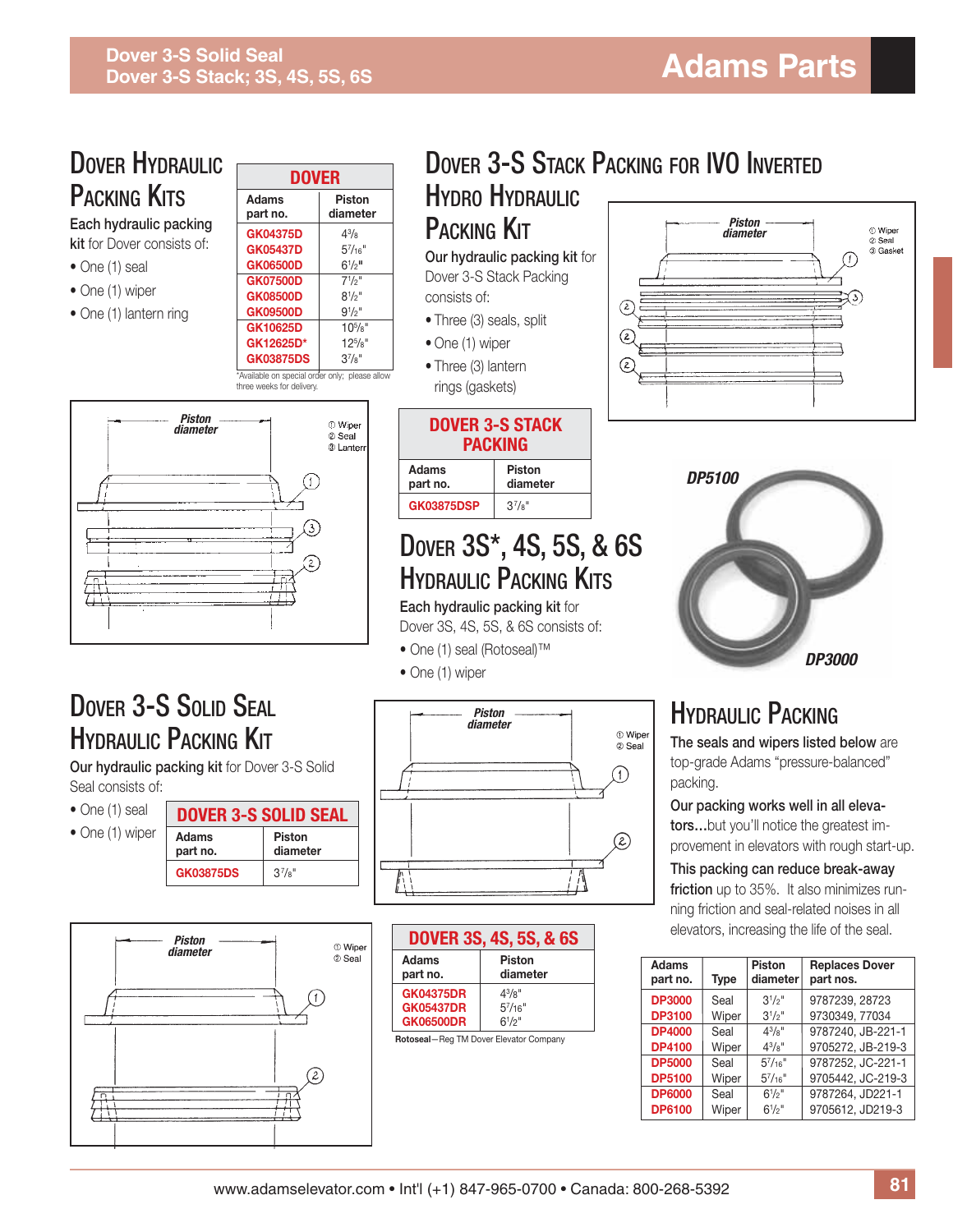### EECO (LJ/FJ) HYDRAULIC PACKING KITS

**Each hydraulic packing kit** for EECO consists of:

- Two (2) seals
- One (1) wiper
- One (1) lantern ring

| EECO             |                 |
|------------------|-----------------|
| Adams            | Piston          |
| part no.         | diameter        |
| <b>GK03437EE</b> | $3^{7}/_{16}$ " |
| GK03875EE        | $3^{7}/8$ "     |
| <b>GK04000EE</b> | 4"              |
| <b>GK04375EE</b> | $4^{3}/8$ "     |
| <b>GK05000EE</b> | 5"              |
| <b>GK05437EE</b> | $5^{7}/_{16}$ " |
| <b>GK06000EE</b> | 6"              |
| <b>GK06500EE</b> | $6^{1/2}$       |
| <b>GK07500EE</b> | $7^{1/2}$ "     |
| <b>GK08500EE</b> | $8^{1/2}$ "     |
| <b>GK10625EE</b> | $10^{5}/s$ "    |
| <b>GK12625EE</b> | $12^{5}/s$ "    |



#### ESCO P-3/P-5/P-7 HYDRAULIC PACKING KITS

**Each hydraulic packing kit** for ESCO P-3/P-5/P-7 consists of:

- Two (2) seals
- One (1) wiper
- One (1) lantern ring

| <b>ESCO P-3/P-5/P-7</b> |                       |
|-------------------------|-----------------------|
| Adams                   | Piston                |
| part no.                | diameter              |
| <b>GK04000EP</b>        | 4"                    |
| GK04500EP               | $4\frac{1}{2}$ "      |
| <b>GK05000EP</b>        | 5"                    |
| <b>GK05500EP</b>        | $5\frac{1}{2}$ "      |
| GK06000EP               | 6"                    |
| <b>GK07000EP</b>        | 7"                    |
| GK08000EP               | я"                    |
| <b>GK09000EP</b>        | 9"                    |
| <b>GK10625EP</b>        | $10^{5}/\mathrm{s}$ " |
| GK12625EP               | $12^{5}/8"$           |
| <b>GK13875EP</b>        | $13^{7}/8$            |



\*For model P-4, invert seals.

## ESCO P-6 VICTAULIC HYDRAULIC

PACKING KITS **Each hydraulic packing kit**  for ESCO P-6

- Victaulic consists of:
- One (1) seal
- One (1) wiper

| <b>ESCO P-6 VICTAULIC</b> |                           |                          |  |
|---------------------------|---------------------------|--------------------------|--|
| Adams<br>part no.         | <b>Piston</b><br>diameter | <b>Bearing</b><br>$no.*$ |  |
| <b>GK04000EPV</b>         | 4"                        | GB04000B5                |  |
| <b>GK04500EPV</b>         | $4^{1/2}$                 | GB04500B5                |  |
| <b>GK05000EPV</b>         | 5"                        | <b>GB05000B5</b>         |  |
| <b>GK05500EPV</b>         | $5\frac{1}{2}$            | GB05500B5                |  |
| <b>GK06000EPV</b>         | 6"                        | GB06000B5                |  |
| <b>GK06500EPV</b>         | $6\frac{1}{2}$ "          | GB06500B5                |  |
| <b>GK07000EPV</b>         | 7"                        | <b>GB07000B5</b>         |  |

\*Bearing rings are not included with these kits; they must be ordered separately. See Bearing rings, in "Other Manufacturers" section of this catalog.



### GENERAL (FLORIDA) HYDRAULIC PACKING KITS

**Each hydraulic packing kit** for

- General (Florida) consists of: • One (1) seal
- One (1) wiper
- One (1) bearing

**NOTE: Bearing rings are included with these kits.**

**GENERAL (FLORIDA)** Adams | Piston **part no. diameter GK03437G** 3<sup>7</sup>/16"<br>**GK03937G** 3<sup>15/</sup>16"

GK03937G  $GK04437G$ 

**GK04500G** 

 $GK05437G$ 

 $GK05500G$ 

**GK06437G** 67

**GK06500G** 61

**GK07500G** 

**GK08500G** 81

**GK09500G** 91

 $3^{7}/16$ "

 $4^{7}/16$ "

 $4^{1/2}$ 

 $5\frac{1}{2}$ 

 $6^{7}/_{16}$ 

 $6^{1/2}$ "

 $7\frac{1}{2}$ "

 $8^{1/2}$ 

 $9^{1/2}$ "

 $5\frac{7}{16}$ "

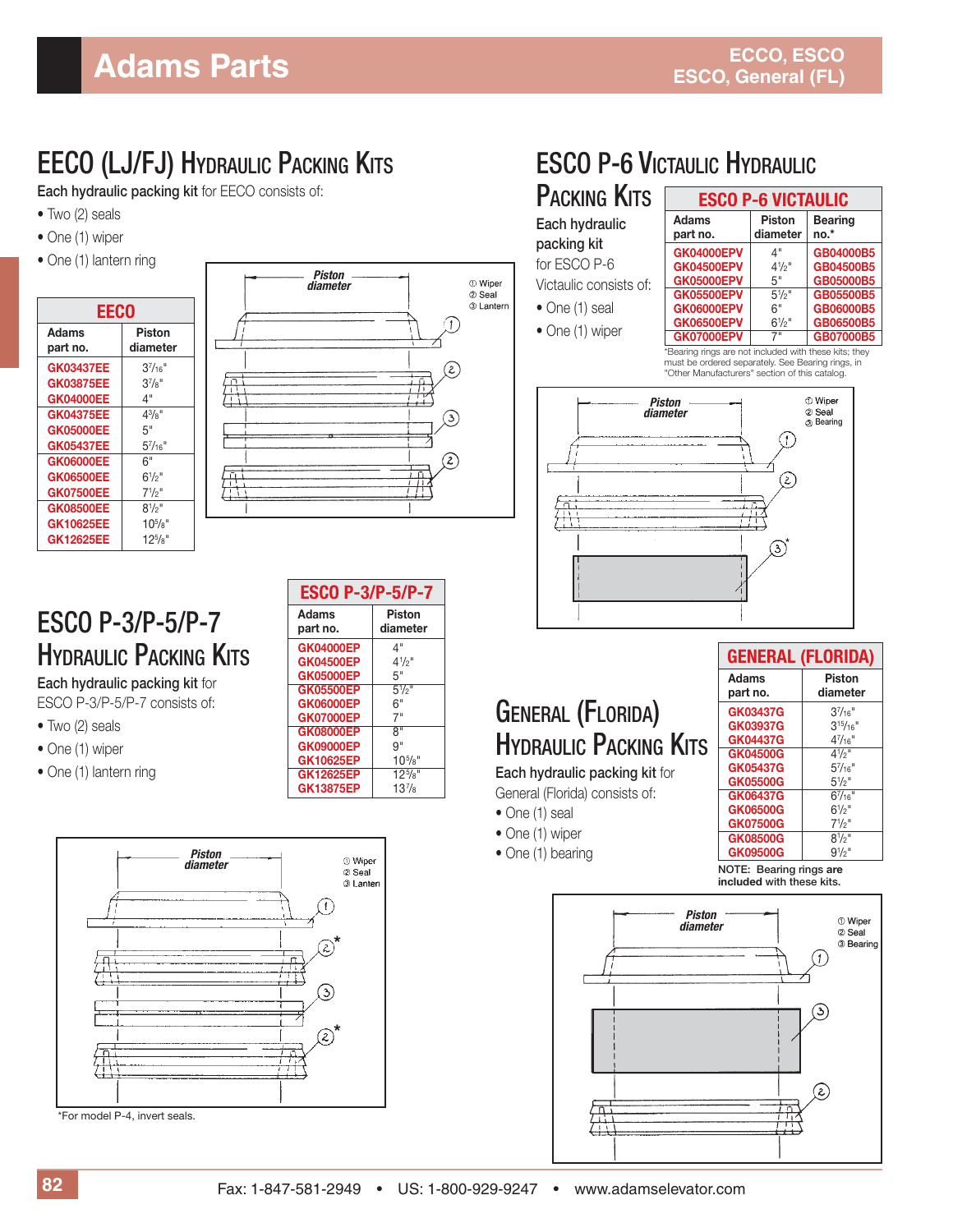#### GENERAL " G" HEAD **HYDRAULIC** PACKING **KITS**

**Each hydraulic packing kit** for General (Florida) "G" Head consists of:

- One (1) seal
- One (1) wiper

|                  | GENERAL "G" HEAD |                |  |  |  |
|------------------|------------------|----------------|--|--|--|
| Adams            | <b>Piston</b>    | <b>Bearing</b> |  |  |  |
| part no.         | diameter         | $no.*$         |  |  |  |
| GK03500GG        | $3^{1/2}$ "      | GB03500B21     |  |  |  |
| <b>GK04000GG</b> | 4"               | GB04000B21     |  |  |  |
| GK04437GG        | $4^{7}/_{16}$ "  | GB04437B21     |  |  |  |
| GK04500GG        | $4^{1/2}$        | GB04500B21     |  |  |  |
| <b>GK05000GG</b> | 5"               | GB05000B21     |  |  |  |
| <b>GK05437GG</b> | $5^{7}/_{16}$ "  | GB05437B21     |  |  |  |
| <b>GK05500GG</b> | $5\frac{1}{2}$   | GB05500B21     |  |  |  |
| GK06437GG        | $6^{7}/_{16}$ "  | GB06437B21     |  |  |  |
| GK06500GG        | $6^{1/2}$        | GB06500B21     |  |  |  |
| <b>GK07500GG</b> | $7^{1/2}$        | GB07500B21     |  |  |  |

\*Bearing rings are not included with these kits; they must be ordered separately. See Bearing rings, in "Other Manufacturers" section of this catalog.



#### **MONTGOMERY HYDRAULIC** PACKING KITS

**Each hydraulic packing kit** for Montgomery consists of:

- Two (2) seals
- One (1) wiper
- One (1) lantern ring





### NORTHERN ELEVATOR **HYDRAULIC** PACKING **KITS**

**Each hydraulic packing kit** for Northern Elevator consists of:

- One (1) seal
- One (1) wiper

|                 | <b>NORTHERN ELEVATOR</b> |
|-----------------|--------------------------|
| Adams           | <b>Piston</b>            |
| part no.        | diameter                 |
| <b>GK03000N</b> | 3"                       |
| GK03500N        | $3^{1/2}$                |
| <b>GK04000N</b> | 4"                       |
| <b>GK04500N</b> | $4^{1/2}$                |
| GK05000N        | 5"                       |
| <b>GK05500N</b> | $5^{1}/2$ "              |
| <b>GK06000N</b> | 6"                       |
| <b>GK06500N</b> | $6^{1/2}$ "              |

\*Includes one seal, one lantern, one wiper.



#### OTIS/CAST IRON **HYDRAULIC** PACKING **KITS**

**Each hydraulic packing kit** for Otis/Cast Iron consists of:

- Two (2) seals
- One (1) wiper
- One (1) lantern ring

| OTIS/CAST IRON    |                           |                          |  |  |  |
|-------------------|---------------------------|--------------------------|--|--|--|
| Adams<br>part no. | <b>Piston</b><br>diameter | <b>Bearing</b><br>$no.*$ |  |  |  |
| GK03875OC         | $3^{7}/8"$                | GB03875B1                |  |  |  |
| GK04375OC         | $4^{3}/8$ "               | GB04375B1                |  |  |  |
| GK05437OC         | $5^{7}/_{16}$ "           | GB05437B1                |  |  |  |
| GK06500OC         | $6^{1/2}$ "               | GB06500B1                |  |  |  |
| <b>GK07500OC</b>  | $7^{1/2}$ "               | GB07500B1                |  |  |  |
| GK08500OC         | $8^{1/2}$ "               | GB08500B1                |  |  |  |
| GK09500OC         | $9^{1/2}$ "               | GB09500B1                |  |  |  |
| GK10625OC         | $10^{5}/s$ "              | GB10625B1                |  |  |  |
| GK12625OC         | $12^{5}/8"$               | GB12625B1                |  |  |  |

\*Bearing rings are not included with these kits; they must be ordered separately. See Bearing rings, in "OTIS" section of this catalog.

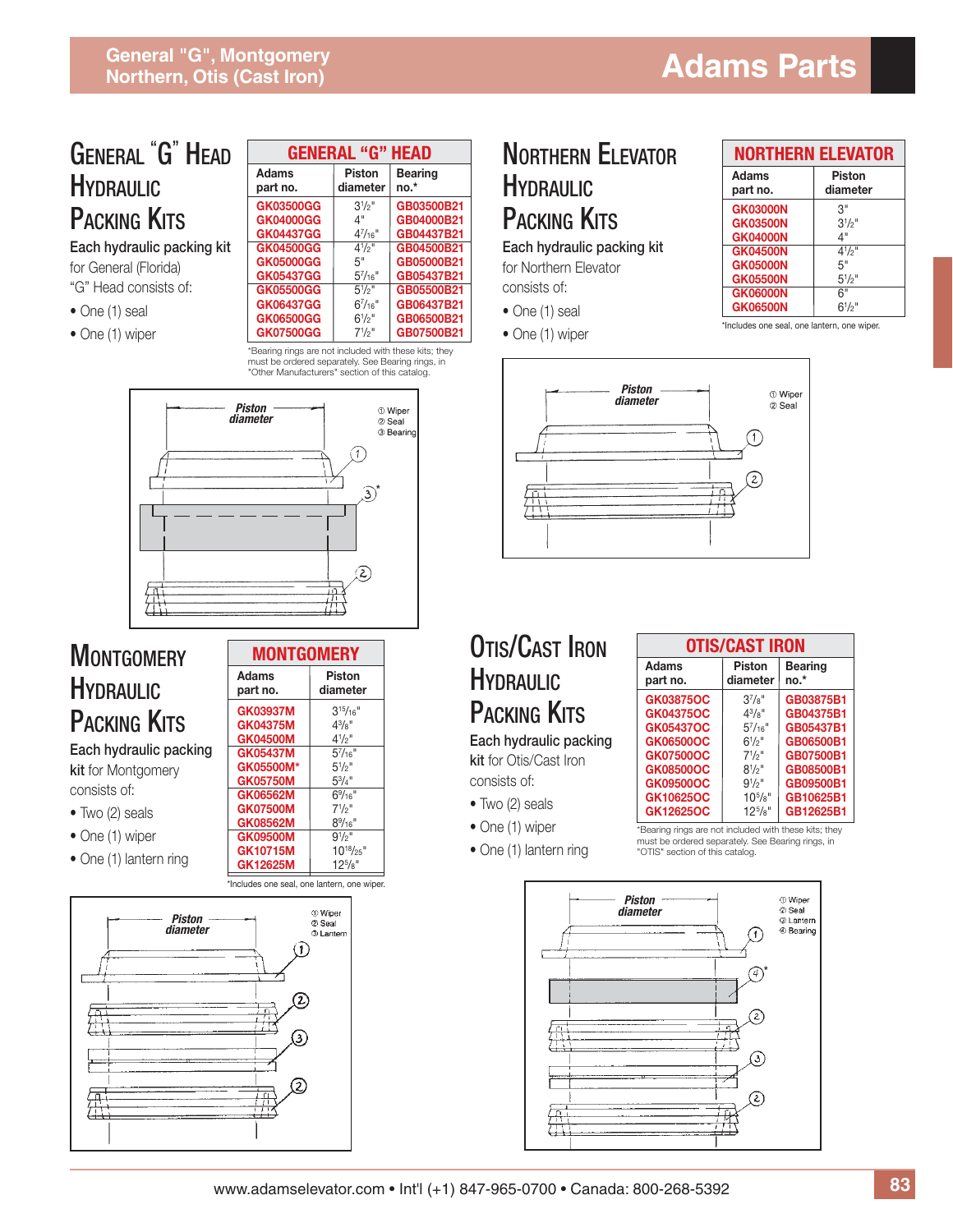### OTIS/HIGH PRESSURE HYDRAULIC PACKING KIT

**Our hydraulic packing kit** for Otis/High Pressure

- consists of:
- One (1) seal
- One (1) wiper

| <b>OTIS/HIGH PRESSURE</b> |                           |                          |
|---------------------------|---------------------------|--------------------------|
| Adams<br>part no.         | <b>Piston</b><br>diameter | <b>Bearing</b><br>$no.*$ |
| <b>GK02750OHP</b>         | $2^{3}/_{4}$ "            | GB02750B4                |

\*Bearing rings are not included with these kits; they must be ordered separately. See Bearing rings, in "OTIS" section of this catalog.



#### OTIS/TELESCOPIC HYDRAULIC PACKING KITS

|                   | <b>OTIS/TELESCOPIC</b> |
|-------------------|------------------------|
| Adams<br>part no. | Otis<br>series no.     |
| <b>GK1500OT</b>   | 1500                   |
| <b>GK2000OT</b>   | 2000                   |
| <b>GK2500OT</b>   | 2500                   |
| <b>GK4000OT</b>   | 4000                   |

**Each hydraulic packing kit** for Otis/Telescopic consists of:

- Three (3) seals, graduated sizes
- Two (2) wipers, graduated sizes



#### OTIS/WELDED HEAD HYDRAULIC PACKING KITS

**Each hydraulic packing kit** for Otis/Welded Head consists of:

• Two (2) seals • One (1) wiper • One (1) lantern ring **OTIS/WELDED HEAD** Adams **Piston diameter** Bearing<br>part no. Actual Otis desig. no.\* **Actual Otis desig. GK04375OW** 4<sup>3</sup>/<sub>8</sub>"<br>**GK04875OW** 4<sup>7</sup>/<sub>8</sub>"  $4^{1}/2$ <sup>"</sup><br>5" /2" **GB04375B4 GK04875OW** 47/8"<br>**GK05437OW** 5<sup>7</sup>/16 /8" 5" **GB04875B4 GK05437OW** 57/16<br>**GK06500OW** 6<sup>1</sup>/2"  $5^{1}/2$ /2" **GB05437B4 GK06500OW**  $6^{1}/2$ " /2" **GB06500B4**

\*Bearing rings are not included with these kits; they must be ordered separately. See Bearing rings, in "OTIS" section of this catalog.



### SOUTHEASTERN (SH-4/5, SF-5, SE-6) HYDRAULIC PACKING KITS

| Each hydraulic   |
|------------------|
| packing kit      |
| for Southeastern |
| consists of:     |

• One (1) seal • One (1) wiper

| <u>ooo i i ilaao i liit</u> |                                                              |             |                          |  |  |  |
|-----------------------------|--------------------------------------------------------------|-------------|--------------------------|--|--|--|
| <b>Adams</b><br>part no.    | <b>Replaces</b><br><b>Piston</b><br>Southeastern<br>diameter |             | <b>Bearing</b><br>$no.*$ |  |  |  |
| <b>GK04375OW</b>            | $4^{3}/8$ "                                                  | $4^{1}/2$ " | GB04375B4                |  |  |  |
| <b>GK04875OW</b>            | $4^{7}/8"$                                                   | 5"          | GB04875B4                |  |  |  |
| <b>GK05437OW</b>            | $5^{7}/_{16}$ "                                              | $5^{1}/2$ " | GB05437B4                |  |  |  |
| GK06500OW                   | $6^{1}/2$ "                                                  | $6^{1}/2$ " | GB06500B4                |  |  |  |

**SOUTHEASTERN**

\*Bearing rings are not included with these kits; they must be ordered separately on page 398.

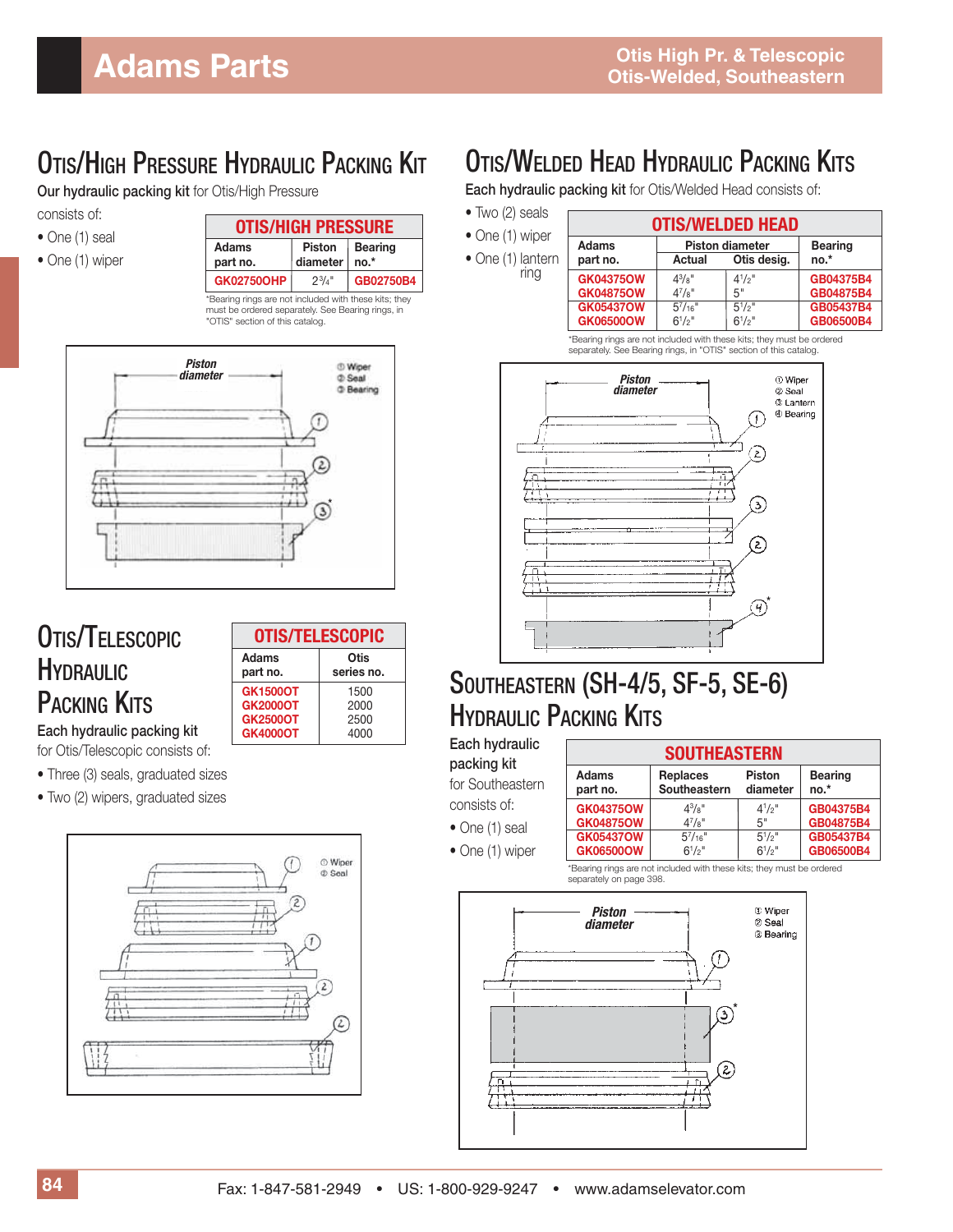#### SOUTHEASTERN (SE-7/8/9/12, SH-10) **HYDRAULIC PACKING KITS**

**Each hydraulic packing kit** for Southeastern consists of:

- Two (2) seals
- One (1) wiper

|  |  |  | • One (1) lantern ring |  |
|--|--|--|------------------------|--|
|--|--|--|------------------------|--|

| <b>SOUTHEASTERN</b> |                                 |                           |  |  |  |
|---------------------|---------------------------------|---------------------------|--|--|--|
| Adams<br>part no.   | <b>Replaces</b><br>Southeastern | <b>Piston</b><br>diameter |  |  |  |
| <b>GK07500S</b>     | $SF-7$                          | $7^{1/2}$ "               |  |  |  |
| <b>GK08500S</b>     | $SF-8$                          | $8^{1/2}$                 |  |  |  |
| <b>GK09500S</b>     | $SF-9$                          | $9^{1/2}$ "               |  |  |  |
| GK10625S            | <b>SH-10</b>                    | $10^{5}/s$ "              |  |  |  |
| GK12625S            | <b>SE-12</b>                    | $12^{5}/s$ "              |  |  |  |



#### U.S. ELEVATOR/MT HEAD **HYDRAULIC PACKING KITS**

**Each hydraulic packing kit** for U.S. Elevator consists of:

- Two (2) seals
- One (1) wiper



| <b>U.S./MT HEAD</b> |                           |                           |  |  |  |  |
|---------------------|---------------------------|---------------------------|--|--|--|--|
| Adams<br>part no.   | U.S. Elevator<br>part no. | <b>Piston</b><br>diameter |  |  |  |  |
| <b>GK04000UMT</b>   | MT <sub>4</sub>           | 4"                        |  |  |  |  |
| <b>GK04500UMT</b>   | MT $4\frac{1}{2}$         | $4^{1/2}$                 |  |  |  |  |
| <b>GK05000UMT</b>   | MT <sub>5</sub>           | 5                         |  |  |  |  |
| <b>GK05500UMT</b>   | MT $5\frac{1}{2}$         | $5^{1/2}$ "               |  |  |  |  |
| <b>GK06000UMT</b>   | MT <sub>6</sub>           | 6"                        |  |  |  |  |
| <b>GK06500UMT</b>   | MT 6 <sup>1</sup> /2      | $6^{1}/2$ "               |  |  |  |  |
| <b>GK07000UMT</b>   | MT 7                      | 7"                        |  |  |  |  |
| <b>GK08000UMT</b>   | MT 8                      | я"                        |  |  |  |  |

#### U.S. ELEVATOR/SPLIT SEAL **STACK PACKING HYDRAULIC PACKING KITS Each hydraulic packing kit**

for U.S. Elevator consists of:

- Three (3) seals, split
- One (1) wiper
- One (1) lantern ring, split

| U.S./SPLIT SEAL   |              |  |  |  |
|-------------------|--------------|--|--|--|
| Adams             | Piston       |  |  |  |
| part no.          | diameter     |  |  |  |
| <b>GK04000USP</b> | 4"           |  |  |  |
| <b>GK04500USP</b> | $4^{1/2}$    |  |  |  |
| <b>GK05000USP</b> | 5"           |  |  |  |
| <b>GK05500USP</b> | $5^{1/2}$    |  |  |  |
| GK06000USP        | 6"           |  |  |  |
| <b>GK06500USP</b> | $6^{1/2}$ "  |  |  |  |
| <b>GK07000USP</b> | 7"           |  |  |  |
| <b>GK07500USP</b> | $7^{1/2}$ "  |  |  |  |
| <b>GK08000USP</b> | 8"           |  |  |  |
| <b>GK09000USP</b> | 9"           |  |  |  |
| <b>GK10625USP</b> | $10^{5}/s$ " |  |  |  |
| <b>GK12625USP</b> | $12^{5}/s$ " |  |  |  |



#### **WESTINGHOUSE HYDRAULIC** PACKING KITS

**Each hydraulic packing kit** for Westinghouse consists of:

• Two (2) seals

#### **WESTINGHOUSE** Adams Piston<br>part no. diamete diameter **GK03500W**  $3\frac{1}{2}$ " **GK03750W** 3<sup>3</sup>/<br>**GK04000W** 4"  $3^{3}/4"$ **GK04000W GK04500W**  $4^{1/2}$ **GK05500W** 5<sup>1</sup>/<br>**GK06000W** 6"  $5\frac{1}{2}$ " **GK06000W GK06500W** 6<sup>1</sup>/<br>**GK07000W** 7"  $6^{1/2}$ " **GK07000W** 7"<br>**GK08000W** 8" **GK08000W**

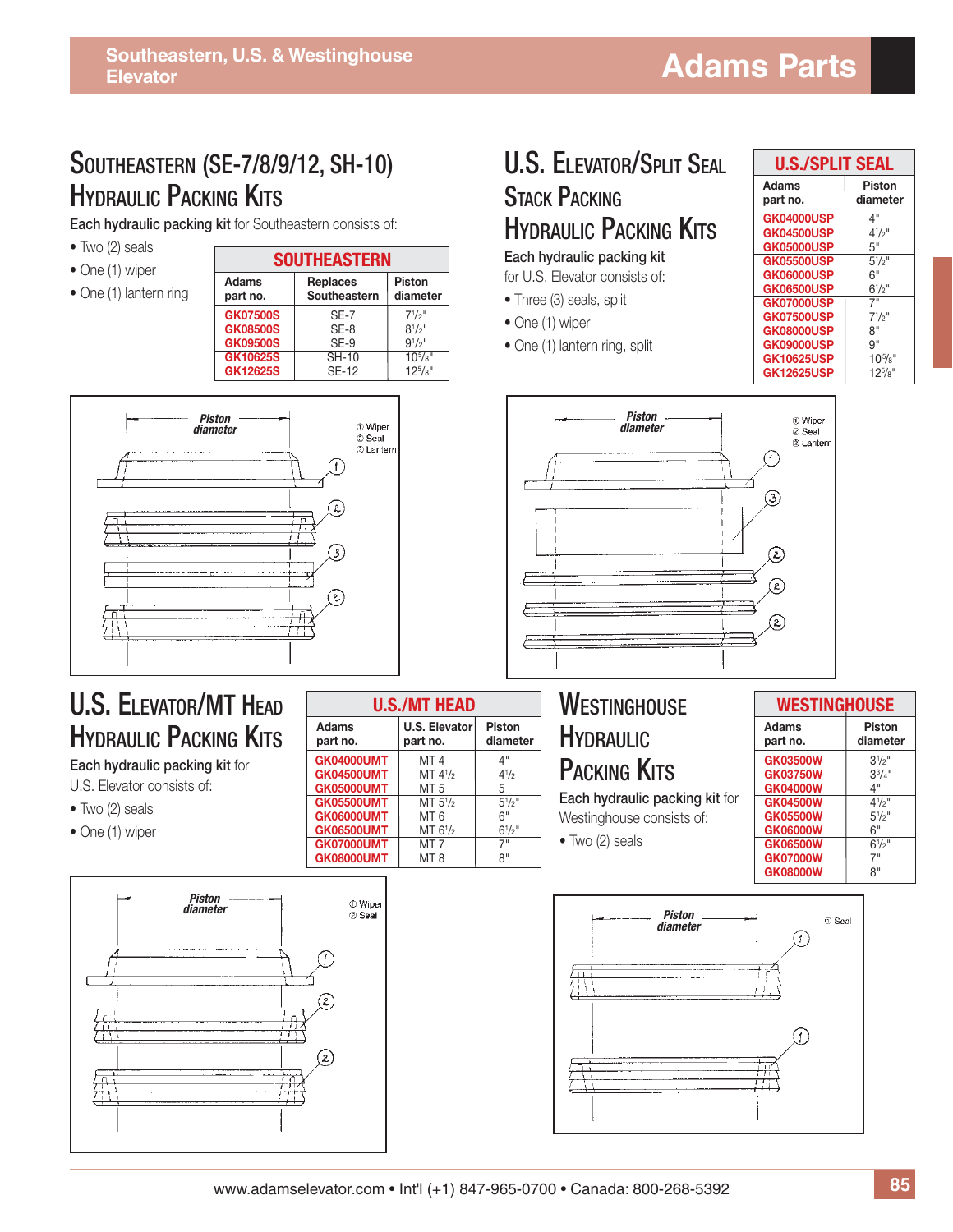### **Adams Parts Miniature Relays**



- MOST-NEEDED MODELS!
- SAME POTTER & BRUMFIELD, IDEC, AND ARTESAN TIMERS & RELAYS FOUND ON OEM CONTROLLERS!
- BASES SOLD SEPARATELY





| <b>MINIATURE RELAYS</b>      |                           |                     |                    |                 |  |  |
|------------------------------|---------------------------|---------------------|--------------------|-----------------|--|--|
| <b>New Adams</b><br>part no. | <b>Description</b>        | <b>Replaces</b>     | <b>Voltage</b>     | <b>Contacts</b> |  |  |
| A748                         | Intrusion alarm relay     | <b>IDEC RR3B</b>    | VDC12V             |                 |  |  |
| A749                         | Intrusion alarm timer     | <b>IDEC RTE-B11</b> | DC <sub>12</sub> V |                 |  |  |
| A750                         | Relay with light          | P&B EQU14A35F       | AC120              | 3 pole          |  |  |
| A751                         | Relay with light          | P&B EQU14D35F       | DC110              | 3 pole          |  |  |
| A752                         | Relay with light & button | P&B EQU14A45F       | AC120              | 3 pole          |  |  |
| A753                         | Relay, light & button     | P&B EQU14D45F       | DC110              | 3 pole          |  |  |
| A754                         | Relay with light & button | P&B KHAU17A12H      | AC120              | 4 pole          |  |  |
| A755                         | Relay with light          | P&B KHAU17A12N      | AC120              | 4 pole          |  |  |
| A756                         | Relay with light & button | P&B KHAU17D12H      | DC110              | 4 pole          |  |  |
| A757                         | Relay with light          | P&B KHAU17D12N      | DC110              | 4 pole          |  |  |
| A758                         | Small mounting base       | IDEC SY4S-05        |                    |                 |  |  |
| A758-DINRAIL                 | Din Rail for Relay Base   |                     |                    |                 |  |  |
|                              | (2 meter length)          |                     |                    |                 |  |  |
| A759                         | Large mounting base       | IDEC SR3B-05        |                    |                 |  |  |
| A760                         | Timer. 1-1024 sec.        | Artisan 438-USA     |                    | 24-240 VAC/VDC  |  |  |
| A761                         | AC control relay          | Artisan 438U        |                    |                 |  |  |

### Replace Outdated Capacitor Technology with Solid-State Timers

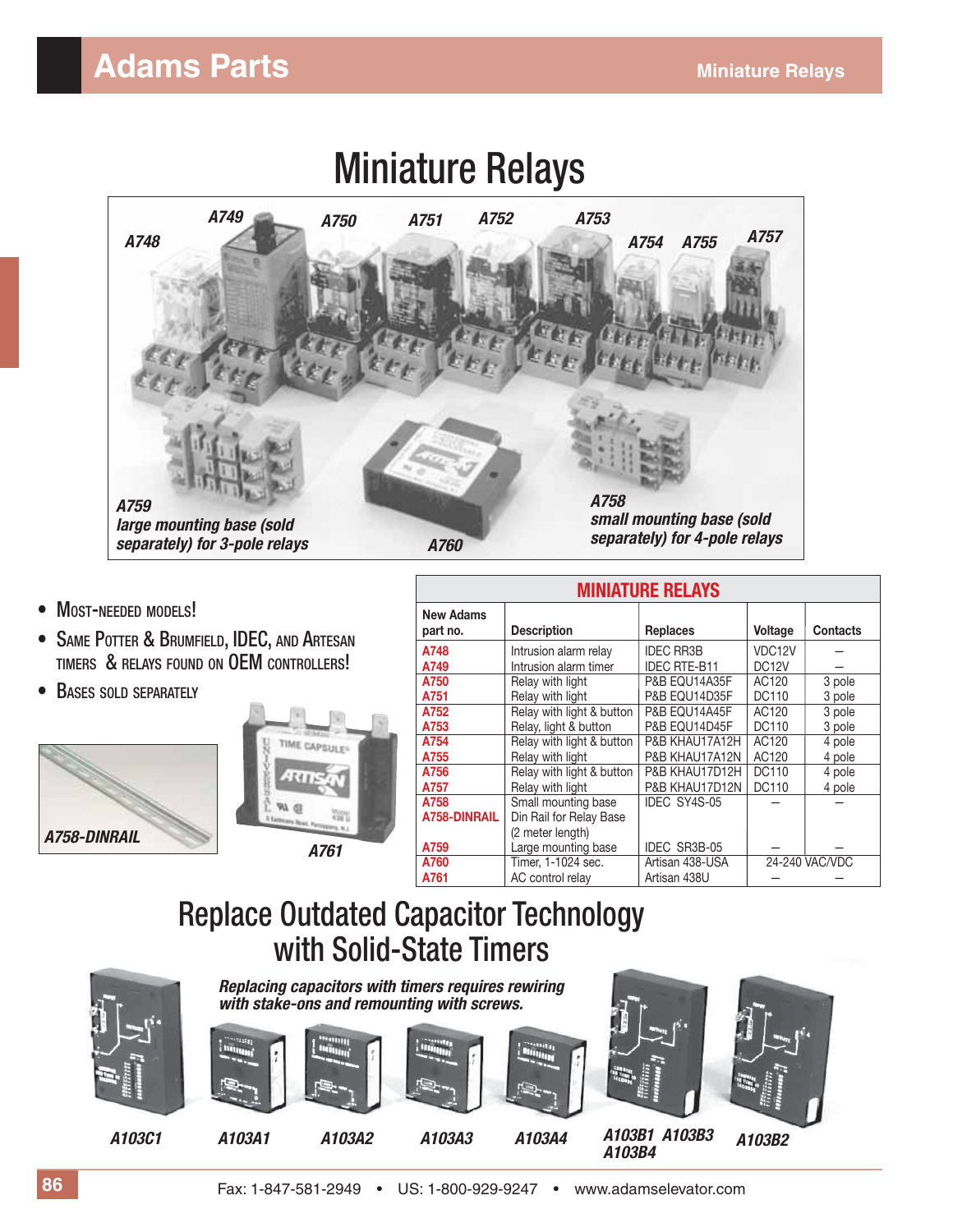#### HOW TO SFT TIMERS

**Start with your target time;** in *Sample 1,* it is 14.9 seconds. Working up from the bottom of the switch panel, find the largest time interval *that is still less than your target number* and move that switch to the right (ON).

**Then proceed up the dip-switch panel,** turning each switch to the ON position if you can add that number to the time intervals already in the ON position and still not go over your target time. When you reach the top, you will have set the timer to your target time. *Sample 2* shows how to set the timer for 266 seconds.



- Adjustable time range from .1 to 1023 seconds
- All common voltages available
- Easy mounting Set and forget





#### *A103A series A103B series*



#### *A103C series*

| <b>TIMERS TO REPLACE</b><br><b>WESTINGHOUSE CAPACITORS</b> |                  |                  |  |  |  |
|------------------------------------------------------------|------------------|------------------|--|--|--|
| Westinghouse                                               | Adams Repl.      | Adams            |  |  |  |
| Capacitor                                                  | Capacitor        | Timer            |  |  |  |
| 466D034G01                                                 | WCA1             | A103C1           |  |  |  |
| 466D034G02                                                 | WCA <sub>2</sub> | A103C1           |  |  |  |
| 466D034G03.6                                               | WCA3             | A103C1           |  |  |  |
| 466D034G02.6                                               | WCA4             | A103C1           |  |  |  |
| 466D034G02.7                                               | WCA5             | A103C1           |  |  |  |
| 466D034G07                                                 | WCA7             | A103C1           |  |  |  |
| 466D034G08                                                 | WCA8             | A103C1           |  |  |  |
| 466D034G02.8                                               | WCA9             | A103C1           |  |  |  |
| 466D034G09<br>K-3412G1                                     | <b>WCR-11</b>    | A103C1<br>A103C1 |  |  |  |
| K-3412G2<br>576B887G02 for DM controller                   | WCR-12           | A103C1<br>A103C1 |  |  |  |

*THESE OEM CHARTS SHOW SOME OF THE CAPACITORS REPLACED BY THE TIMERS SHOWN ON THE FACING PAGE*

> **NOTE:** Dover references only 9711466 and 9711454 as delay reversible timers. On these timers, the solenoid is removed from the mounting plate, turned around and remounted. This allows the delay signal to go from "on" to "off", or vice-versa.

| <b>TIMERS TO REPLACE OTIS</b><br><b>CAPACITORS</b> |                               |                            |  | <b>RFP</b>              |
|----------------------------------------------------|-------------------------------|----------------------------|--|-------------------------|
| Otis<br>Capacitor                                  | Adams Repl.<br>Capacitor      | <b>Adams</b><br>Timer      |  | Armor<br>Capac          |
| 226H1<br>226H2<br>226H3                            | $C-011$<br>$C-012$<br>$C-013$ | A103C1<br>A103C1<br>A103C1 |  | C058-<br>C058-<br>C058- |
| 226H4<br>226H7<br>226H8                            | $C - 014$                     | A103C1<br>A103C1<br>A103C1 |  | C058-<br>C058-<br>C058- |
| 226H11                                             |                               | A103C1                     |  | C058-                   |

| <b>REPLACES ARMOR</b><br><b>CAPACITORS</b>   |                            |  |  |  |
|----------------------------------------------|----------------------------|--|--|--|
| Armor<br>Capacitor                           | Adams<br>Timer             |  |  |  |
| C058-8261-01<br>C058-8261-02<br>C058-8261-04 | A103A2<br>A103A2<br>A103A1 |  |  |  |
| C058-8261-05<br>C058-8262-01<br>C058-8262-02 | A103A1<br>A103A1<br>A103A1 |  |  |  |
| C058-8262-03                                 | A103A1                     |  |  |  |

| <b>TIMING/VOLTAGE CHART</b> |       |            |         |               |                                    |  |
|-----------------------------|-------|------------|---------|---------------|------------------------------------|--|
| <b>Adams</b><br>Part no.    | Delay | Volts      | Current | Time Range    | <b>Dimensions</b><br>LxWxH"        |  |
| A103A1                      | on    | $20 - 120$ | AC/DC   | $0.1 - 102.3$ | $2 \times \frac{3}{4} \times 2$    |  |
| A103A2                      | on    | 90-240     | AC/DC   | $0.1 - 102.3$ | $2 \times \frac{3}{4} \times 2$    |  |
| A103A3                      | on    | 20-120     | AC/DC   | 1-1023        | $2 \times \frac{3}{4} \times 2$    |  |
| A103A4                      | on    | 90-240     | AC/DC   | 1-1023        | $2 \times \frac{3}{4} \times 2$    |  |
| A103B1                      | off   | $20 - 120$ | AC      | $0.1 - 102.3$ | $2^{1/2}$ x $^{25/32}$ x $3^{1/2}$ |  |
| A103B2                      | off   | $90 - 240$ | AC      | $0.1 - 102.3$ | $2^{1/2}$ x $2^{5/32}$ x $3^{1/2}$ |  |
| A103B3                      | off   | 20-120     | AC      | 1-1023        | $2^{1/2}$ x $2^{5/32}$ x $3^{1/2}$ |  |
| A103B4                      | off   | 90-240     | AC      | 1-1023        | $2^{1}/2$ x $2^{5}/32$ x $3^{1}/2$ |  |
| A103C1                      | off   | 20-120     | DC      | $0.1 - 102.3$ | $2^{1/2}$ x $^{25/32}$ x $3^{1/2}$ |  |

|                   | <b>TIMERS TO REPLACE DOVER CAPACITORS</b> |                       |                              |       |                       |
|-------------------|-------------------------------------------|-----------------------|------------------------------|-------|-----------------------|
|                   | New Dover<br>Cap. No.                     | Old Dover<br>Cap. No. | Description                  | Delay | <b>Adams</b><br>Repl. |
|                   | 9752810                                   | 75281                 | 115VAC timer (2-20 sec)      | ON    | A103A1                |
|                   |                                           | 62997                 | 220VAC timer (2-20 sec)      | ON    | A103A2                |
|                   |                                           | 75785                 | 115VAC timer (20-160 sec)    | ON    | A103A3                |
|                   | 9711466                                   | 72167                 | 220VAC timer                 | ON    | A103A2                |
|                   |                                           |                       |                              | OFF   | A103B2                |
|                   | 9711454                                   | 72166                 | 110 VAC timer                | ON    | A103A1                |
|                   |                                           |                       |                              | OFF   | A103B1                |
|                   | 9711934                                   | 75301                 | 110VAC clock timer (270 sec) | ON    | A103A3                |
|                   |                                           | 75299                 | 110VAC clock timer (14 sec)  | OFF   | A103A1                |
|                   |                                           | 75300                 | 220VAC clock timer (14 sec)  | ON    | A103A2                |
|                   |                                           | 75302                 | 220VAC clock timer (270 sec) | ON    | A103A4                |
|                   |                                           | 62837-1               | 115/60 timer                 | ON    | A103A1                |
|                   |                                           | 62837-2               | 115/60 timer                 | ON    | A103A1                |
|                   | 9728387                                   | 62838-1               | 230VAC/60 cycle timer        | ON    | A103A2                |
|                   |                                           | 62838-2               | 230/60 timer                 | ON    | A103A2                |
|                   |                                           | 62996                 | 235VDC timer                 | ON    | A103A2                |
|                   | 9805278                                   | 105238                | 24VDC (.1 to .5 sec)         | ON    | A103A1                |
|                   | 9805229                                   | 105242                | 24VDC (2 to 120 sec)         | ON    | A103A3                |
|                   | 9812611                                   | 111261                | "BR" timer U.D.10-230VAC     | ON    | A103A2                |
|                   | 9815284                                   | 101528                | 45VDC (2 to 180 sec)         | ON    | A103A3                |
|                   | 9815296                                   | 101529                | 45VDC (.1 to 2 sec)          | ON    | A103A1                |
|                   | 9852049                                   | 105238*               | 45VDC time                   | ON    | A103A1                |
| *Also 105242,     | 9851987                                   | 105198                | 115VAC timer                 | ON    | A103A1                |
| 9805229, 9852797. | 9852001                                   | 105201                | 115VAC timer                 | ON    | A103A1                |
| 65278 and 9805278 | 9881268                                   | 111266                | "BR" timer U.D.10-115VAC     | ON    | A103A1                |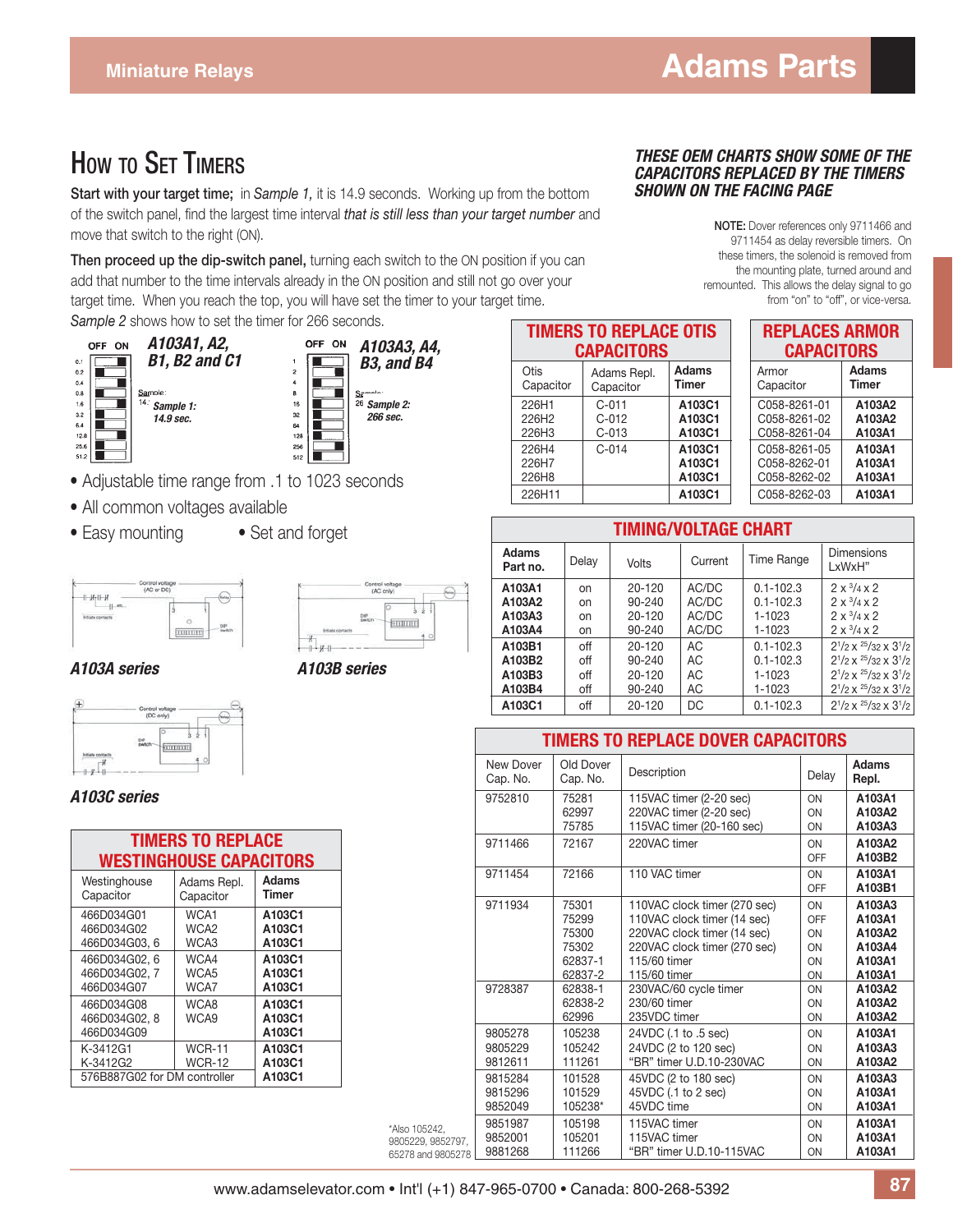# Universal IBM™ Relay Checker

**Universal relay checker** for fast and foolproof field examination of suspect relay.

**This light-weight,** hand-held wire contact diagnostic unit easily accepts any multi-pin 4, 6, or 12-pole relay with coil voltages from 26V to 100V DC. It provides an instant check on each relay for burned-out coils or defective contacts.

**The checker is powered by direct hookup** to the DC power source on any control panel which includes wire-contact relays.

**Adams part no. A566R**

For use with 2800-series (IBM) relays in Dover section.

#### FEATURES:

- Portable, hand held
- Easy to operate
- Power light aids in hookup
- Senses correct polarity
- Automatically uses correct coil voltage
- No batteries required
- ABS high-impact plastic case
- 



• Fully insulated **IBM Relay checker** should be considered standard equipment for all elevator mechanics.

## Mag-Probe™

**Detects voltage irregularities**. Hold tip of Mag-Probe near or touching a solenoid or relay (at point of greatest magnetism) — and the lamp in the Mag-Probe handle lights when the unit detects a magnetic field caused by flowing electric current.

It's the next-best thing to an oscilloscope, and it tests relays and solenoids faster than a voltmeter. Best of all, Mag-Probe works without a direct connection.

**A566MP Mag-Probe** magnetic sensor with storage cylinder, tip shield, lamp shade, instructions.



### **PHASE PROTECTION RELAYS**

**National Electrical Code and ANSI requires phase protection relays** on all multiphased motor circuits. *These feature automatic reset!*

- Includes 8-pin plug in base.
- Monitors 3-Phase Input Line
- Protects motors from dangerous line conditions:
	- 1) Phase loss
	- 2) Voltage imbalance
	- 3) Incorrect phase sequence
	- 4) Low voltage
- Provides adjustable low voltage protection.

**A103D1** has a voltage range of 200-240.

**A103D2** has a voltage range of 400-480.



*UL recognized and CSA approved*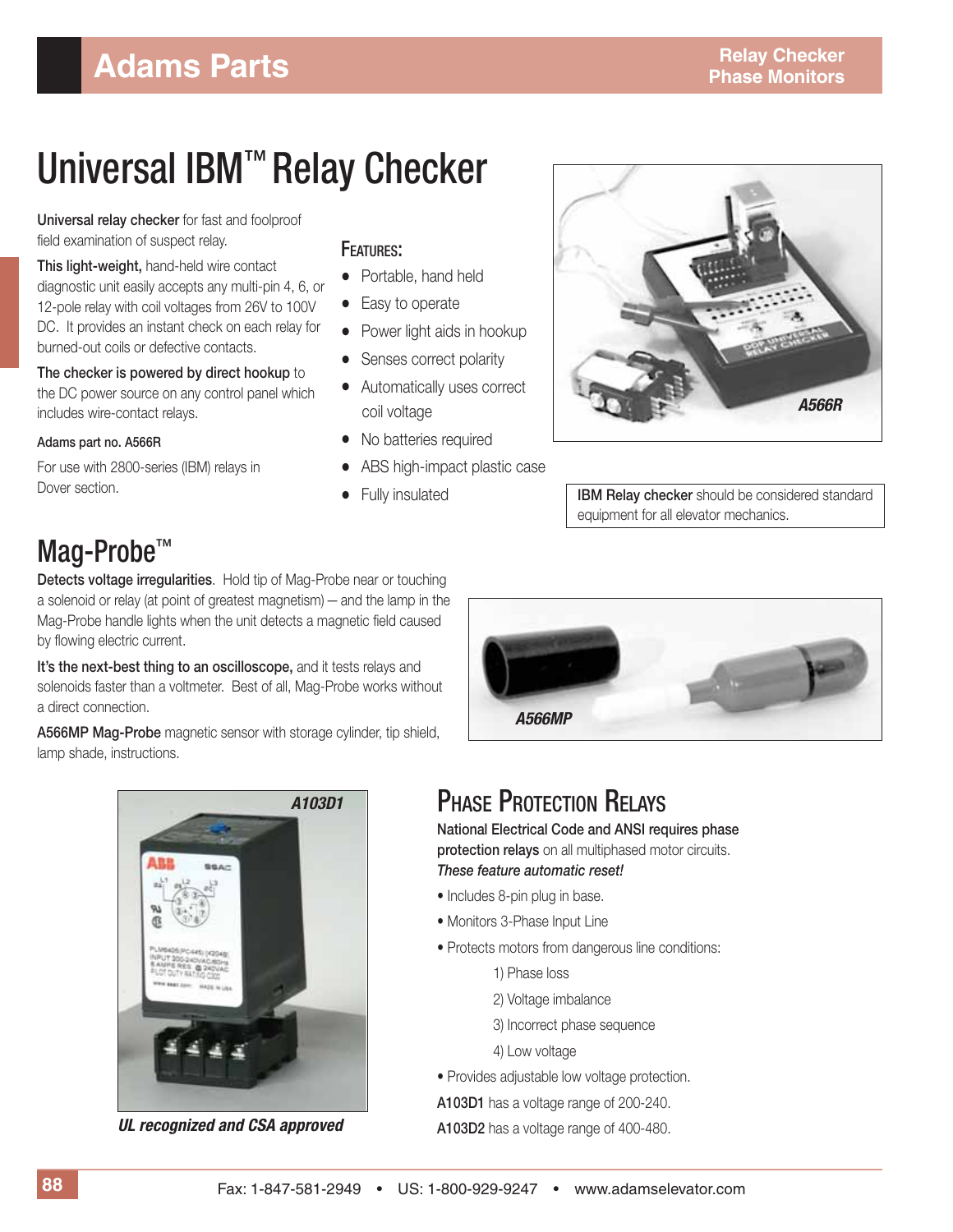# Replacement Lamps



#### INCANDESCENT LAMPS

- QUALITY: Lamps tested to long life
- PRICE: Purchased in large quantities means lower prices
- AVAILABILITY: All lamps used in elevator applications are available (if not listed, call your replacement parts sales rep.)

**Our lamps come in convenient 10-packs** for easy storage; **packs also protect unused lamps before they are installed.** Universal lamp reference numbers are shown. NOTE: Sold only in packages of 10. Incandescents work with AC or DC.

| <b>A480L SERIES LAMPS, 10/PK</b> |                 |                            |                    |              |  |  |
|----------------------------------|-----------------|----------------------------|--------------------|--------------|--|--|
| Adams<br>part no.                | Lamp<br>ref no. | <b>Type of Base</b>        | Voltage            | Amps         |  |  |
| A480L1                           | 755             | Min. bayonet               | 6.3V               | 0.15         |  |  |
| A480L2                           | 1847            | Min. bayonet               | 6.3V               | 0.15         |  |  |
| A480L3                           | 44              | Min. bayonet               | 6.3V               | 0.25         |  |  |
| A480L4                           | 1815            | Min. bayonet               | 14V                | 0.20         |  |  |
| A480L5                           | 1813            | Min. bayonet               | 14.4V              | 0.10         |  |  |
| A480L6                           | 1820            | Min. bayonet               | 28V                | 0.10         |  |  |
| A480L7                           | 1864/313        | Min. bayonet               | 28V                | 0.17         |  |  |
| A480L8                           | 1843            | Min. bayonet               | <b>28V</b>         | 0.022        |  |  |
| A480L9                           | 1822            | Min. bayonet               | 36V                | 0.10         |  |  |
| A480L10                          | 1487            | Min. screw                 | 14V                | 0.20         |  |  |
| A480L11                          | 1476            | Min. screw                 | <b>18V</b>         | 0.17         |  |  |
| A480L12                          | 967             | Min. bayonet               | 120V               | 0.025        |  |  |
| A480L13                          | 6MB             | Min. bayonet               | 6V                 | 0.140        |  |  |
| A480L14                          | 90MB            | Min. bayonet               | 90V                | 0.033        |  |  |
| A480L15                          | 120MB           | Min. bayonet               | 120V               | 0.025        |  |  |
| A480L16                          | 48MB            | Min. bayonet               | 48V                | 0.054        |  |  |
| A480L18                          | 12MB            | Min. bayonet               | 12V                | 0.17         |  |  |
| A480L19                          | 24MB            | Min. bayonet               | <b>24V</b>         | 0.073        |  |  |
| A480L20                          | 60MB            | Min. bayonet               | 60V                | 0.050        |  |  |
| A480L22                          | <b>120RB</b>    | Min. bayonet               | 120V               | 0.025        |  |  |
| A480L23                          | 757             | Min. bayonet               | <b>28V</b>         | 0.08         |  |  |
| A480L24                          | 1820x           | Min. bayonet               | 28V                | 0.10         |  |  |
| A480L25                          | 1828            | Min. bayonet               | 37.5V              | 0.05         |  |  |
| A480L26                          | 155MB           | Min. bayonet               | 155V               | 0.025        |  |  |
| A480L27<br>A480L28               | 28MB<br>46      | Min. bayonet<br>Min. screw | <b>28V</b><br>6.3V | 0.04<br>0.25 |  |  |
| A480L29                          | 238             | Min. bayonet               | 6V                 | 0.5          |  |  |
| A480L30                          | 503             | Min. bayonet               | 5.1V               | 0.15         |  |  |
| A480L31                          | 1816            | Min. bayonet               | 13V                | 0.33         |  |  |
| A480L32                          | 1818            | Min. bayonet               | <b>24V</b>         | 0.17         |  |  |
| A480L33                          | 1819            | Min. bayonet               | 28V                | 0.04         |  |  |
| A480L34                          | 1893            | Min. bayonet               | <b>14V</b>         | 0.33         |  |  |
| A480L35                          | 356/5DC         | DC bayonet                 | 120V               | 3.0          |  |  |
| A480L36                          | 756 MB          | Min. bayonet               | 14V                | 0.08         |  |  |
| A480L37                          | 53 MB           | Min. bayonet               | 14.4V              | 0.12         |  |  |
| A480L38                          | 6S648DC         | DC bayonet                 | 48V                | $6.0*$       |  |  |
| A480L39                          | 60RB            | Min. bavonet               | 60V                | 0.050        |  |  |

#### NEON LAMPS

**A typical neon lamp** lasts up to ten times longer

than its incandescent counterpart.



Lamps are inexpensive, to be sure, and the cost of ten replacements might not be significant.

**But the cost of labor** to change out ten lamps can be prohibitive... especially when you consider that it's about nine times greater than it needs to be.

**Choose PSB5 slide or MB miniature bayonet bases,** in convenient packs of 10. Up to 30,000 hours of normal use.

**A487L6.** 120PSB neon lamp, 120V; 10/pkg.

**A480L17.** 120MB neon lamp, 120V; 10/pkg.

**A491L2.** 120RC neon lamp, 120V, 10/pkg.

\*Watts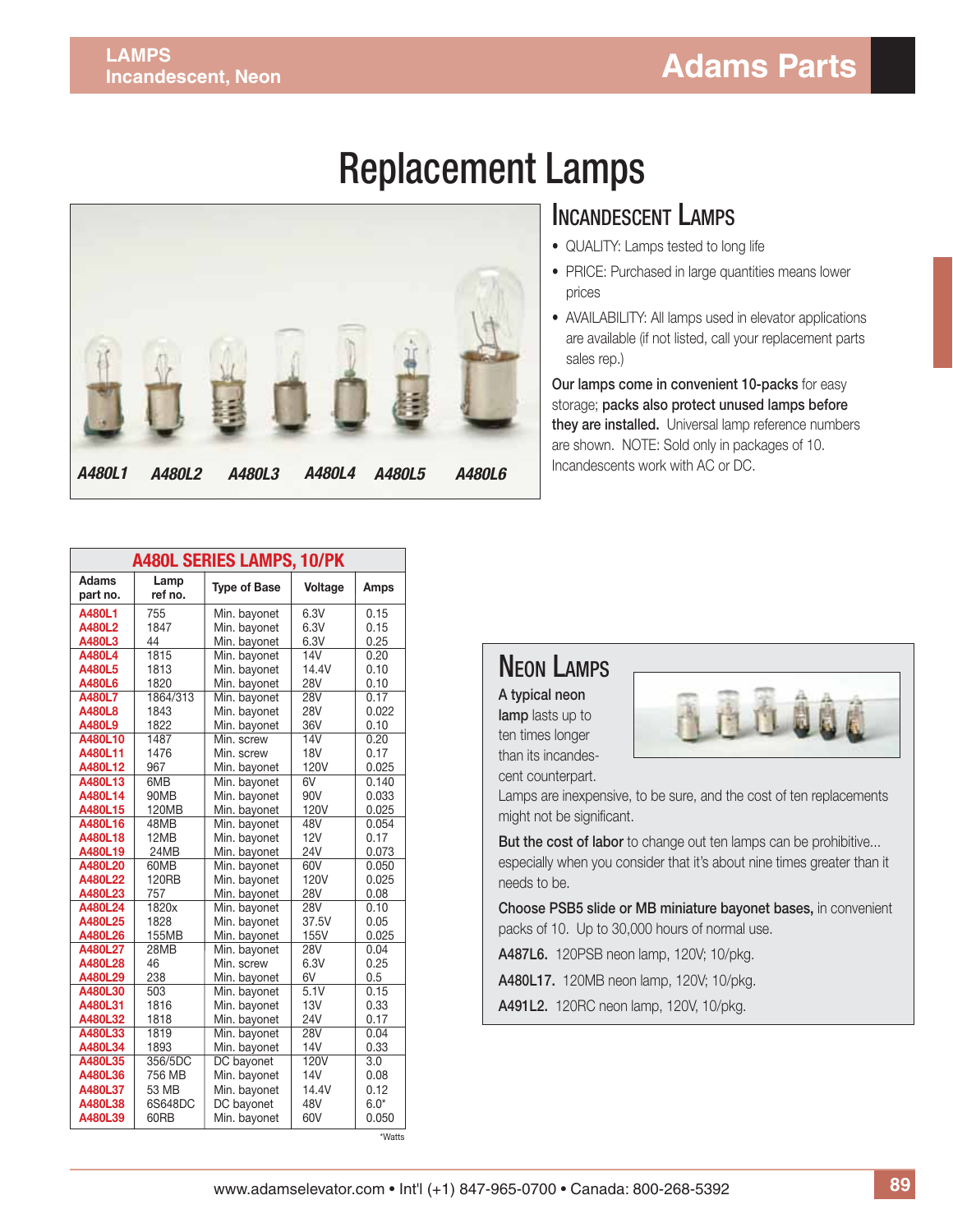## **Adams Parts LAMPS**



| A481L/483L SERIES LAMPS, 10 PK |                 |                                               |             |        |
|--------------------------------|-----------------|-----------------------------------------------|-------------|--------|
| <b>Adams</b><br>part no.       | Lamp<br>ref no. | <b>Type of Base</b><br><b>Voltage</b><br>Amps |             |        |
| A481L1                         | 509K            | Candelabra                                    | 24V         | 0.18   |
| A481L2                         | 97              | SC bayonet                                    | 13.5V       | 0.69   |
| A481L6                         | 1251            | SC bayonet                                    | <b>28V</b>  | 0.23   |
| A483L1                         | 1876            | SC bayonet                                    | 3.5V        | 2.5    |
| A483L3                         | 1434            | SC bayonet                                    | 3.7V        | 2.75   |
| A483L4                         | 89              | SC bayonet                                    | 13V         | 0.58   |
| A483L5                         | 63              | SC bayonet                                    | 7V          | 0.63   |
| A483L6                         | 67              | SC bayonet                                    | 13.5V       | 0.59   |
| A483L7                         | 6S6/155SC       | SC bayonet                                    | 155V        | $6.0*$ |
| A483L8                         | 6S6/120SC       | SC bayonet                                    | <b>120V</b> | $6.0*$ |

SC = "single contact" \*Listed as watts, not amps.



†Amps NOTE: DC stands for "double contact"

| <b>A484L SERIES LAMPS, 10/PK</b> |                 |                     |             |                   |
|----------------------------------|-----------------|---------------------|-------------|-------------------|
| <b>Adams</b><br>part no.         | Lamp<br>ref no. | <b>Type of Base</b> | Voltage     | Watts             |
| A484L1                           | 6S6/32          | DC bayonet          | 32V         | 6.0               |
| A484L2                           | 6S6/120         | DC bayonet          | <b>120V</b> | 6.0               |
| A484L3                           | 6S6/145         | DC bayonet          | 145V        | 6.0               |
| A484L4                           | 10S6/250        | DC bay. clear       | 250V        | 10.0              |
| A484L5                           | 10S6/250        | DC bay. red         | 250V        | 10.0              |
| A484L6                           | 10S6/250        | DC bay. green       | 250V        | 10.0              |
| A484L7                           | 10S6/250        | DC bay. amber       | 250V        | 10.0              |
| A484L8                           | 1004            | DC bayonet          | 12.8V       | 0.94 <sup>†</sup> |
| A484L9                           | 308             | DC bayonet          | 28V         | 0.67 <sup>†</sup> |
| A484L10                          | 6S6/24DC        | DC bay. amber       | 24V         | $6.0*$            |
| A484L11                          | 1157DC          | DC bayonet          | 12.8/14     | 2.1/0.59          |
| A484L12                          | 6S6/12DC        | DC bayonet          | 12.0        | 6.0               |
| A484L13                          | 1252            | DC bayonet          | <b>28V</b>  | $0.23^{+}$        |
| A484L14                          | 64              | DC bayonet          | 7V          | 0.63 <sup>†</sup> |
| A484L15                          | 90              | DC bayonet          | 13V         | 0.58 <sup>†</sup> |
| A484L16                          | 304             | DC bayonet          | 28V         | $0.30^{+}$        |
| A484L17                          | 1692            | DC bayonet          | 28V         | 0.61 <sup>†</sup> |

| A485L/486L SERIES LAMPS, 10/PK |                 |                     |                |      |
|--------------------------------|-----------------|---------------------|----------------|------|
| <b>Adams</b><br>part no.       | Lamp<br>ref no. | <b>Type of Base</b> | <b>Voltage</b> | Amps |
| A485L1                         | 1493            | DC bayonet          | 6.5V           | 2.8  |
| A485L2                         | 88L             | DC bayonet          | 6.8V           | 2.0  |
| A485L3                         | 306             | DC bayonet          | <b>28V</b>     | 0.51 |
| A486L1                         | 5AT8SC          | SC bayonet          | 10V            | 0.5  |
| A486L2                         | 10C7DC          | Candelabra          | <b>115V</b>    | 0.10 |
| A486L3                         | 5AT8SCP         | SC bayonet          | 10V            | 5    |

| <b>A487L SERIES LAMPS, 10/PK</b> |                 |                     |            |       |
|----------------------------------|-----------------|---------------------|------------|-------|
| Adams<br>part no.                | Lamp<br>ref no. | <b>Type of Base</b> | Voltage    | Amps  |
| A487L1                           | 24PSB           | PSB <sub>5</sub>    | 24V        | 0.073 |
| A487L2                           | 28PSB           | PSB <sub>5</sub>    | <b>28V</b> | 0.040 |
| A487L3                           | 48PSB           | PSB <sub>5</sub>    | 48V        | 0.053 |
| A487L4                           | 60PSB           | PSB <sub>5</sub>    | 60V        | 0.050 |
| A487L5                           | <b>120PSB</b>   | PSB <sub>5</sub>    | 120V       | 0.025 |
| A487L7                           | 6PSB            | PSB <sub>5</sub>    | 6V         | 0.140 |
| A487L8                           | 12PSB           | PSB <sub>5</sub>    | 12V        | 0.170 |
| A487L9                           | 24CSB           | PSB <sub>5</sub>    | 24V        | 0.017 |
| A487L10                          | <b>155PSB</b>   | PSB <sub>5</sub>    | 155V       | 0.025 |
| A487L11                          | 35PSB           | PSB <sub>5</sub>    | 35V        | 0.045 |



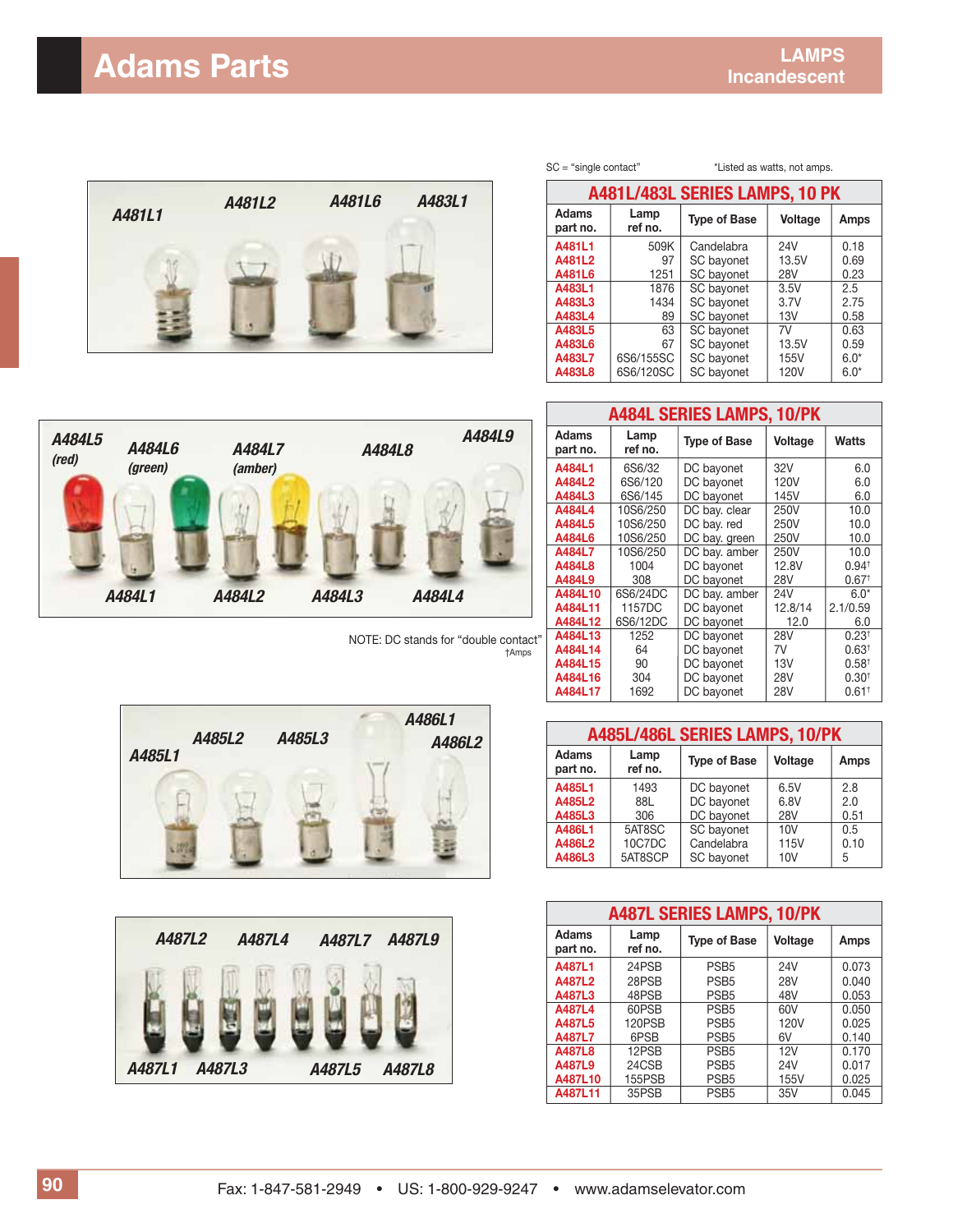| A488L/489L SERIES LAMPS, 10/PK |                  |                     |                |              |
|--------------------------------|------------------|---------------------|----------------|--------------|
| Adams<br>part no.              | Lamp<br>ref no.  | <b>Type of Base</b> | <b>Voltage</b> | <b>Watts</b> |
| A488L1                         | 6S6/6            | Candelabra          | 6V             | 6.0          |
| A488L2                         | 6S6/12           | Candelabra          | 12V            | 6.0          |
| A488L3                         | 6S6/30           | Candelabra          | 30V            | 6.0          |
| A488L4                         | 6S6/115-125      | Candelabra          | 115V           | 6.0          |
| A488L5                         | 10S6/230         | Candelabra          | 230V           | 10.0         |
| A488L6                         | 6S6/145          | Candelabra          | 145V           | 6.0          |
| A488L7                         | 6S6/155          | Candelabra          | 155V           | 6.0          |
| A488L8                         | 6S6/48           | Candelabra          | 48V            | 6.0          |
| A488L9                         | 6S6/60           | Candelabra          | 60V            | 6.0          |
| A488L10                        | 6S6230VCS        | Candelabra          | 230V           | 6.0          |
| A488L11                        | 25S6/120CS       | Candelabra          | 120V           | 25.0         |
| A488L12                        | 48RC             | Candelabra          | 48V            | $0.05^+$     |
| A489L1                         | $6T4\frac{1}{2}$ | Candelabra          | 115V           | 6.0          |
| A489L2                         | $6T4\frac{1}{2}$ | Candelabra          | 48V            | 6.0          |
| A489L3                         | $6T4\frac{1}{2}$ | Candelabra          | 220V           | 5.0          |
| A489L4                         | 15T6/145         | Candelabra          | 145V           | $0.1^+$      |

| 840YLZ                   | 01472             | <u>Gangelabra</u>              | 40 V         | v.v                         |                   |
|--------------------------|-------------------|--------------------------------|--------------|-----------------------------|-------------------|
| A489L3                   | 6T41/2            | Candelabra                     | 220V         | 5.0                         |                   |
| A489L4                   | 15T6/145          | Candelabra                     | 145V         | $0.1^+$                     | <sup>†</sup> Amps |
|                          |                   |                                |              |                             |                   |
|                          |                   | A490L, 491L, A492L, 493L, 496L |              |                             |                   |
|                          |                   | <b>SERIES LAMPS, 10/PK</b>     |              |                             |                   |
| <b>Adams</b><br>part no. | Lamp<br>ref. no   | Type of base                   | <b>Volts</b> | Watts/<br>Amps <sup>t</sup> |                   |
| A490L1<br>A490L2         | 25T8C<br>25T8DC   | Candelabra<br>DC bayonet       | 115V<br>115V | 25.0<br>25.0                |                   |
| A490L3                   | 25T8DC            | DC bayonet                     | 115V         | 25.0                        |                   |
| A490L5                   | 25T8N             | Intermed. screw                | 120V         | 25.0                        |                   |
| A490L6                   | 25S11/2C          | Candelabra                     | 120V         | 25.0                        |                   |
| A490L7                   | 15T7C             | Candelabra                     | 120V         | $0.125^{+}$                 |                   |
| A491L1                   | 120 <sub>RC</sub> | Intermed, screw                | 120V         | 2.00                        |                   |
| A491L2                   | NE120RC           | Candelabra                     | 120V         | 5mA <sup>†</sup>            |                   |
| A491L3                   | 28RC              | Candelabra                     | 28V          | 1.1                         |                   |
| A492L1                   | 502               | Miniature screw                | 5.1V         | $0.15^{+}$                  |                   |
| A492L2                   | 1474              | Miniature screw                | 14V          | 0.17 <sup>†</sup>           |                   |
| A493L1                   | 85                | Submin. wedge                  | 28V          | 0.04 <sup>†</sup>           |                   |
| A493L2                   | 657               | Wedge                          | 28V          | 0.08 <sup>†</sup>           |                   |
| A493L3                   | 12                | Miniature 2 pin                | 6.3V         | $0.15^{+}$                  |                   |
| A493L4                   | 15                | Miniature 2 pin                | 7V           | 0.40 <sup>†</sup>           |                   |
| A493L5                   | 349               | Midget flanged                 | 6.3V         | $0.20^{+}$                  |                   |
| A493L6                   | 161               | Wedge                          | 14V          | 0.19 <sup>†</sup>           |                   |
| A496L1                   | 253X              | Midget grooved                 | 2.0V         | 25.0                        |                   |

**A496L1** 253X Midget grooved 2.0V 25.0<br>**A496L2** 334 Midget grooved 28V 0.04<sup>+</sup> **A496L2** | 334 | Midget grooved | 28V | 0.04<sup>†</sup> **A496L3** | 387 | Midget grooved | 28V | 0.04<sup>†</sup>







|                    |              | <b>LEDS</b>             |                |                   |
|--------------------|--------------|-------------------------|----------------|-------------------|
| <b>LED-MB</b>      |              |                         |                |                   |
| <b>Part Number</b> | Color        | <b>Markings/Ratings</b> | <b>Figure</b>  |                   |
| <b>X46PS2H04</b>   | Red          | 28V/MB/6-Chip           | E <sub>1</sub> |                   |
| <b>X46PS2H05</b>   | Orange       | 28V/MB/6-Chip           | E <sub>1</sub> |                   |
| <b>X46PS2H06</b>   | I ime Yellow | 28V/MB/6-Chip           | E <sub>1</sub> |                   |
| <b>X46PS2H10</b>   | Red          | 120V/MB/6-Chip          | E <sub>1</sub> |                   |
| <b>X46PS2H11</b>   | Orange       | 120V/MB/8-Chip          | F1             | <b>Figure E-1</b> |
| <b>X46PS2H14</b>   | Orange       | 70V/MB/6-Chip           | E <sub>1</sub> |                   |
| <b>X46PS2H15</b>   | Orange       | 70V/MB/8-Chip           | E <sub>1</sub> |                   |
| <b>LED-PSB</b>     |              |                         |                |                   |
| <b>X46PS2H07</b>   | Red          | 28V/PSB/6-Chip          | E <sub>2</sub> |                   |
| <b>X46PS2H08</b>   | Orange       | 28V/PSB/6-Chip          | E <sub>2</sub> |                   |
| <b>X46PS2H09</b>   | Lime Yellow  | 28V/PSB/6-Chip          | F <sub>2</sub> |                   |
| <b>X46PS2H12</b>   | Red          | 120V/PSB/6-Chip         | E <sub>2</sub> |                   |
| <b>X46PS2H13</b>   | Orange       | 120V/PSB/6-Chip         | E <sub>2</sub> |                   |
| <b>X46PS2H16</b>   | Orange       | 12V/PSB/6-Chip          | E <sub>2</sub> | <b>Figure E-2</b> |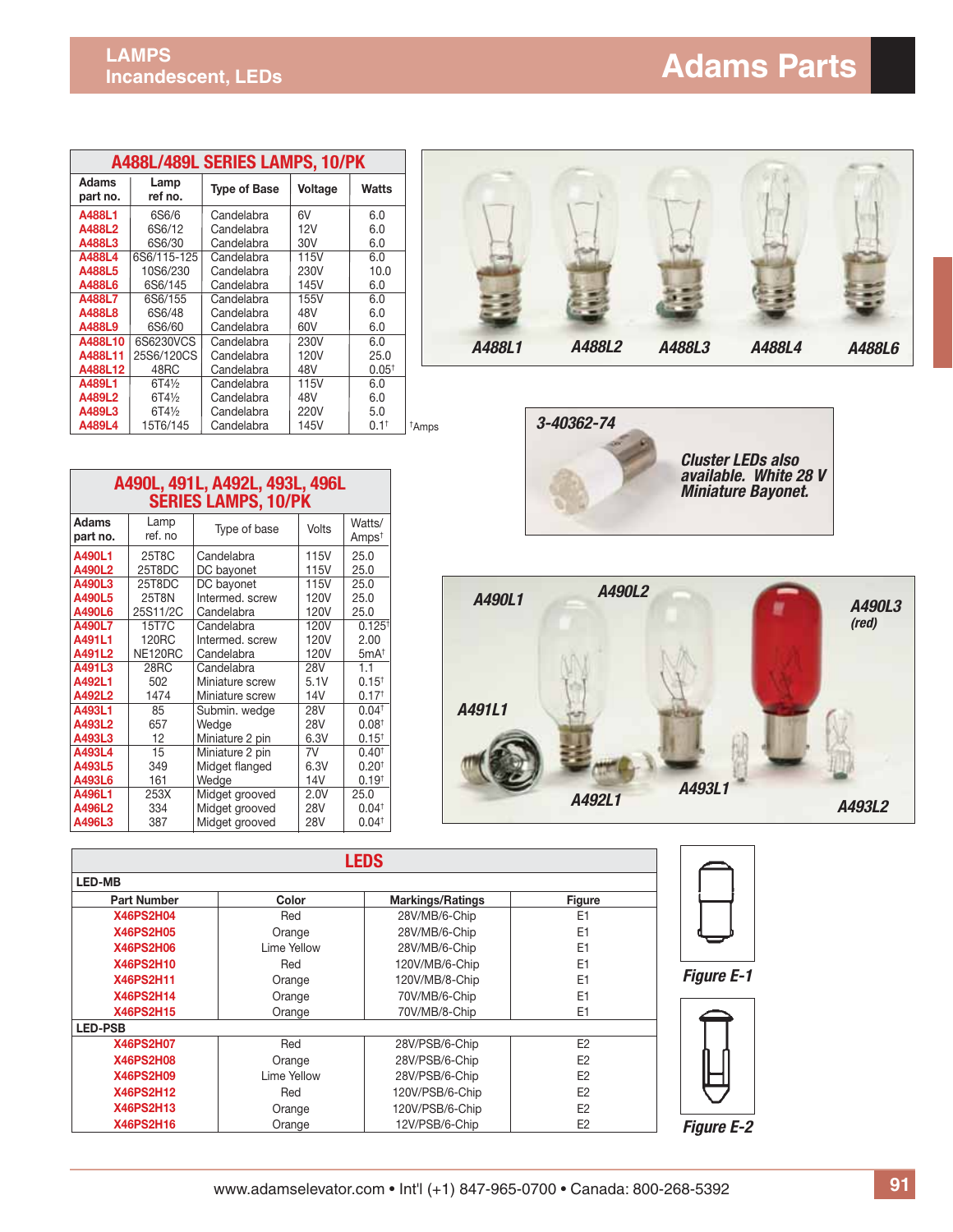#### **Adams Parts Miscellaneous Lamps**

| Adams Part No.                         | <b>Lamp Description</b>                       | <b>Adams Part No.</b>           | <b>Lamp Description</b>                   |
|----------------------------------------|-----------------------------------------------|---------------------------------|-------------------------------------------|
| 26336                                  | #1474 LAMP 14V                                | <b>HA-1067-T6</b>               | #81 LAMP (10PK)                           |
| 3-26122-04                             | BULB 120PAR 150W                              | <b>HA-1067-T8</b>               | LAMP, WEDGE #12 6.3V                      |
| 3-26122-07                             | LAMP GREEN FROST 6S6/G/120V(10 PK)            | <b>HA-1067-U</b>                | LAMP LP8 / 1408 (ord mult 10)             |
| 3-26122-08                             | LAMP RED FROSTED 6S6/R/120CS(10 PK)           | <b>HA-1067-U3</b>               | Lamp T-1 3/4 S.C. 6.3V .20A               |
| 33-1067-005                            | LAMP, G6SC BAY. 28V                           | <b>HA-1067-U4</b>               | LAMP- GE1850W                             |
| 33-1067-006                            | LAMP - 32V/1223                               | <b>HA-1067-V</b>                | <b>LAMP 1155</b>                          |
| GE-1067-A1                             | PHOTO EYE LAMP 253X(ord mult 10)              | <b>HA-1067-W</b>                | LAMP NE 51 B1A (ord mult 10)              |
| GE-1067-A2                             | LAMP 1224 (ord mult 10)                       | <b>HA-1067-W1</b>               | LAMP T-1 3/4 SUBMINIATURE WE              |
| GE-1067-B                              | LAMP 1141 (ord mult 10)                       | <b>HA-1067-X1</b>               | LAMP 130V (10 PK)                         |
| GE-1067-H                              | LAMP 6S6/DC 30 (ord mult 10)                  | HA-1067-X4                      | #1823 MINIATURE LAMP                      |
| <b>GE-1067-M</b>                       | LAMP 1476 (ord mult 10)                       | <b>HA-1067-Z</b>                | LAMP, T2 TEL. 12PSB                       |
| GE-1067-N                              | LAMP 1477 (ord mult 10)                       | HA-1067-Z4                      | LAMP T 3-1/4 (ord mult 10)                |
| GE-1067-P                              | LAMP 1608 (ord mult 10)                       | HA-1067-Z7                      | LAMP #239 SYLVANIA (10 pk)                |
| GE-1067-R                              | LAMP 11S14 (ord mult 10)                      | HA-1067-Z9                      | LAMP LUMILINE L30 (each)                  |
| GE-1067-V                              | LAMP GE1184                                   | HA-1069-A9                      | LAMP RED 25A/5 (ord mult 2)               |
| GE-1067-W                              | LAMP #6S6/155V (ord mult 12)                  | HA-1069-AA2                     | LAMP F4T5/CW                              |
| GE-1067-X                              | LAMP, S8DC BAY. 6.8V                          | <b>HA-1069-AC1</b>              | <b>BULB- 1073</b>                         |
| GE-1067-Y                              | LAMP, MIN. BAY. 90V                           | <b>HA-1069-AC2</b>              | <b>BULB-1818</b>                          |
| <b>HA-1067-A1</b>                      | LAMP 8-967 (ord mult 10)                      | <b>HA-1069-AE7</b>              | LAMP, RED CANDELABRA SCREW 1-25S11/2C     |
| <b>HA-1067-A4</b>                      | LAMP 60RB MB 60 V 0.05 Amp                    | <b>HA-1069-AH2</b>              | LAMP, LED 28V (ord mult 10)               |
| <b>HA-1067-A5</b>                      | LAMP $#47$ (ord mult 10)                      | <b>HA-1069-AH6</b>              | 15T6-120V LAMP, CNDLBRA SCW               |
| <b>HA-1067-A7</b>                      | LAMP 25T10/IF 25W (each)                      | <b>HA-1069-AK3</b>              | LAMP, LED TYPE WHITE-85                   |
| <b>HA-1067-B8</b>                      | LAMP, #25T8C SCREW 115V                       | <b>HA-1069-AM7</b>              | LAMP- 85 Grn                              |
| <b>HA-1067-C6</b>                      | LAMP F8T5/CW (each)                           | <b>HA-1069-AP1</b>              | LAMP MINI-LED-28V (1PC)                   |
| <b>HA-1067-C7</b>                      | LAMP 4T4 1/2 (ord mult 10)                    | <b>HA-1069-AQ1</b>              | LED BULB 6 VOLT RED, MINI-BA              |
| <b>HA-1067-E3</b>                      | LAMP 15S14 7W-34V (each)                      | <b>HA-1069-C</b>                | LAMP, T2 TEL. 24CSB                       |
| <b>HA-1067-E4</b>                      | LAMP #1247 (ord mult 10)                      | <b>HA-1069-C1</b>               | LAMP, GREEN- 120V 25W (2 PK)              |
| <b>HA-1067-E6</b>                      | LAMP #57 (ord mult 10)                        | <b>HA-1069-C4</b>               | LAMP #200A 200W (2 PK)                    |
| <b>HA-1067-F2</b>                      | LAMP #68 (ord mult 10)                        | <b>HA-1069-C9</b>               | LAMP 15A/G RN 15W                         |
| <b>HA-1067-F4</b>                      | LAMP, MIN. BAY. 28V                           | <b>HA-1069-E1</b>               | LAMP GE#55 (ord mult 10)                  |
| <b>HA-1067-F7</b><br><b>HA-1067-G9</b> | LAMP, T2 TEL. 60PSB                           | HA-1069-E3<br><b>HA-1069-E4</b> | LAMP 25G161 120V CLEAR (each)             |
| <b>HA-1067-H</b>                       | LAMP #1130 (ord mult 10)<br>LAMP #10S6/15 RED | <b>HA-1069-F</b>                | LAMP #585 (10 PK)<br>LAMP #100A21/RS 250V |
| <b>HA-1067-H5</b>                      | LAMP 60A19/RED (ord mult 2)                   | <b>HA-1069-F1</b>               | LAMP- 5T4/30DC                            |
| <b>HA-1067-H6</b>                      | LAMP NE-45 (ord mult 10)                      | <b>HA-1069-F2</b>               | LAMP 7T4 7W 250V                          |
| <b>HA-1067-H8</b>                      | LAMP, T2 TEL. 48PSB                           | <b>HA-1069-F6</b>               | LAMP 15T6DC -120V (ord mult 6)            |
| HA-1067-J3                             | LAMP, MIN. BAY. 36V                           | HA-1069-H1                      | LAMP, S6 CAND/SCR. 48V                    |
| <b>HA-1067-K1</b>                      | LAMP, S-6 DC BAY. 145V                        | HA-1069-H7                      | LAMP, S6 CAND/SCR. 60V                    |
| <b>HA-1067-K3</b>                      | LAMP, G-6 DC BAY. 13.0V                       | HA-1069-K1                      | LAMP 6V- E87 (10 PK)                      |
| <b>HA-1067-K5</b>                      | LAMPS 40T10IF (each)                          | HA-1069-K4                      | LAMP 6S6 SC Bay 120V 6W                   |
| <b>HA-1067-K7</b>                      | LAMP 4T4/150CS (10 PK)                        | <b>HA-1069-K7</b>               | LAMP 1813 (ord mult 10)                   |
| <b>HA-1067-L1</b>                      | LAMP BC40S11N                                 | HA-1069-L2                      | LAMP 7W T4 1/2 (ord mult 10)              |
| HA-1067-M1                             | LAMP #60RC (ord mult 10)                      | HA-1069-M1                      | LAMP 120V 100W (2 pk)                     |
| HA-1067-M2                             | LAMP 656 (ord mult 10)                        | <b>HA-1069-N</b>                | RED LAMP 10S11N (ord mult 6)              |
| HA-1067-M4                             | LAMP, MIN. BAY. 6.3V                          | HA-1069-N6                      | LAMP #1495 MINI-BAYONET                   |
| <b>HA-1067-M7</b>                      | LAMP #14 (ord mult 10)                        | HA-1069-P1                      | <b>LAMP (10 PK)</b>                       |
| HA-1067-M8                             | LAMP #93 (ord mult 10)                        | HA-1069-P2                      | LAMP (RED) #40A/R                         |
| <b>HA-1067-N1</b>                      | LAMP #327 (10 PK)                             | HA-1069-P5                      | RED LAMP- 67R (10 PK)                     |
| <b>HA-1067-N3</b>                      | LAMP #756 (ord mult 10)                       | <b>HA-1069-R2</b>               | LAMP 6S6 DC BAY 155V                      |
| HA-1067-N4                             | LAMP #94 (ord mult 10)                        | <b>HA-1069-R7</b>               | LAMP, A-490L2 RED 115V                    |
| <b>HA-1067-N7</b>                      | BULB 1157 (ord mult 10)                       | HA-1069-T1                      | LAMP 6S6/24V BAYONET                      |
| HA-1067-P5                             | LAMP F15T8/D [334114]                         | HA-1069-T9                      | LED 120PSB Soft White5TSB112              |
| <b>HA-1067-R7</b>                      | LAMP #12RC (ord mult 10)                      | HA-1069-U3                      | LAMP GE 381                               |
| <b>HA-1067-S3</b>                      | LAMP T4-1/2 6W                                | HA-1069-U6                      | LAMP, G6 (10 PK)                          |
| <b>HA-1067-S5</b>                      | LAMP 24 ESB (ord mult 10)                     | HA-1069-V9                      | LAMP B2A NEON (ord mult 10)               |
| <b>HA-1067-S8</b>                      | LAMP 6S6DC 75V                                | <b>HA-1069-W</b>                | LAMP AT-602 28V                           |
| <b>HA-1067-S9</b>                      | LAMP RED GE 432 (ord mult 10)                 | HA-1069-X1                      | LAMP, MIN. BAY. 12V                       |
| <b>HA-1067-T1</b>                      | LAMP 89K                                      | HA-1069-X2                      | LAMP                                      |
| HA-1067-T2                             | LAMP 350 (ord mult 10)                        | HA-1069-X3                      | LAMP T8 15W 115V INTERMED.                |
| HA-1067-T4                             | <b>BULB GE74 (10 PK)</b>                      |                                 |                                           |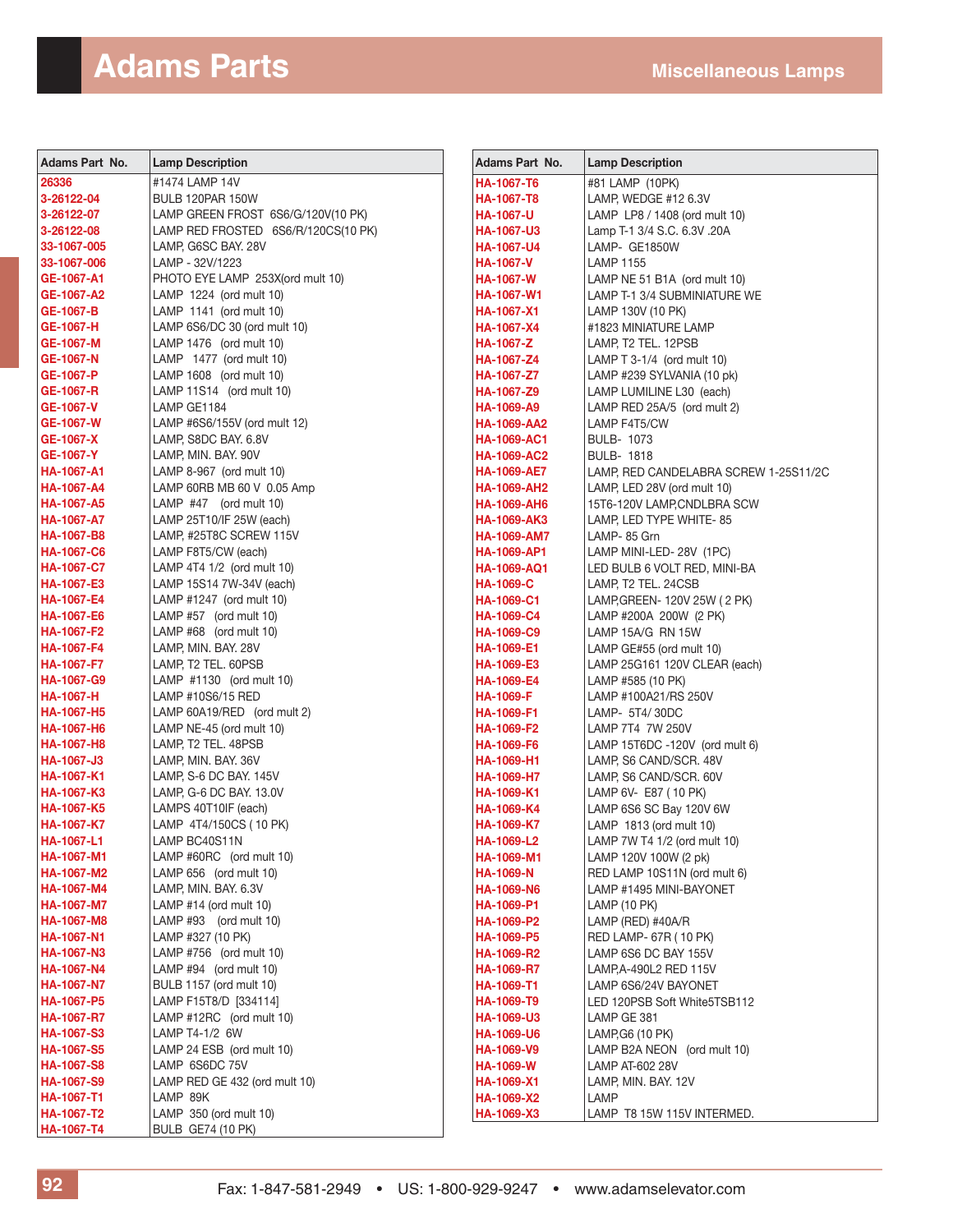## **Fuses Adams Parts**

**Our replacement fuses—**used throughout the elevator industry—are 1-to-1 replacements for the Westinghouse fuses shown in the table below. Install them anywhere they match the fuses you are currently using. 250 or 600 VAC.





A580/A581 Fuse pullers. Fully-insulated fuse pullers make electrical work go safely & quickly.

A580 all-plastic plier-type puller gives a firm, big-hand grip on  $\frac{3}{8}$ " to 1<sup>1</sup>/4" dia. fuses.

**A581** plastic puller has two special-purpose molded ends for safe, easy installation and removal of standard glass- and blade-type fuses.

|                | <b>FUSES ORDERING INFORMATION</b> |                |                          |                          |                       |                       |                 |
|----------------|-----------------------------------|----------------|--------------------------|--------------------------|-----------------------|-----------------------|-----------------|
| Adams part no. | Volts                             | Amps           | Westinghouse<br>part no. | Haughton part no.        | Length                | Dia.                  | Pieces per pkg. |
| A650F1         | 250                               | 1              | 681A556H01               |                          | 2"                    | $9/16$ "              | 10              |
| A650F2         | 250                               | $\overline{2}$ | 681A556H04               |                          | 2"                    | $9/16$ "              | 10              |
| A650F11        | 250                               | $\overline{2}$ |                          |                          | $13/16$ <sup>"</sup>  | $13/64$ "             | 10              |
| A650F12        | 250                               | 3              |                          |                          | $13/16$ <sup>11</sup> | $13/64$ "             | 10              |
| A650F3         | 250                               | 3              | 681A556H06               | HA-959-B8                | 2"                    | 9/16                  | 10              |
| A650F9         | 250                               | 5              | 681A556H08               | HA-959-A2                | 2"                    | $9/16$ "              | 10              |
| A650F4         | 250                               | 6              | 681A556H17               | HA-959-L                 | 2"                    | $9/16$ "              | 10              |
| A650F10        | 250                               | 8              | 681A556H18               |                          | 2"                    | $9/16$ "              | 10              |
| A650F5         | 250                               | 10             | 681A556H09               |                          | 2"                    | 9/16                  | 10              |
| A650F6         | 250                               | 15             | 681A556H10               |                          | 2"                    | $9/16$ "              | 10              |
| A650F7         | 250                               | 20             | 681A556H11               | HA-959-B7                | 2"                    | $9/16$ "              | 10              |
| A650F8         | 250                               | 30             | 681A556H12               | HA-959-A4                | 2"                    | $9/16$ "              | 10              |
| A650F13        | 250                               | $\mathbf{1}$   |                          |                          | 11/p''                | $13/32$ <sup>11</sup> | 10              |
| A650F14        | 250                               | $\overline{2}$ |                          |                          | $1^{1/2}$             | $13/32$ <sup>11</sup> | 10              |
| A650F15        | 250                               | 3              |                          | HA-959-Y8                | $1^{1/2}$             | $13/32$ "             | 10              |
| A650F16        | 250                               | 6              |                          |                          | 11/2"                 | $13/32$ <sup>11</sup> | 10              |
| A650F17        | 250                               | 10             |                          | HA-959-P5                | $1\frac{1}{2}$        | $13/32$ "             | 10              |
| A650F18        | 250                               | 15             |                          |                          | 11/2"                 | $13/32$ "             | 10              |
| A650F19        | 250                               | 25             | $\overline{\phantom{0}}$ | $\overline{\phantom{0}}$ | $1\frac{1}{2}$        | $13/32$ <sup>11</sup> | 10              |
| A650F20        | 250                               | 30             |                          |                          | $1^{1/2}$             | $13/32$ <sup>11</sup> | 10              |
| A651F1         | 600                               | 3              | $\overline{\phantom{0}}$ | $\overline{\phantom{0}}$ | 5"                    | $3/4$ <sup>11</sup>   | 4               |
| A651F2         | 600                               | 6              |                          | HA-959-N7                | 5"                    | $3/4$ <sup>11</sup>   | 4               |
| A651F3         | 600                               | 10             | 681A566H15               | HA-959-S4                | 5"                    | $3/4$ <sup>11</sup>   | 4               |
| A651F4         | 600                               | 15             | 681A566H16               |                          | 5"                    | $3/4$ <sup>11</sup>   | 4               |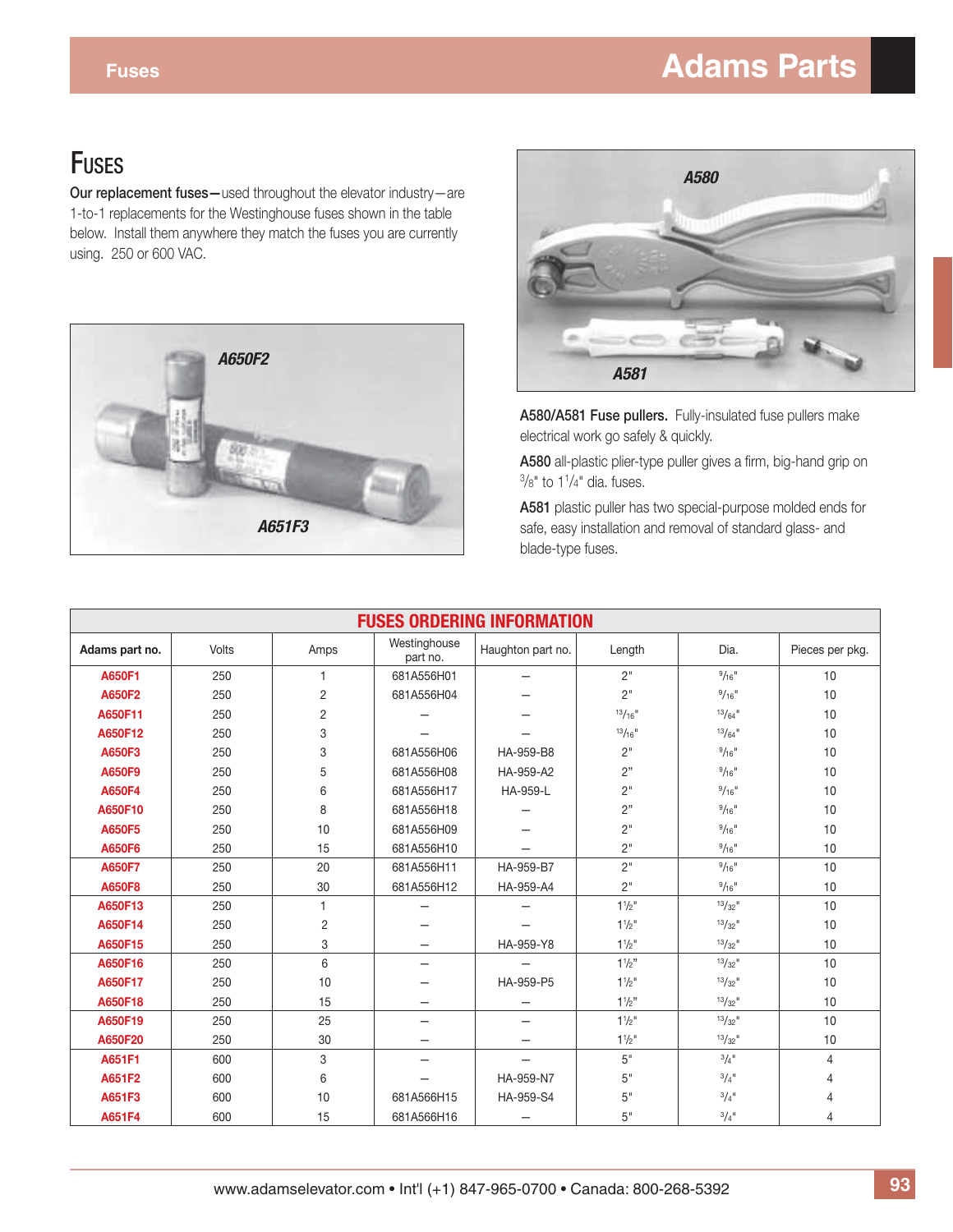## **Adams Parts** Fuses **Adams Parts**

| <b>Part Number</b>            | Description                                            |
|-------------------------------|--------------------------------------------------------|
| <b>HA-959-D3</b>              | ABC 1/8 (ORD MULT 5)                                   |
| 3-40014-78                    | ABC 5 (ORD MULT 5)                                     |
| HA-959-G5                     | ABC-1                                                  |
| <b>HA-959-G6</b>              | ABC-10 (ORD MULT 10)                                   |
| HA-959-M5                     |                                                        |
|                               | ABC-15                                                 |
| HA-959-M3                     | ABC-2 (ORD MULT 5)                                     |
| HA-1049-AV3                   | <b>ABC-20</b>                                          |
| HA-959-G3                     | ABC-3 (ORD MULT 5)                                     |
| <b>HA-1049-AW6</b>            | ABC-4 (ORD MULT 5)                                     |
| HA-959-G4                     | ABC-6                                                  |
| <b>HA-1049-AT5</b>            | ABC-7 (ORD MULT 5)                                     |
| HA-959-N1                     | ABC-8 (ORD MULT 5)                                     |
| <b>X52BS1H08</b>              | AGC .03A 250V(ORD MULT 5)                              |
|                               |                                                        |
| 3-40177-23                    | AGC .5A 250V                                           |
| <b>X52BS1H01</b>              | AGC 1.25A 250V(ORD MULT 5)                             |
| 33-1049-015                   | AGC 1.5 (ORD MULT 5),                                  |
|                               | 250VAC GLASS                                           |
| HA-959-D8                     | AGC 1/10                                               |
| HA-959-C1                     | AGC 1/16 (ORD MULT 5)                                  |
| HA-959-D9                     | AGC 1/4 (ORD MULT 5)                                   |
|                               | AGC 10A 250V GLASS (ORD                                |
| <b>HA-959-V7</b>              | MULT <sub>5</sub> )                                    |
|                               |                                                        |
| HA-959-U                      | AGC 1-1/4                                              |
| 3-40258-47                    | AGC 15                                                 |
| <b>X52BS3H39</b>              | AGC 15A (ORD MULT 10)<br>AGC 1-8/10 250 VOLT           |
| HA-1049-CY9                   |                                                        |
|                               | AGC 1A 250V GLASS (ORD                                 |
| <b>X52BS1H03</b>              | MULT 5)                                                |
| 3-40196-93                    | AGC 2 (ORD MULT 5)                                     |
| HA-1049-L7                    | AGC 2.5 (ORD MULT 10)                                  |
| <b>X52BS1H02</b>              | AGC 2.50A 250V(ORD MULT 5)                             |
|                               |                                                        |
| <b>HA-959-P3</b>              | AGC 20 (ORD MULT 5)                                    |
| HA-1049-B3                    | AGC 25                                                 |
| <b>X52BS1H05</b>              | AGC 2A 250V GLASS (ORD                                 |
|                               | MULT 5)                                                |
| <b>HA-1049-N6</b>             | AGC 3.2                                                |
| 3-40391-75                    | AGC 3/4 A (ORD MULT 5)                                 |
| <b>X52BS5H76</b>              | AGC 30A 32V(ORD MULT 10)                               |
|                               | AGC 3A 250V GLASS (ORD                                 |
| 3-36286-00                    | MULT 5)                                                |
|                               | AGC 5A 250V GLASS (ORD                                 |
| 3-40258-32                    | MULT <sub>5</sub> )                                    |
| HA-959-H6                     | AGC 6 1/4                                              |
|                               |                                                        |
| 3-36286-01                    | AGC 6.A 250V(ORD MULT 5)                               |
| HA-959-D1                     | AGC 7-1/2 (ORD MULT 5)                                 |
| <b>HA-1049-CN3</b>            | AGC 7A 250V GLASS (ORD                                 |
|                               | <b>MULT 10)</b>                                        |
| 3-36286-02                    | AGC 8A 250V GLASS (ORD                                 |
|                               | MULT 5)                                                |
| HA-1049-AF4                   | AGC-3/10                                               |
| HA-959-Z4                     | AGS 3                                                  |
| <b>HA-1049-AL4</b>            | AGU-3 (ORD MULT 10)                                    |
|                               | AGX 10AMP 32V GLASS .25"D                              |
| HA-1049-AP9                   | X 1"L                                                  |
|                               |                                                        |
| HA-1049-P4                    | AGX 2AMP 250V (ORD MULT                                |
|                               | 5)                                                     |
| <b>X52BS2H33</b>              | AGX 3.00A (ORD MULT 5)                                 |
| HA-959-Y2                     | AGX 5 (ORD MULT 5)                                     |
| <b>HA-1049-CM4</b>            | AGX-1 250 V (ORD MULT 5)                               |
| HA-1049-B8                    | AGX-3 125V                                             |
| <b>HA-1049-N9</b>             | AGX-6 (ORD MULT 5)                                     |
| <b>X52BS2H31</b>              | ATM 12A 600V(ORD MULT 10)                              |
|                               |                                                        |
| <b>X52BS3H43</b>              | ATM 2A 600V(ORD MULT 10)                               |
| <b>X52BS2H27</b>              | ATM 4A 600V(ORD MULT 10)                               |
|                               |                                                        |
| <b>X52BS2H30</b><br>X52BS4H56 | ATM 8A 600V(ORD MULT 10)<br>BAF 1.5A 250V(ORD MULT 10) |

| <b>Part Number</b> | Description                            |
|--------------------|----------------------------------------|
| <b>HA-959-Y8</b>   | BAF 3 (ORD MULT 10)                    |
| <b>HA-1049-CR6</b> | $BAF$ <sup>4</sup>                     |
| <b>HA-1049-C5</b>  | BAF 5 (ORD MULT 10)                    |
| <b>X52BS4H59</b>   | BAF 7A 250V(ORD MULT 10)               |
| <b>X52BS1H18</b>   | BAF 8A 250V(ORD MULT 10)               |
| <b>HA-1049-F3</b>  | BAF-1 (ORD MULT 10)                    |
| HA-1049-F4         | <b>BAF-15</b>                          |
| HA-1049-W3         | <b>BAF-20</b>                          |
| HA-1049-W4         | <b>BAF-25</b>                          |
| <b>HA-1049-AF6</b> | BAF-30 (ORD MULT 10) [OTM<br>30]       |
| <b>HA-959-Y9</b>   | BAF 6/OTM6(10 PK)                      |
| <b>X52BS1H17</b>   | BLF 5A 250V BLF-5(ORD MULT<br>10)      |
| <b>HA-1049-CL9</b> | FNQR-2 600VAC 2AMP                     |
| 222497             | JKS-45                                 |
| <b>HA-1049-A2</b>  | FLM/FNM 1/2AMP 250V (ORD<br>MULT 10)   |
| 691B955H10         | FNM 1.00A (ORD MULT 10)                |
| 691B955H11         | FNM 1.60 250V(ORD MULT 10)             |
| 693B359H08         | FNM 1/2 .50 AMP 250V (ORD              |
|                    | MULT 10)                               |
| <b>HA-959-M1</b>   | FNM 10 (ORD MULT 10)                   |
| 3-40255-38         | FNM 1-6/10 (ORD MULT 10)               |
| 691B955H12         | FNM 2A 250V (ORD MULT 10)              |
| HA-959-J3          | FNM 3 2/10                             |
| <b>HA-959-E</b>    | FNM 6-1/4                              |
| <b>HA-1049-H7</b>  | FNM-1                                  |
| HA-1049-W2         | FNM3 OR TRM3 (ORD MULT 10)             |
| 33-1049-009        | FNM-5 (ORD MULT 5)                     |
| 3-40155-20         | FNM-8                                  |
| 3-40302-06         | FNQ 1 (ORD MULT 10)                    |
| <b>X52BS3H48</b>   | FNQ .6A 500V(ORD MULT 10)              |
| <b>HA-1049-E5</b>  | FNQ 1 6/10 (ORD MULT 10)               |
| 3-40254-72         | <b>FNQ 1/4</b>                         |
| <b>HA-1049-EC6</b> | FNQ 1-1/2 (ORD MULT 10) 1.50A<br>500V  |
| <b>HA-1049-CH1</b> | <b>FNQ 12</b>                          |
| <b>X52BS4H69</b>   | FNQ 1A 500V(ORD MULT 10)               |
| 691B955H07         | FNQ 2.25A 600VAC/KLDR 2.25A            |
| <b>X52BS3H49</b>   | FNQ 2.5A 500V(ORD MULT 10)             |
| HA-1049-H4         | FNQ 20 (ORD MULT 10)                   |
| 3-40259-66         | <b>FNQ 2A 500V</b>                     |
| <b>X52BS4H58</b>   | FNQ 3.50A 500V(ORD MULT 10)            |
| <b>HA-1049-EH1</b> | FNQ 4 (ORD MULT 10)                    |
| <b>X52BS4H60</b>   | FNQ 5A 500V(ORD MULT 10)               |
| <b>HA-1049-AL3</b> | FNQ 6 (ORD MULT 10)                    |
| <b>HA-1049-CK4</b> | FNQ8                                   |
| <b>HA-1049-CY2</b> | <b>FNQ-1/8</b>                         |
| 3-40008-89         | FNQ-10 (ORD MULT 10)                   |
| 3-40008-90         | <b>FNQ-15 (ORD MULT 10)</b>            |
| <b>HA-1049-CH7</b> | FNQ-25                                 |
| <b>X52BS2H38</b>   | FNQ-3 (ORD MULT 10)                    |
| <b>HA-1049-AV4</b> | FNQ-7                                  |
| <b>HA-1049-EA7</b> | <b>FNQR .6 (ORD MULT 10)</b>           |
| <b>X52BS6H93</b>   | FNQ-R 1.3A 600V(ORD MULT 10)           |
| <b>X52BS5H72</b>   | FNQR 1A 600V (ORD MULT 10)<br>TIME DEL |
| <b>HA-1049-A</b>   | FNQ-R1 600V, 1 AMP                     |
| 222449             | FNQ-R4 (ORD MULT 10)                   |
| <b>HA-959-C2</b>   | FRN 1 (ORD MULT 10)                    |
| <b>HA-959-E2</b>   | FRN 1.6 (ORD MULT 10)                  |
| HA-959-D4          | FRN 1-1/4                              |
| 3-40173-64         | FRN 1-4/10 (ORD MULT 10)               |
| 3-40195-73         | FRN 17-1/2                             |
| <b>HA-959-M7</b>   | FRN 2 (ORD MULT 10)                    |

| Part Number                    | Description                   |
|--------------------------------|-------------------------------|
| 98724                          | FRN 2.5 (ORD MULT 10)         |
| HA-959-G2                      | FRN 2-1/4                     |
| 3-40128-56                     | FRN 2-8/10                    |
| 3-40196-82                     | <b>FRN 60</b>                 |
| <b>HA-959-X</b>                | FRN 6-1/4                     |
| 91850                          | FRN 8 AMP(ORD MULT 10)        |
| HA-959-E1                      | FRN 8/10                      |
| 33-1049-016                    | FRN-1/2 (ORD MULT 10)         |
| <b>HA-959-Y</b>                | <b>FRN-110</b>                |
| <b>HA-959-H</b>                | <b>FRN-125</b>                |
| HA-1049-P7                     | <b>FRN150</b>                 |
|                                | FRN20 250V SLO-BLO(ORD        |
| K3300H11                       |                               |
|                                | MULT 10)                      |
| 3-40196-76                     | <b>FRN-25</b>                 |
| 3-40196-78                     | <b>FRN-35</b>                 |
| HA-959-F                       | FRN-4                         |
| 3-40196-79                     | FRN-40 (SOLD PER EACH)        |
| 3-40196-80                     | <b>FRN-45</b>                 |
| 3-40196-81                     | <b>FRN-50</b>                 |
| 3-40148-18                     | FRNR .3 AMP (ORD MULT 10)     |
| 3-40230-64                     | FRNR 10 AMP, 250VOLT (ORD     |
|                                | MULT 10)                      |
| HA-959-P6                      | <b>FRNR 100</b>               |
| 3-40230-65                     | FRNR 15 AMP (ORD MULT 10)     |
| <b>HA-959-S</b>                | FRNR 3-1/2, BUSSMAN 3.5AMP,   |
|                                | 250VAC                        |
| HA-959-Y7                      | FRNR 6                        |
| HA-1049-M6                     | FRNR 6/10 (MULTP. OF 10)      |
| 3-40145-23                     | FRNR12 (ORD MULT 10)          |
| HA-959-C4                      | FRNR3 (ORD MULT 10)           |
| 3-40196-77                     | FRNR30                        |
| 3-40230-63                     | FRNR5 (ORD MULT 10)           |
| HA-1049-X1                     | FRNR-7                        |
| 3-40196-83                     | FRNR70                        |
| HA-959-T1                      | FRS 1 8/10                    |
| HA-959-S9                      | FRS 2 1/2                     |
| HA-959-J4                      | FRS 3-1/2                     |
| HA-959-H1                      | FRS 3-2/10                    |
| HA-959-T2                      | FRS 45 (SOLD PER EACH)        |
| HA-959-Y5                      | FRS 6                         |
| HA-959-H2                      | FRS 6 1/4                     |
| 3-40230-59                     | FRS R10<br><b>EACH</b>        |
| 3-40196-85                     | FRS R12 (PER PIECE)           |
| 3-40196-86                     | <b>EACH</b><br>FRS R15        |
| 3-40091-09                     | <b>FRS-100</b>                |
| 3-40196-87                     | FRS-17.5                      |
|                                |                               |
| <u>HA-959-J6</u><br>3-40091-08 | FRS-40                        |
| <b>X52BS6H84</b>               | FRS-90                        |
|                                | FRS-R 1.00A 600V              |
| X52BS5H79                      | FRS-R 1.5A 600V(ORD MULT 10)  |
| HA-1049-N2                     | <b>FRSR 125</b>               |
| HA-1049-N3                     | FRS-R 1-6/10 (ORD MULT 10)    |
| 3-40196-89                     | FRSR 25A 600V SLO-BLO         |
|                                | (EACH)                        |
| <b>X52BS6H85</b>               | FRS-R 3.5A 600V(ORD MULT 10)  |
| <b>X52BS6H92</b>               | FRS-R 30.00A 600V             |
| HA-1049-L6                     | <b>FRSR 7.5</b>               |
| HA-1049-K9                     | <b>FRSR-150</b>               |
| 3-40231-33                     | FRS-R2/TRS2R (ORD MULT 10)    |
| 3-40196-88                     | FRSR <sub>20</sub>            |
| 3-40196-90                     | <b>EACH</b><br><b>FRS-R30</b> |
| <b>HA-1049-AJ7</b>             | FRS-R-4                       |
| 3-40230-58                     | FRS-R-5.00                    |
| HA-959-W7                      | <b>FRS-R-50</b>               |
|                                |                               |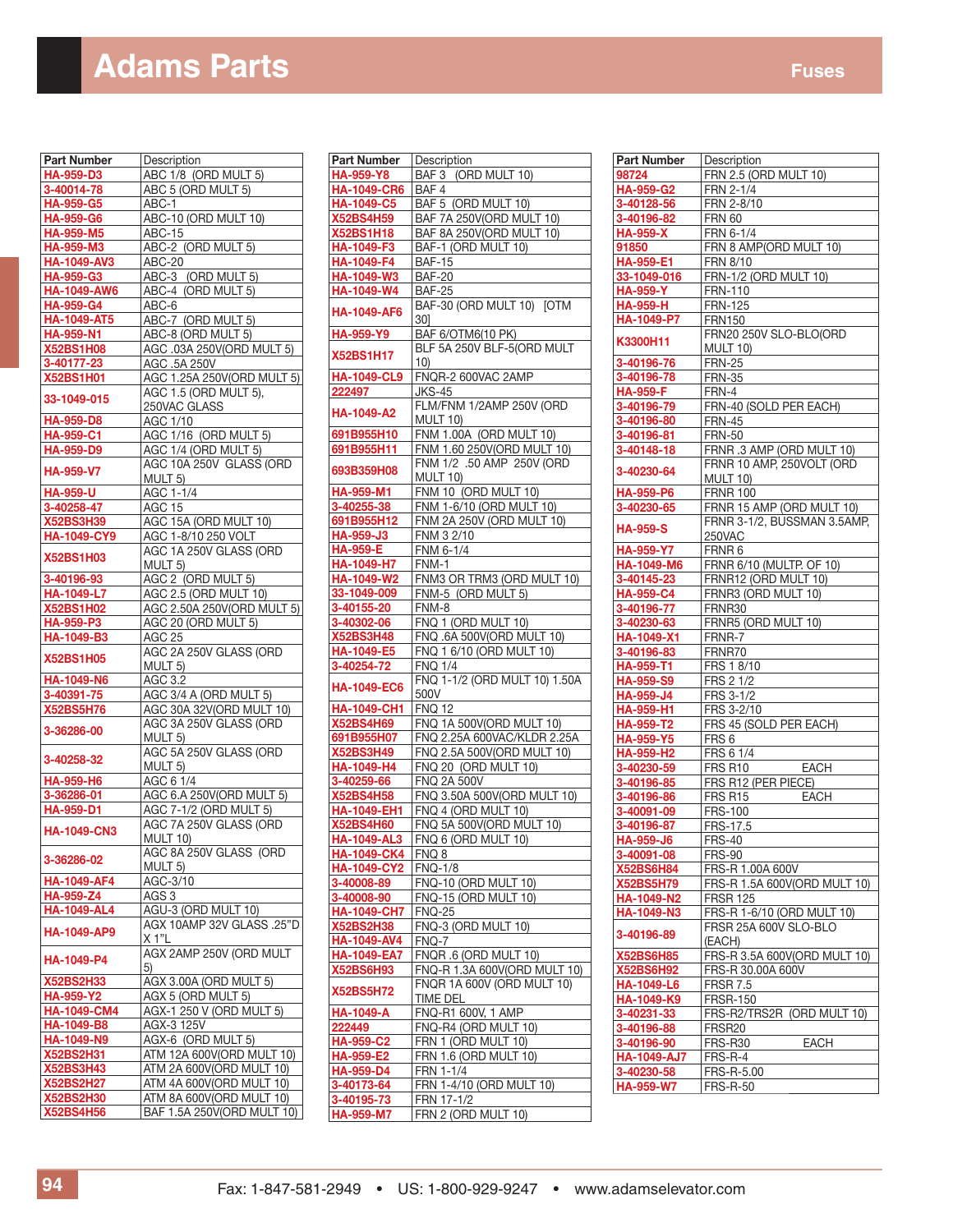## **Fuses Adams Parts**

| <b>Part Number</b> | Description                                |
|--------------------|--------------------------------------------|
| <b>HA-959-C6</b>   | <b>FRS-R-60</b>                            |
| <b>HA-959-P7</b>   | FRSR-80                                    |
| HA-1049-Y4         | FWA 5 A10F (ORD MULTI OF 10)               |
| 224601             | <b>FWC-10A10F</b>                          |
| 224602             | <b>FWC-20A10F</b>                          |
| 197C050H08         | FWH 100A-500V CURRENT<br>LIMITING          |
| <b>X52BS7H94</b>   | FWH 150A-500V                              |
| 3-40290-70         | FWH 25A-700V FWH 25A14F                    |
| 197C050H05         | FWH 400A-500V CUR LIMIT                    |
| <b>HA-1049-AF9</b> | FWH150B                                    |
|                    |                                            |
| <b>HA-1049-CW9</b> | <b>FWH-200</b>                             |
| <b>HA-1049-EE8</b> | FWH-125B 125A 500V                         |
| 3-40255-47         | FWH-300A OR A50P300                        |
| 51500004           | FWH-80 80A 500V                            |
| MAG-05P00017-0179  | FWP 200A (DSD412 DRIVE<br>100A-F4)         |
| <b>HA-1049-CL7</b> | FWP 250A AMPTRAP (sold per<br>pc) 700V     |
| <b>HA-1049-AE3</b> | FWP 300 AMP, 700VOLT                       |
| MAG-05P00017-0366  | FWP 300A (DSD412 DRIVE 190A<br>- F4)       |
| <b>HA-1049-CT4</b> | <b>FWP 70</b>                              |
|                    | MAG-05P00017-0214 FWP 700A 700V (MAGNETEK) |
| HA-1049-E3         | <b>FWP100</b>                              |
| <b>HA-1049-CL4</b> | <b>FWP-150A 700 VOLTS</b>                  |
| <b>HA-1049-CN9</b> | <b>FWX225A</b>                             |
| <b>X52BS4H63</b>   |                                            |
|                    | GBA 8.00A 125V(ORD MULT 5)                 |
| <b>HA-1049-CY3</b> | GDC 2AMP, 250                              |
| <b>HA-1049-AA4</b> | GFA 1                                      |
| 3-40157-45         | GJV-3                                      |
| <b>X52BS4H64</b>   | GLD 12A 125V(ORD MULT 5)                   |
| <b>X52BS3H41</b>   | GLD 2A 125V (ORD MULT 5)                   |
| <b>HA-1049-AE4</b> | GLD-2(ORD MULT 5)                          |
| <b>HA-1049-CX4</b> | GMA 1 (ORD MULT 5)                         |
| <b>HA-1049-AR1</b> | GMA 10AMP(ORD MULT 10)32V<br>.19X.75L      |
| <b>HA-1049-CE2</b> | GMA 3AMP (ORD MULT 5)                      |
| <b>HA-1049-CE3</b> | GMA 5 AMP 250V FUSE                        |
| <b>HA-1049-EA2</b> | GMA-500MA 250V (1/2 A)                     |
| <b>HA-1049-CK9</b> | GMC100MA (ORD MULT 5)                      |
| 3-40116-12         | KAB 10A 250V (ORD MULT 10)                 |
| HA-1049-AH1        | <b>KAB 12</b>                              |
| 3-40116-13         | KAB 15 (ORD MULT 10)                       |
| 3-40116-14         | KAB 20 (ORD MULT 10)                       |
| 3-40259-70         | KAB 3 (ORD MULT 10)                        |
|                    | KAB 5A-250V CUR LIMIT(ORD                  |
| 322C826H02         | <b>MULT 10)</b>                            |
| <b>HA-1049-C2</b>  | KAB 7                                      |
| 3-40254-24         | KAB-1 (ORD MULT 10)                        |
| 3-40116-15         | KAB-25 (ORD MULT 10)                       |
| <b>HA-1049-L5</b>  | KAB-6 (ORD MULT 10)                        |
| <b>HA-959-W</b>    | KAB-8 (ORD MULT 10)                        |
| <b>HA-1049-AU4</b> | <u>KAC 15</u>                              |
| HA-1049-Y9         | <b>KAC 225</b>                             |
| HA-1049-Y2         | KAC 60 (ORD MULT 10)                       |
| <b>HA-1049-CA3</b> | KAC-12                                     |
| <b>HA-1049-CA1</b> | KAC-6                                      |
| <b>HA-959-M9</b>   | KAH 40 (SOLD PER EACH)                     |
| 222447             | KLDR 12A(ORD MULT 10)                      |
| HA-1049-A3         | KLDR 12AMP, (ORD MULT OF<br>10)            |
| 222465             | KLDR 30 (ORD MULT 10)                      |
| 51500033           | KLDR 8 AMP                                 |
| 51500118           | KLDR 20                                    |
|                    | KLDR/FNQ-R 15AMP 600V(ORD                  |
| <b>HA-1049-A1</b>  | MULT 10)                                   |
| 224612             | KLDR10 10A 600V                            |
|                    |                                            |

| <b>Part Number</b>                     | Description                                          |
|----------------------------------------|------------------------------------------------------|
| <b>X52BS3H50</b>                       | KLK 3A 600V(ORD MULT 10)<br>KLKR 3 AMP [KLKR 3] (ORD |
| 222451                                 | MULT 10)                                             |
| 7264C54H08                             | KLNR 5A KLNR-5 (ORD MULT<br>10)                      |
| <b>HA-959-W5</b>                       | KTK 1                                                |
| <b>X52BS1H20</b>                       | KTK 1.5A 600V(ORD MULT 10)                           |
| X52BS1H19                              | KTK 10A 600V(ORD MULT 10)                            |
| 3-40122-46                             | KTK 15 AMP 600V (ORD MULT<br>10)                     |
| 3-40394-84                             | KTK 2 (ORDER MULT 10)                                |
| 3-40122-47                             | KTK 20 AMP 600V ALT[ATM20]                           |
| <b>X52BS4H57</b>                       | KTK 3.50A 600V                                       |
| 222437                                 | KTK 30AMP 600VAC                                     |
| 3-40394-85                             | KTK 4 (ORD MULT 10) ALT[ATM4]                        |
| <b>X52BS2H28</b>                       | KTK 5 5A 600V (ORD MULT 10)                          |
| 3-40394-86                             | KTK 6 (ORD MULT 10)                                  |
| <b>HA-1049-W9</b>                      | KTK.5A (ORD MULT 10)                                 |
| <b>HA-959-W6</b>                       | KTK-3                                                |
| 3-40394-87                             | KTK-8                                                |
| <b>HA-1049-CP9</b>                     | KTK-R-25                                             |
| 681A556H04                             | KTNR 2.00A 250V (ORD 10)                             |
| <b>HR-1579</b>                         | LKN-10 (ORD MULT 20)                                 |
| <b>HR-1580</b>                         | LKN-15N (ORD MULT 20)                                |
| <b>HR-1581</b>                         | <b>LKN-20</b>                                        |
| <b>HR-1577</b>                         | LKN-3 (ORD MULT 20)                                  |
| <b>HA-959-A7</b>                       | LKN-5                                                |
| <b>HR-1578</b>                         | LKN-6 (ORD MULT 20)                                  |
| <b>HR-1588</b>                         | <b>LKN-60</b>                                        |
| <b>HR-1422</b>                         | $\overline{L}$ KS-10                                 |
| <b>HA-959-P</b>                        | LKS-20                                               |
| <b>HR-1420</b>                         | LKS-3                                                |
| <b>HR-1423</b>                         | LKS-15                                               |
| <b>HA-959-W1</b><br><b>HA-1049-CM9</b> | MDA 1<br>MDA 10 (ORD MULT 5)                         |
| <b>X52BS5H77</b>                       | MDA 12A 250V(ORD MULT 10)                            |
| <b>X52BS3H40</b>                       | MDA 15A 250V(ORD MULT 10)                            |
| <b>HA-1049-EA1</b>                     | MDA 5                                                |
| <b>HA-959-W2</b>                       | MDA 6 (ORD MULT 5)                                   |
| <b>HA-1049-CR1</b>                     | MDA 6-1/4 (MULT. OF 5)                               |
| <b>HA-1049-AU6</b>                     | MDA-1/8 (ORD MULT 5)                                 |
| <b>HA-1049-AR7</b>                     | 250V (MULT. OF 5)<br>MDA-3                           |
| <b>HA-1049-CP2</b>                     | MDL .3 (ORD MULT 5)                                  |
| 693B359H03                             | MDL 1.25A 250V(ORD MULT 10)                          |
| 693B359H04                             | MDL 1.60A 250V (ORD MULT 5)                          |
| 94918                                  | MDL 1/10 (ORD MULT 5)                                |
| HA-959-K3                              | MDL 1/2 (ORD MULT 5)                                 |
| 98120                                  | MDL 1/4 (ORD MULT 5)                                 |
| <b>HA-959-Y3</b>                       | <b>MDL 1/8</b>                                       |
| HA-1049-E9                             | MDL 1/8 (ORD MULT 5)                                 |
| <b>HA-959-Y1</b>                       | <b>MDL 10</b>                                        |
| <b>HA-959-D5</b>                       | MDL 1-1/2(ORD MULT 5)                                |
| 3-40014-65                             | MDL 2 (ORD MULT 5)                                   |
| HA-1049-EF9                            | MDL 1-8/10 250V                                      |
| 693B359H06                             | MDL 3 (ORD MULT 5)                                   |
| <b>HA-959-K2</b>                       | MDL 3 2/10 (ORD MULT 5)                              |
| <b>HA-1049-AR6</b>                     | MDL 3/16 (ORD MULT 5)                                |
| 3-40007-95                             | MDL 3/8 (ORD MULT 5)                                 |
|                                        |                                                      |
| 3-40258-45                             | MDL 4                                                |
| 3-40258-46                             | MDL 6-1/4 (ORD MULT 5)                               |
| 3-40283-36                             | MDL-1 (ORD MULT 5)                                   |
| <b>HA-959-V1</b>                       | MDL-5 (ORDER MULT 5)                                 |
| <b>HA-1049-CL1</b><br><b>HA-959-B5</b> | MDL-6 OR MSL-6 (ORD MULT 5)<br>MDL-8 (ORD MULT 5)    |

| <b>Part Number</b> |                              |
|--------------------|------------------------------|
|                    | Description                  |
| <b>HA-1049-EE6</b> | MDQ 1 AMP (ORD MULT 5)       |
|                    |                              |
| <b>HA-1049-EF5</b> | MDQ 1/2 AMP 250V (ORD MULT   |
|                    | OF 5)                        |
|                    | MDQ 1/4 AMP 250V (ORD MULT.  |
| HA-1049-EF4        | OF 5)                        |
|                    |                              |
| <b>HA-1049-EE1</b> | (ORD MULT 5)<br>MDQ 2        |
| HA-1049-Z2         | MDQ 2-1/2 AMP                |
|                    | MDQ 3 AMP 250V (ORDER MULT.  |
| <b>HA-1049-EF6</b> |                              |
|                    | OF 5)                        |
| <b>HA-1049-EE2</b> | MDQ 5A(ORD MULT 5)           |
|                    | MDQ 6 AMP                    |
| <b>HA-1049-EH3</b> |                              |
| <b>HA-1049-EH4</b> | MDQ 8 AMPS                   |
| 693B359H05         | MDX 2.00 250V (ORD MULT 10)  |
|                    | MDX5A 125V(HA-1049-EE2)(ORD  |
| 693B359H07         |                              |
|                    | MULT 5)                      |
| HA-1049-X9         | MIN 15 AMP                   |
| <b>HA-1049-F2</b>  | MIN <sub>5</sub>             |
|                    |                              |
| <b>HA-959-R2</b>   | MIN 8                        |
| 3-36341-02         | MIN-10                       |
| 3-36341-00         | MIN-3                        |
|                    |                              |
| 3-36341-01         | MIN-6                        |
| 681A556H03         | NON 1.5 - 250V               |
| <b>HA-959-M8</b>   | <b>NON 12</b>                |
|                    |                              |
| 681A556H10         | <b>NON 15</b>                |
| HA-959-Z5          | <b>NON 150</b>               |
| <b>HA-1049-H1</b>  | NON 2-1/2 (ORD MULT 10)      |
|                    |                              |
| <b>HA-959-P4</b>   | <b>NON 25</b>                |
|                    | NON 7 250V/125V 7A (ORD MULT |
| <b>HA-1049-AL7</b> | 10)                          |
|                    |                              |
| HA-1049-R7         | <b>NON 35</b>                |
| <b>HA-1049-K4</b>  | NON 6.25                     |
| <b>HA-959-L2</b>   | NON 60 (ORD MULT 10)         |
|                    |                              |
| <b>HA-1049-N1</b>  | <b>NON 80</b>                |
| <b>HA-959-Z</b>    | NON-1 (ORD MULT 10)          |
| 681A556H09         | <b>NON-10</b>                |
| <b>HA-959-H3</b>   | NON-100 (ORD MULT 5)         |
|                    |                              |
| <b>HA-959-L1</b>   | NON-175 250VOLT              |
| 681A556H04         | NON-2                        |
| <b>HA-959-B7</b>   | NON-20 (ORD MULT 10)         |
|                    |                              |
| <b>HA-959-B8</b>   | NON-3 (ORD MULT 10) 3-AMP    |
|                    | 250VAC                       |
|                    |                              |
|                    |                              |
| <b>HA-959-A4</b>   | NON-30 (ORD MULT 10)         |
| HA-1049-R3         | NON-4 (ORD MULT 10)          |
| <b>HA-959-A2</b>   | NON-5 / OT 5 (ORD MULT 10)   |
|                    |                              |
| <b>HA-959-L</b>    | NON-6 (ORD MULT 10)          |
| 681A556H18         | NON-8 8.00A 250V (ORD MULT   |
|                    | 10)                          |
| <b>HA-959-S4</b>   | NOS 10 OR OST 10             |
|                    |                              |
| <b>HA-959-S6</b>   | NOS 15 & OST 15 (SGL FUSE)   |
| <b>HA-959-W8</b>   | <b>NOS 20</b>                |
| <b>HA-959-S5</b>   | NOS <sub>3</sub>             |
|                    |                              |
| <b>HA-1049-AF1</b> | <b>NOS 30</b>                |
| 681A556H14         | NOS 5 (ORD MULT 10)          |
| <b>HA-959-N7</b>   | NOS 6                        |
|                    |                              |
| HA-1049-T4         | <b>NOS 70</b>                |
| <b>HA-959-S7</b>   | NOS 8 & OST 8                |
| <b>HA-1049-CF5</b> | NOS-1                        |
|                    | <b>NOS-40</b>                |
| HA-1049-K6         |                              |
| <b>HR-1549</b>     | <b>REN-10</b>                |
| <b>HA-959-A6</b>   | <b>REN-100</b>               |
|                    |                              |
| <b>HR-1550</b>     | <b>REN-15</b>                |
| <b>HR-1551</b>     | REN-20 (ORD MULT 10)         |
| <b>HR-1552</b>     | <b>REN-25</b>                |
|                    | REN-3                        |
| <b>HR-1547</b>     |                              |
| 98331              | REN-5                        |
| <b>HR-1548</b>     | REN-6                        |
| <b>HR-1412</b>     | RES-3                        |
| <b>HR-1413</b>     | RES-6                        |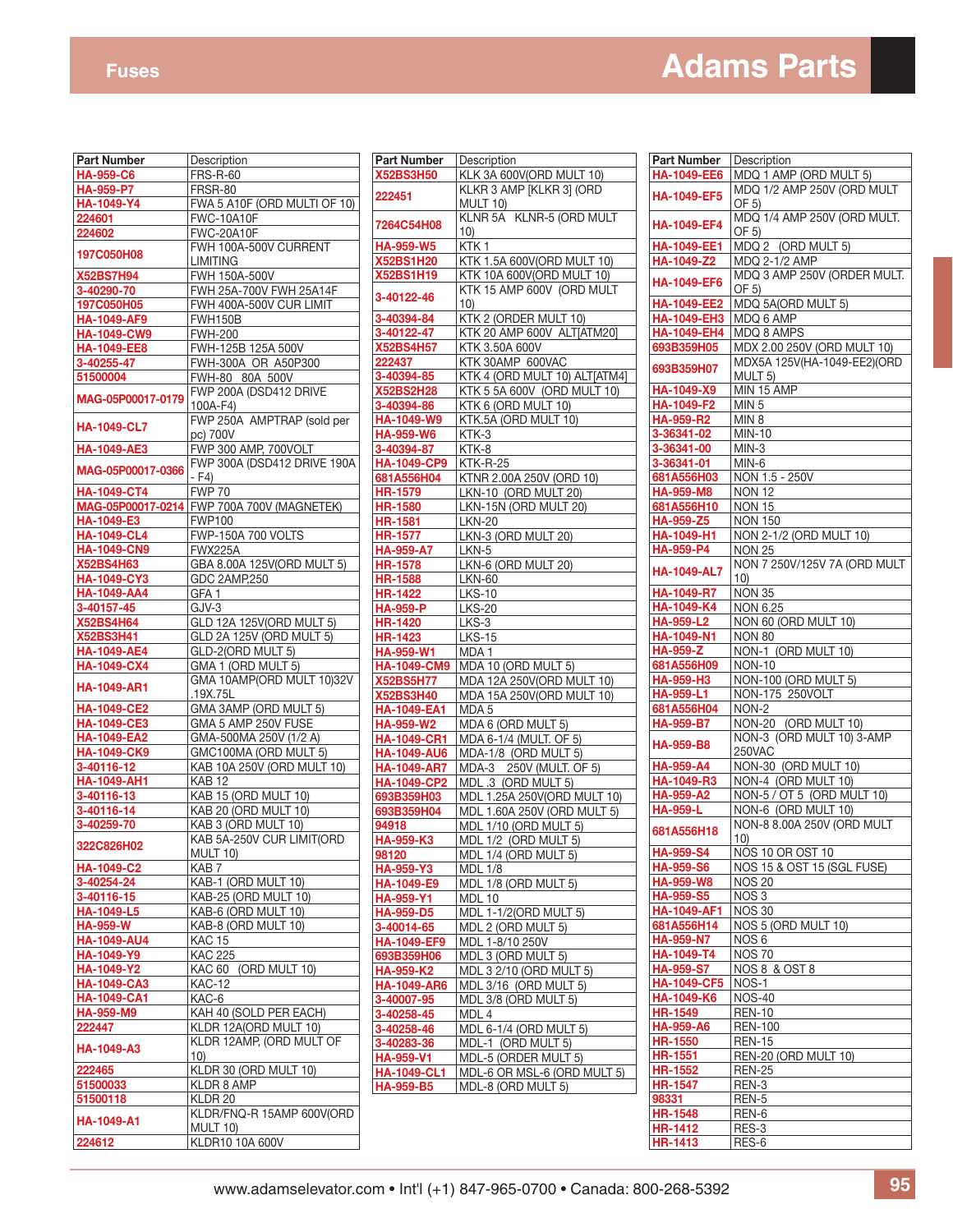# CARTOP, PIT SWITCH, ALARM BELLS



#### CARTOP INSPECTION STATION

**Adams' own universal** cartop inspection station features control switches for UP, DOWN, RUN, INSPECT, and STOP. Fire service buzzer warns mechanic of emergency. Includes light bulb socket, bulb guard, and 110VAC outlets for power tools or auxiliary lighting. Wired for CSA.

**Includes 2 GFCI outlets.** NFP77 requires that outlets on a cartop or in the pit be ground-fault protected to prevent electrocution accidents. We are pleased to offer this feature for high-risk environments.

**Selected cartop replacement parts** available separately below.

**A912GF.** Cartop inspection station with all features listed above. **A912CG24.** 24VDC cartop inspection station, same as above.

| <b>CARTOP REPLACEMENT PARTS</b> |                                                  |  |  |  |  |
|---------------------------------|--------------------------------------------------|--|--|--|--|
| <b>Adams</b><br>part no.        | <b>Description</b>                               |  |  |  |  |
| A913X                           | Red toggle switch (RUN/STOP), SPST               |  |  |  |  |
| A910X2                          | Bat-handle toggle switch (OPERATE/INSPECT), DPDT |  |  |  |  |
| A910X3                          | White pushbutton switch (UP/DOWN/RUN), SPDT      |  |  |  |  |
| A910X5                          | Bulb quard (fits all models) Shown above         |  |  |  |  |
| A910X6                          | <b>Bulb socket</b>                               |  |  |  |  |
| <b>HR-1405</b>                  | Bulb guard plastic (fits all models) Not shown   |  |  |  |  |
| A910-18                         | Light ON-OFF toggle switch                       |  |  |  |  |
|                                 |                                                  |  |  |  |  |

### **PIT SWITCH**

**Our RUN/STOP pit switch** features a sturdy metal safety guard to help prevent unintentional start-up. Meets ANSI A17.1, Rules 106.1f and 210.2e/2g. Even conforms to Rule 210.2e(4), not met by many other pit switches. Replacement toggle switch assembly available separately.

**A913.** RUN/STOP pit switch, complete.

**A913X.** Replacement toggle switch assembly; incl. 1 switch, 2 nuts, and 2 screws. SPST.

#### ALARM BELLS

**Mount our replacement alarm bells** to the top or bottom of any cab. 6VDC model wires directly to emergency light unit.

**A915A1.** Alarm bell, 6VDC.

**A915A2.** Alarm bell, 12VDC.

**A915A3.** Alarm bell, 120VAC.

#### UNDER-CAB TERMINAL LIGHT AND WORK STATION

Put light and VAC power at your fingertips next time you're working in the pit. Our new under-cab power unit gives you two ground-fault-protected 120VAC outlets and a shielded light bulb socket so you can do what you need to do...and see what you're doing. 100W incandescent bulb recommended (not provided).

Built like a mini cartop! This is a quality item that can save mechanics time and effort at the job site. Adams part no. **A914**. Under-Cab Terminal Light.

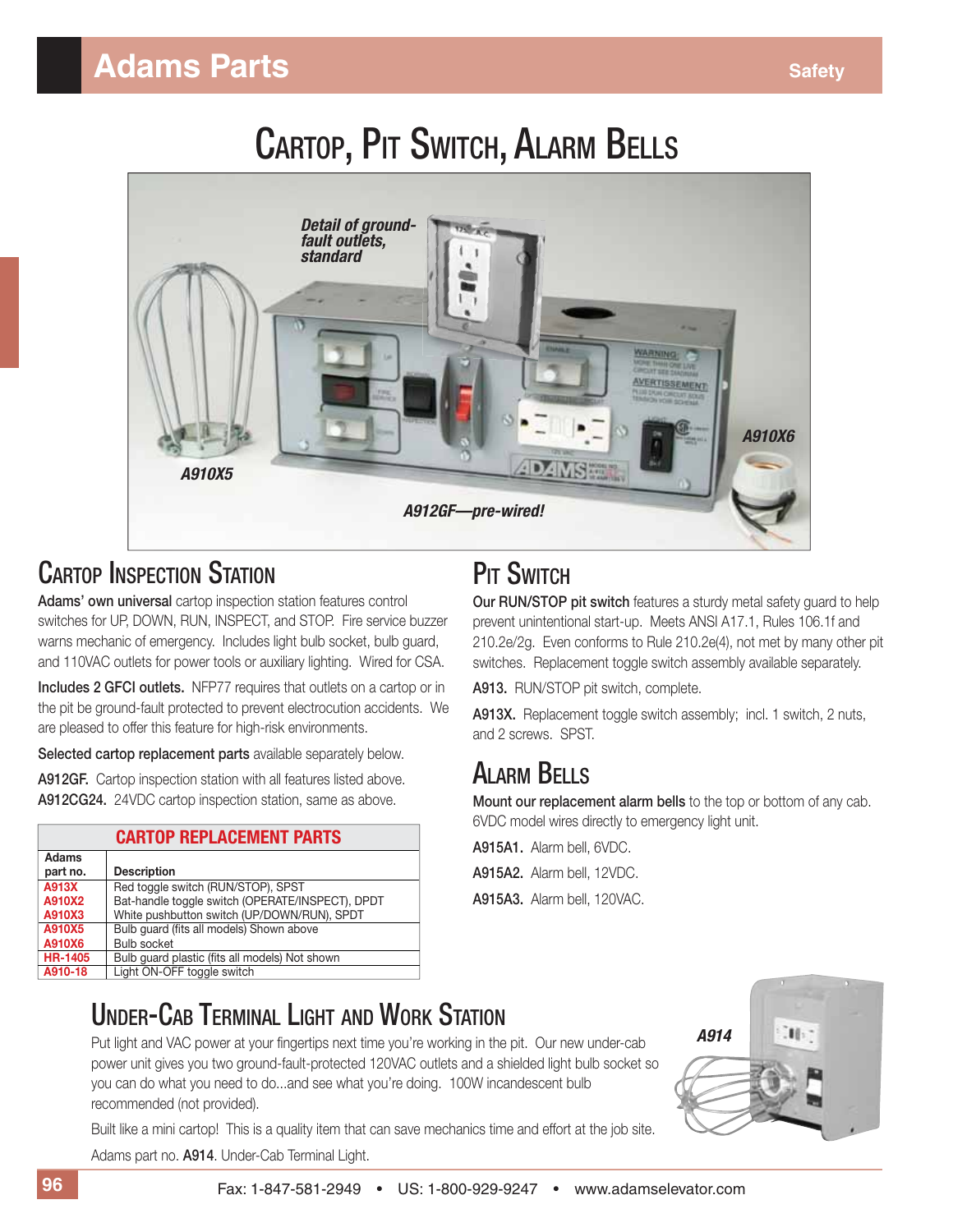#### **BUZZERS**

**Choose from three types of buzzer sounds:** conventional, tone, and warble. Conventional models available for VAC only; tone and warble models are VDC/VAC-compatible.

| Adams<br>part no.                | <b>Description</b>                                                                            | <b>Common applications</b>                                                                           |
|----------------------------------|-----------------------------------------------------------------------------------------------|------------------------------------------------------------------------------------------------------|
| A924A<br>A924B<br>A924C<br>A924G | Vibrating horn, 6VAC<br>Vibrating horn, 12VAC<br>Mini Buzzer, 24VAC<br>Mini Buzzer, 120VAC    | Fire service (AC only),<br>nudging                                                                   |
| A926A<br>A926B<br>A926C          | Tone, 10-48VAC/VDC<br>Tone, 30-120VAC/VDC<br>Tone, 60-250VAC/VDC                              | Floor passing, call register;<br>same style as A923, only bigger                                     |
| A923K<br>A923L<br>A923J<br>A923I | Warble, 6-28VAC/VDC<br>Warble, 10-48VAC/VDC<br>Warble, 60-250VAC/VDC<br>Warble, 30-120VAC/VDC | Fire service (AC & DC)<br>Fire service (AC & DC)<br>Fire service (AC & DC)<br>Fire service (AC & DC) |

## Gongs

Available in AC/DC and AC-only models to fit common electrical configurations for hall and car use.

**Use the A927A model (25-watt series)** in series with a 25-watt, 115/125V lamp on an AC or DC circuit.

**Use the A927B model (115V parallel)** across the line on a 115/120VAC circuit.

**Two leads included,** one bare and one with spade lug.

**A927A.** 25-watt series gong, AC/DC; rated for use in the hall.

**A927B.** 115VAC parallel gong; rated for use in the car.

*For other voltages, see chimes below.*

### ELECTRONIC CHIMES WITH TIMER

**Replace the harsh, mechanical sound** of floor landing bells with our pleasant-sounding electronic chime. Order as a retrofit unit, or specify it next time you install a hall or travelling lantern. Timer sounds once for UP and twice for DOWN.

**All models include** pressure-sensitive mounting pads and helpful wiring diagram. Match your voltage range to the models listed at right. Dimensions =  $4''W \times 2^{3}/8''H \times \frac{7}{8}''$  deep. The electronic chimes have an audible output of 100+ decibels, open air rating.

**ACH024.** 20/40 VAC/VDC **ACH120.** 40/125 VAC/VDC **ACH120S-AC, ACH120S-NDC** Negative DC, **ACH120S-PDC** Positive DC **ACH024S.** 20/40 VDC Positive or negative. Chimes once in both directions (unless controller can send a 2-stroke signal for DOWN) *NOTE: Adams electronic chimes are UL recognized.*







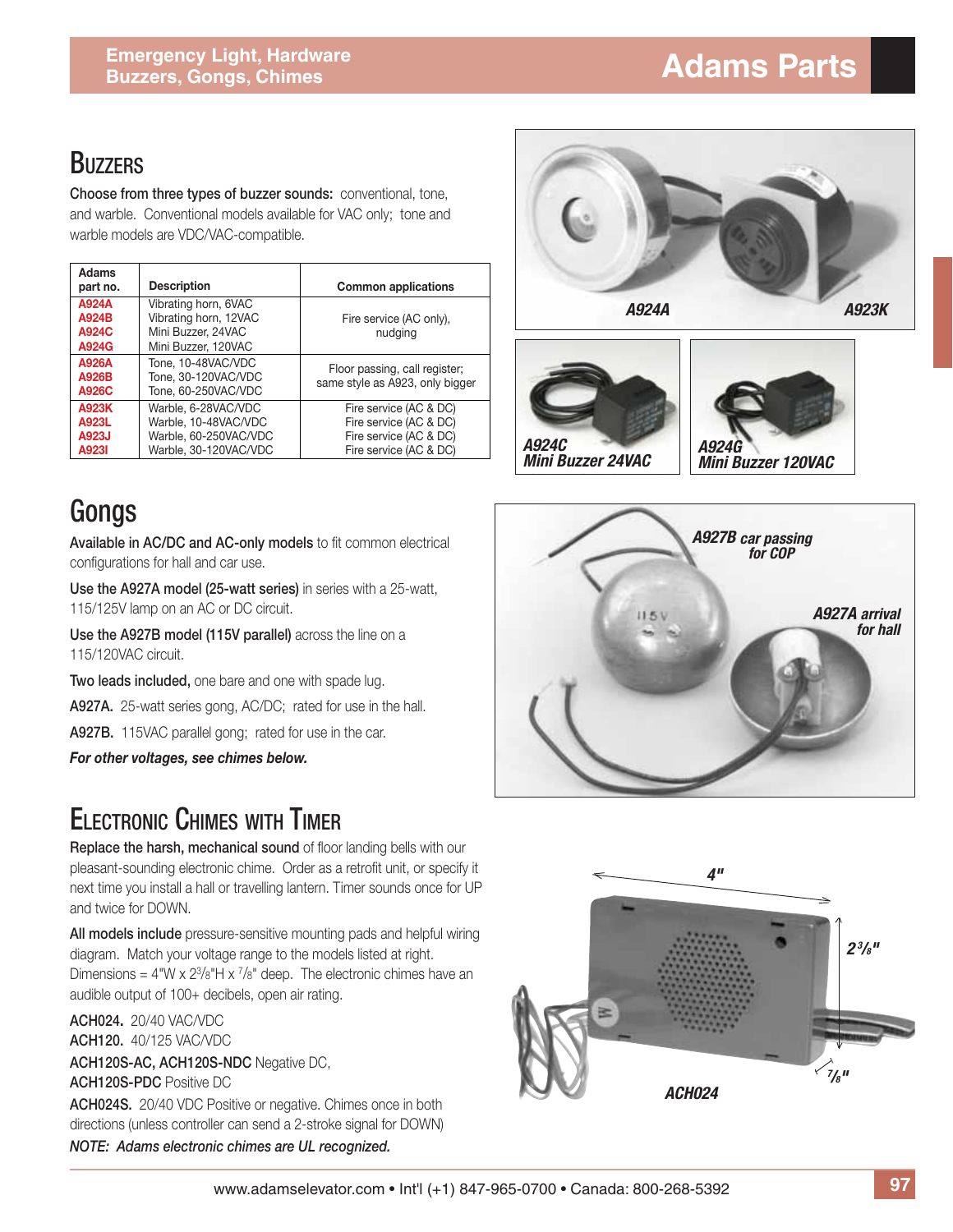## **Adams Parts Miscellaneous**

### A300, A301 SELECTOR TAPE, W-875 GUIDE

**Our tape for solid-state car-top selectors** is manufactured to the same exacting standards as all of our selector tape. Our **A300** and **A301** tapes both have **rounded** edges so your tape guides will last longer.

**A300.** For 3" perforated tape.

**A301.** For 3" non-perforated tape.

### FREIGHT ELEVATOR PULL STRAPS

**Choose from three sizes** of tough, reinforced canvas pull straps. **NEW:** Grommets are inserted through double thickness of canvas for super strength.

Wax coating at each end inhibits fraying; rugged <sup>1</sup>/2"-ID metal grommet for bolting or tying to freight elevator door.

**Available in lengths** of 18", 28", and 40".

### PAD HOOKS, THRU-SCREW AND FIXED STUD

**Four lengths of 1 /2"-dia. elevator pad hooks** in your choice of aluminum, brass or stainless steel. Just the thing for hanging protective pads in any elevator.

**Select from two models: 1] Thru-screw model** attaches to elevator cab with separate #10 flat head wood screw -OR- #10-24 machine bolt (BOTH Machine and Wood screws provided) **2] Fixed-stud model** features a smooth button face with rear protruding fastener for mounting. Supplied with separate ½" long x # 10 protruding wood-screw faster AND 1.375" long , #10-24 threaded rod and lock nut.

**See tables below** to order the style and length you need in the material best suited to your elevator. *Machine and wood screws included.*

**Sold in packages of 12.**

**Dimension "L" is the length of pad hook after installation.**





**A575A.** Canvas pull strap, 18"L.  **A575B.** Canvas pull strap, 28"L.  **A575C.** Canvas pull strap, 40"L.





*#10 wood screws provided Machine and wood screws included*

| THRU-SCREW PAD HOOK ORDERING INFORMATION (#10 WOOD SCREWS PROVIDED)                    |                                                                                                                                                                                                                                                                                                                                            |                 |                 |                                                                    |                 |                    |                 |                 |                 |                        |                 |
|----------------------------------------------------------------------------------------|--------------------------------------------------------------------------------------------------------------------------------------------------------------------------------------------------------------------------------------------------------------------------------------------------------------------------------------------|-----------------|-----------------|--------------------------------------------------------------------|-----------------|--------------------|-----------------|-----------------|-----------------|------------------------|-----------------|
| Adams part no.                                                                         |                                                                                                                                                                                                                                                                                                                                            |                 |                 |                                                                    |                 |                    |                 |                 |                 |                        |                 |
| $1/2$ "-dia. Brass<br>$1/2$ "-dia. Aluminum                                            |                                                                                                                                                                                                                                                                                                                                            |                 |                 | $1/2$ "-dia. Stainless                                             |                 |                    |                 |                 |                 |                        |                 |
| $^{5}/8$ "L                                                                            | $^{3}/_{4}$ "L                                                                                                                                                                                                                                                                                                                             | 1"L             | $1^{1}/4$ "L    | $^{5}/8$ "L                                                        | $^{3}/_{4}$ "L  | 1"L                | $1^{1}/4$ "L    | $^{5}/8"$ L     | $^{3}/_{4}$ "L  | 1"L                    | $1^{1}/4$ "L    |
| <b>APT0625A</b>                                                                        | <b>APT0750A</b>                                                                                                                                                                                                                                                                                                                            | <b>APT1000A</b> | <b>APT1250A</b> | <b>APT0625B</b>                                                    | <b>APT0750B</b> | <b>APT1000B</b>    | <b>APT1250B</b> | <b>APT0625S</b> | <b>APT0750S</b> | <b>APT1000S</b>        | <b>APT1250S</b> |
| FIXED-STUD PAD HOOK ORDERING INFORMATION (INCLUDES MACHINE AND WOOD SCREWS)            |                                                                                                                                                                                                                                                                                                                                            |                 |                 |                                                                    |                 |                    |                 |                 |                 |                        |                 |
|                                                                                        |                                                                                                                                                                                                                                                                                                                                            |                 |                 |                                                                    |                 | Adams part no.     |                 |                 |                 |                        |                 |
|                                                                                        | $1/2$ "-dia. Aluminum                                                                                                                                                                                                                                                                                                                      |                 |                 |                                                                    |                 | $1/2$ "-dia. Brass |                 |                 |                 | $1/2$ "-dia. Stainless |                 |
| $5/8$ "L                                                                               | $3/4$ "L                                                                                                                                                                                                                                                                                                                                   | 1"L             | $1^{1}/4$ "L    | $^{5}/8$ "L                                                        | $^{3}/_{4}$ "L  | 1"L                | $1^{1}/4$ "L    | $^{5}/8$ "L     | $^{3}/_{4}$ "L  | 1"L                    | $1^{1}/4$ "L    |
| <b>APF0625A</b>                                                                        | <b>APF0750A</b>                                                                                                                                                                                                                                                                                                                            | <b>APF1000A</b> | <b>APF1250A</b> | <b>APF0625B</b>                                                    | <b>APF0750B</b> | <b>APF1000B</b>    | <b>APF1250B</b> | <b>APF0625S</b> | <b>APF0750S</b> | <b>APF1000S</b>        | <b>APF1250S</b> |
|                                                                                        | service-ready Adams components.<br>A911. Emergency light unit, complete.<br><b>A911LL.</b> Heavy-duty Lexan lens; $6\frac{3}{4}$ x $2\frac{1}{2}$ ".<br>A911X6. 2 lamp sockets with wiring harness, bayonet type.<br><b>A911X3.</b> Rechargeable battery, 6 volts; $3^{3}/4" \times 6" 1^{1}/2".$<br>leads; $5" \times 5" \times 2"$ deep. |                 |                 | A911X1. 6V solid-state PCB with switch assembly, bracket, and wire |                 |                    | A911X1          |                 |                 |                        | A911X6          |
| A911AX. 6V/240 Emergency light, PCB only.<br>A911X1A. 6V/240 PCB with switch assembly. |                                                                                                                                                                                                                                                                                                                                            |                 |                 |                                                                    |                 |                    |                 |                 |                 |                        |                 |
|                                                                                        | A480L30. Replacement lamp for emergency light unit; 10/pkg.                                                                                                                                                                                                                                                                                |                 |                 |                                                                    |                 |                    |                 |                 |                 |                        |                 |